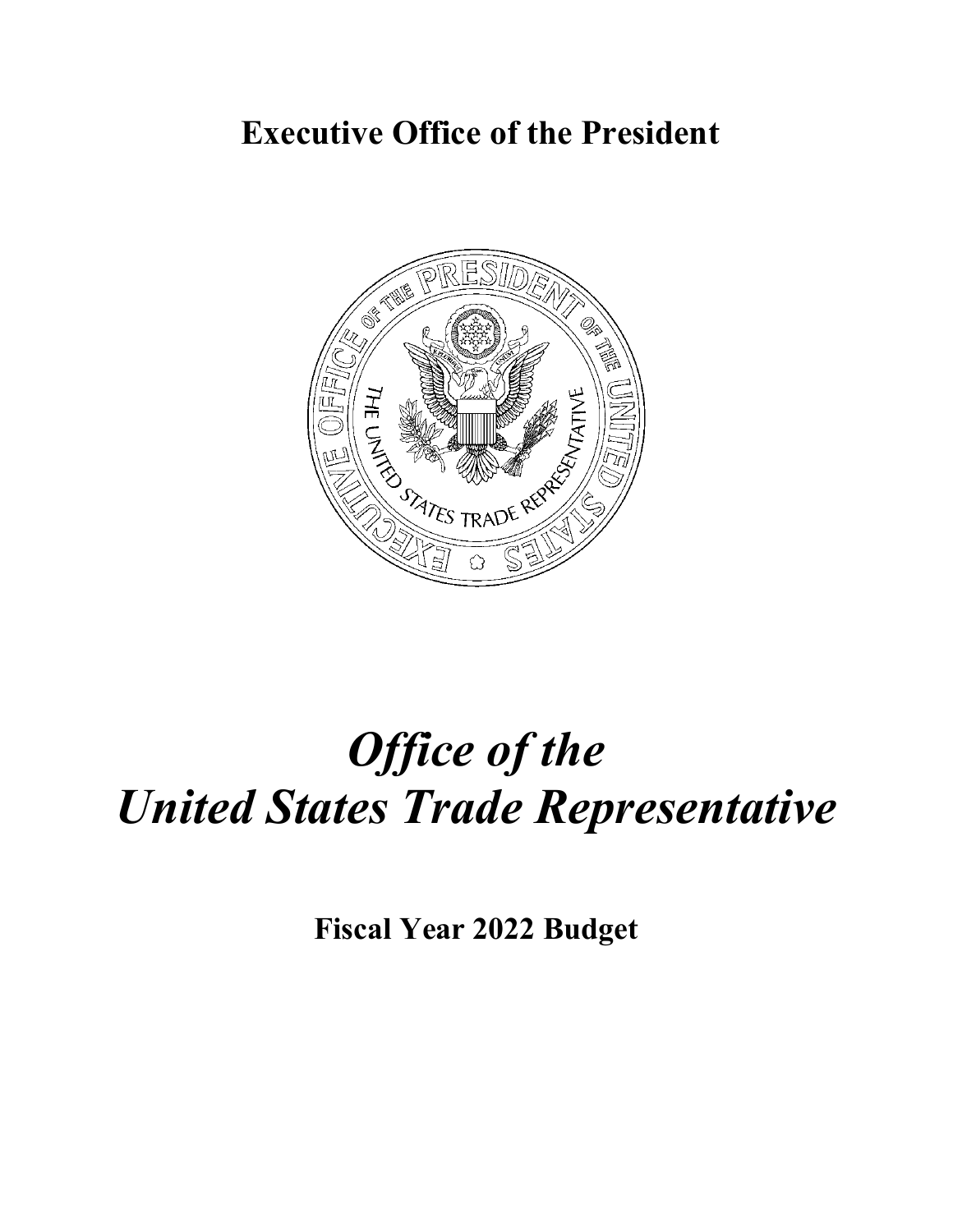### **Executive Office of the President**

## **Office of the United States Trade Representative**

**Salaries and Expenses**

**Resource Estimates Fiscal Year 2022**

**Congressional Budget Submission**

**May 2021**

**Contact: Linda Chambers 202-395-5422**

**Fred Ames 202-395-5799**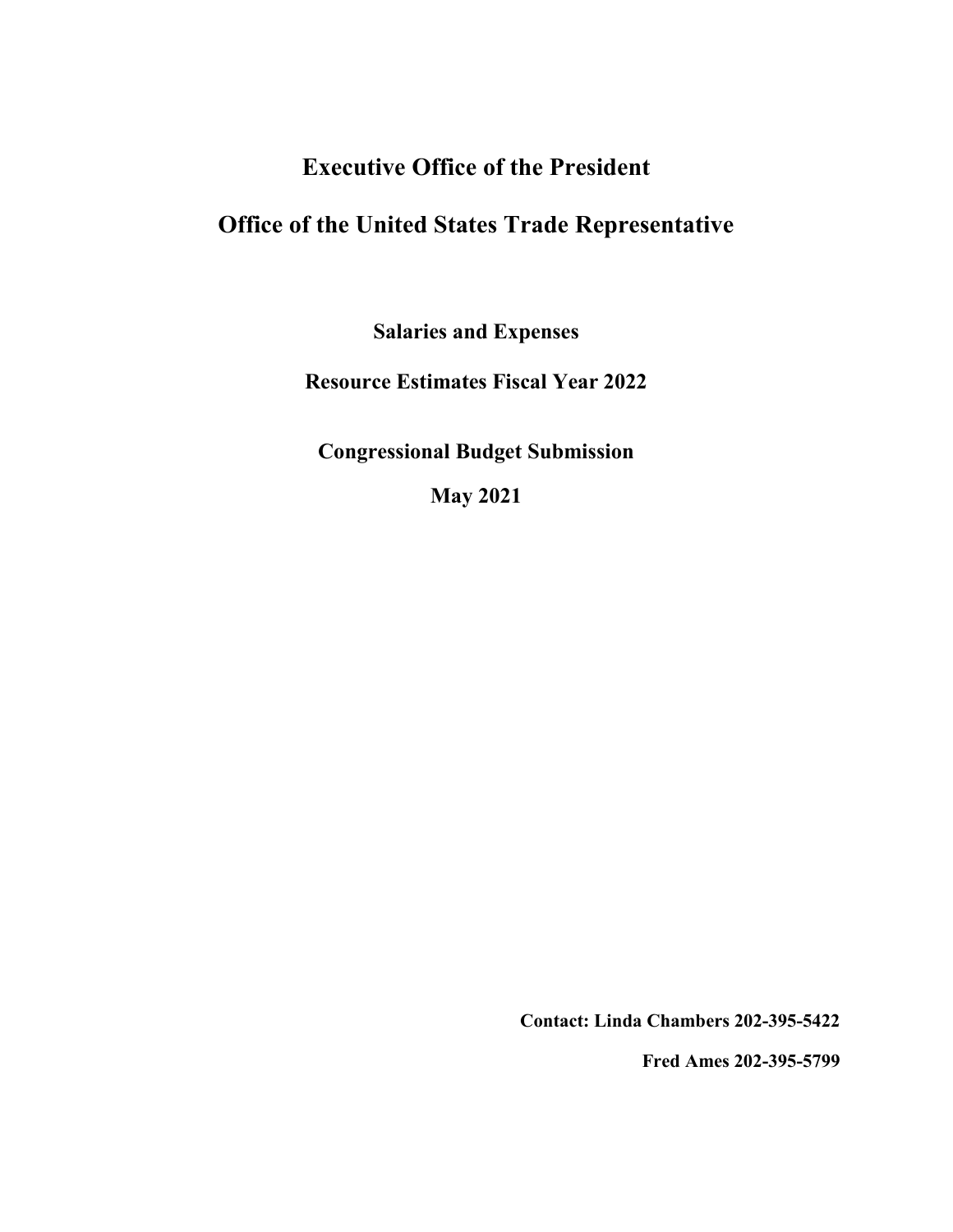### **TABLE OF CONTENTS**

| Goal 2: Fully Enforce U.S. Trade Laws, Monitor Compliance with Agreements, and Use All |
|----------------------------------------------------------------------------------------|
| Goal 3: Develop Innovative Policies to Implement the President's Trade Agenda15        |
| Goal 4: Develop Sound Trade Policy Through Inclusive Policy                            |
|                                                                                        |
|                                                                                        |
|                                                                                        |
| Goal 1: Support American Interests by Opening Foreign Markets and                      |
| Goal 2: Fully Enforce U.S. Trade Laws, Monitor Compliance with Agreements, and Use All |
|                                                                                        |
| Goal 4: Effectively Communicate the President's Trade Agenda48                         |
|                                                                                        |
|                                                                                        |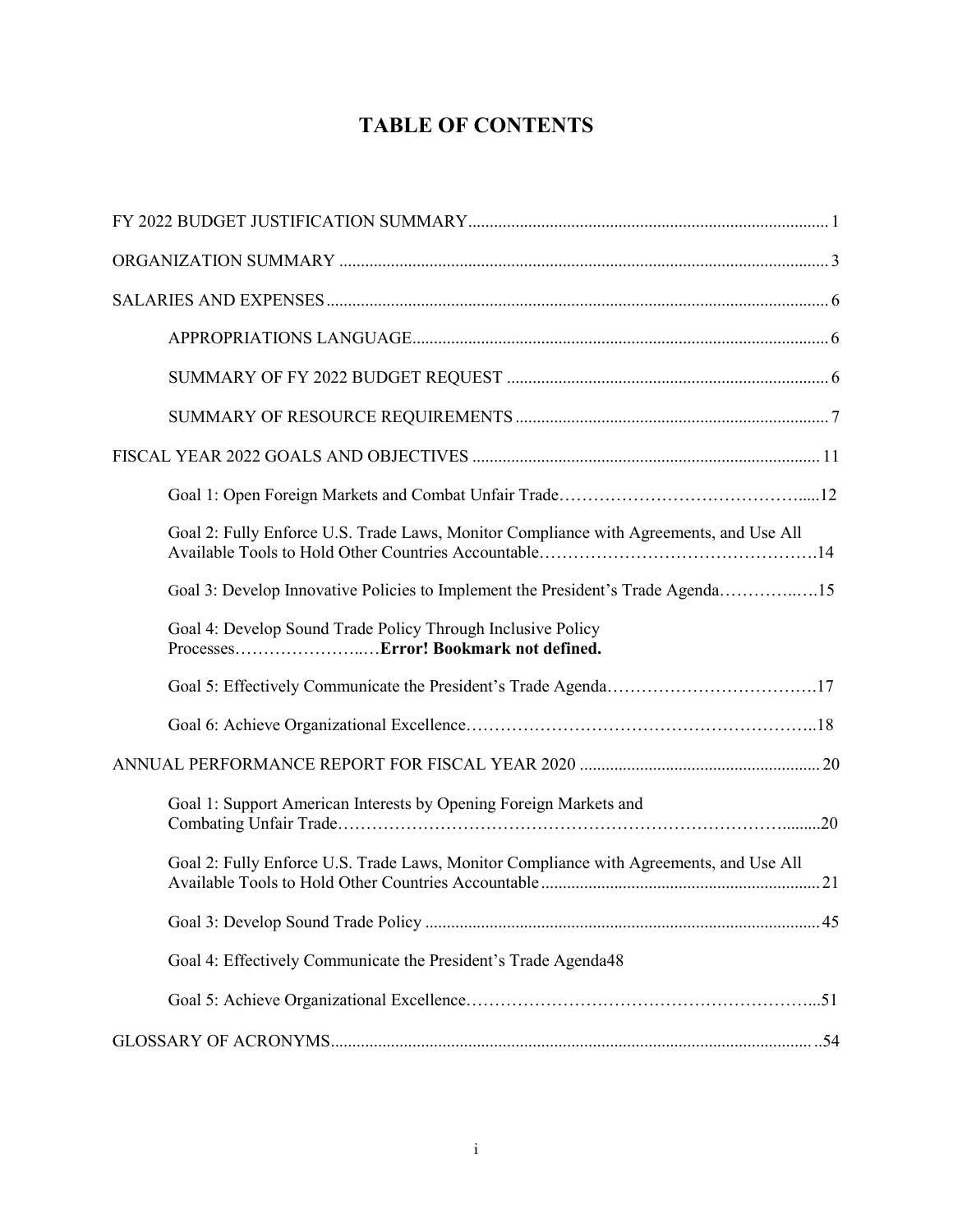### **FY 2022 BUDGET JUSTIFICATION SUMMARY**

#### **Mission Statement and Background**

<span id="page-3-0"></span>The Office of the United States Trade Representative (USTR) is responsible for developing and coordinating United States (U.S.) policies with regard to international trade, commodities, and direct investment to the extent it involves international trade. The agency also oversees all trade negotiations with other countries and monitors and enforces U.S. rights under our trade agreements. The head of USTR has Cabinet-rank status and serves as the President's principal trade advisor, negotiator, and spokesperson on trade issues.

#### <span id="page-3-1"></span>**Overview**

For Fiscal Year (FY) 2022, the funding requirement for the Office of the United States Trade Representative is \$73.0 million, supporting a full-time equivalent (FTE) level of 280. This topline includes \$58.0 million available directly to USTR and \$15.0 million allocated through the Trade Enforcement Trust Fund (TETF). This request is \$3.0 million above the FY 2021 enacted level. The proposed staffing level for FY 2022 of 280 is an increase of six (6) FTEs above the FY 2021 estimate of 274 FTE.

USTR's appropriation must enable USTR to harness U.S. trade relationships to help the Administration revitalize the economy. Trade is a critical pillar of our ability to build back better and carry out our Foreign Policy for the Middle Class. President Biden's approach to trade includes investing in American workers to make them more competitive, ensuring that labor and environmental interests are represented in new trade negotiations, and rebuilding frayed trade and security relationships with allies. U.S. workers are at the center of the Administration's trade policy that will strive to get results for American families. Two main trade concerns for President Biden are confronting China and ensuring the U.S.-Mexico-Canada Agreement lives up to its promising potential.

The power of our trade relationships will be employed to help communities lift themselves out of the current crisis. Trade is a means to create more hope and opportunity for people. It only succeeds when the humanity and dignity of every American -- and of all people -- lie at the heart of the President's approach to trade policy. Effective trade policy requires a keen understanding of the threats of climate change to trade as well as the need to address the climate crisis with urgency. New trade negotiations will be used to boost partners' climate commitments. Close working relationships with labor interests will guide the approach to trade enforcement and leveling the playing field for American workers.

The President's trade agenda will be strategic in how we trade and that makes us all stronger. As such, the Administration will focus on trade agreements that benefit all Americans, enforcing the nation's trade laws to ensure its trading partners play by the rules, and updating the World Trade Organization to work for all nations. The United States will negotiate with allies to set global trading rules to counter China's growing influence of unfair trading practices, instead of having China and others dictating outcomes. Key issues to address include overcapacity, subsidization, disciplines on China's state-owned enterprises, and cyber theft.

"Whether it is contending with the challenges of China or making sure the USMCA lives up to its promising potential, we will only succeed if we work together. That means the administration working with Congress; Democrats and Republicans working together; labor with capital; entrepreneurs with the keepers and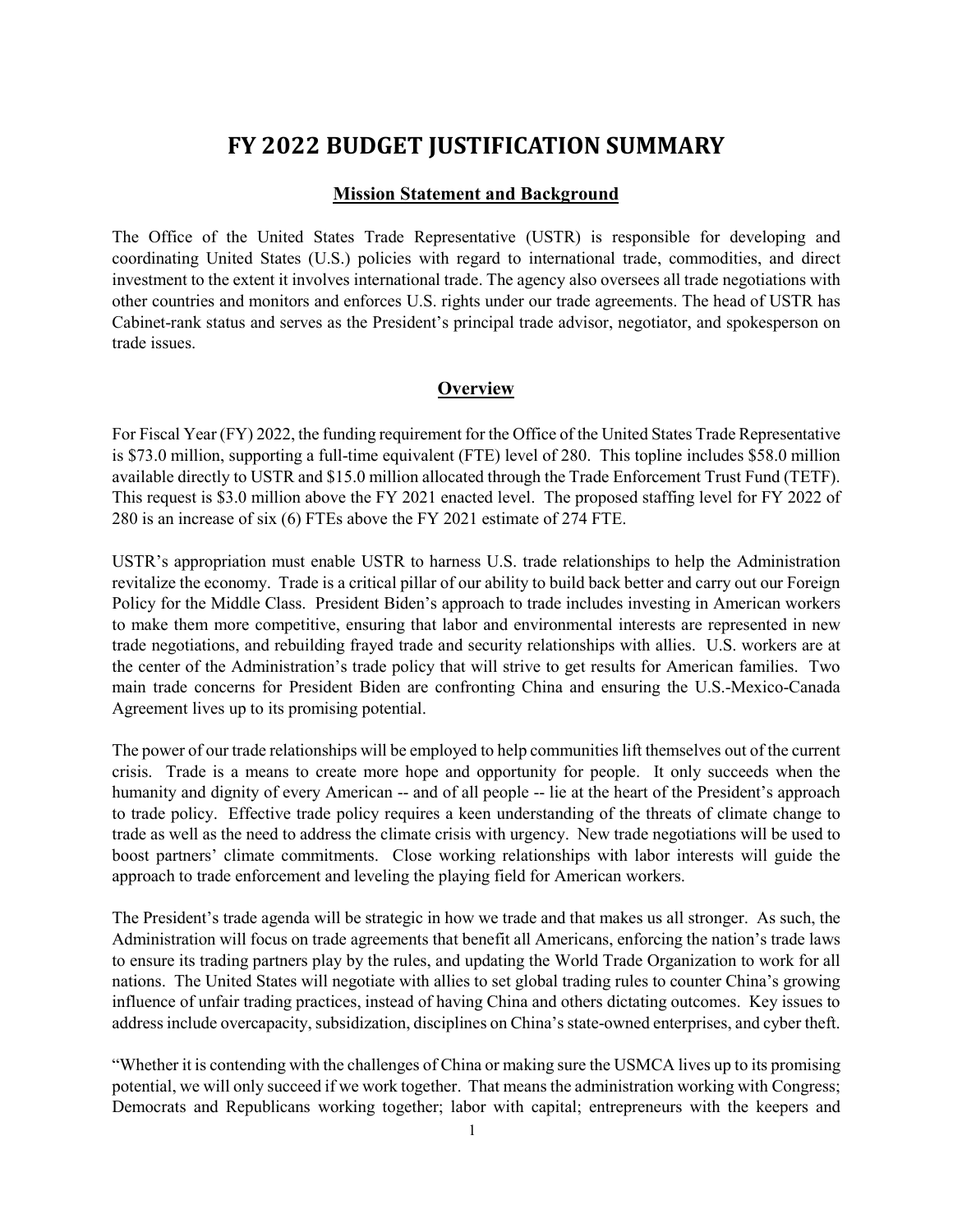defenders of our natural resources. Stakeholders across the entire spectrum of the U.S. economy…the United States working with its allies."[1](#page-4-0)

USMCA was facilitated by robust stakeholder engagement in partnership with the business, labor and civil society communities. The challenge is to ensure a continual focus on this agreement, to nurture what is working and to correct course when parties alter and stray from their commitments.

The Administration will continue to aggressively enforce U.S. trade laws to protect the interests of American businesses and workers. USTR will take strong actions to ensure our trading partners compliance with the terms of our trade agreements, including the WTO agreements. The China Phase One Agreement provides the United States with a process for ensuring that China honors its commitments and for imposing proportionate measures if it fails to do so. USTR is closely monitoring China's compliance with the Agreement's provisions and will investigate complaints from American businesses, farmers, and others about China's conduct. Likewise, the United States-Mexico-Canada Agreement (USMCA) contains a detailed process for enforcing commitments, and USTR will zealously pursue any violations of the agreement. USTR has established working groups focused in particular on potential violations of the labor and environmental provisions of USMCA and will work closely with other agencies to ensure that any potential noncompliance is investigated and, where necessary, acted upon. As necessary, USTR will pursue formal challenges to acts, policies, or practices of foreign governments that are inconsistent with WTO rules under the dispute settlement system of the WTO and will vigorously defend U.S. actions when challenged by foreign governments.

USTR is closely monitoring legislative developments in countries related to "digital services taxes." The United States is engaged in discussions at the Organization for Economic Cooperation and Development (OECD) to modernize and rationalize taxation of multinational entities in a way that is fair to all countries, their consumers, and their businesses. However, some nations have undermined those efforts by imposing unilateral digital services taxes, which often are little more than thinly disguised attacks on successful U.S. technology companies. The United States will continue to enforce its trade laws to prevent the implementation of unfair and discriminatory taxes on U.S. companies.

The United States will lead the effort on World Trade Organization (WTO) reform. In addition to addressing the Appellate Body, seeking a new fisheries agreement, pursuing a digital commerce agreement, enforcing notifications obligations, and seeking reform of "special and differential treatment" for "developing" countries, the Administration will advocate for other changes at the WTO that will have the WTO working for its Members.

The Biden Administration is fully committed to positive, constructive, and active engagement with all Members to find paths forward to achieve necessary reform of the WTO. Critical to this reform effort is the new Director General. The pandemic recovery and negotiations on curbing harmful fisheries subsidies are two areas in which the U.S. would like to see movement. USTR will seek meaningful and high ambition outcomes for the upcoming ministerial, which is expected to be held in December this year. There is no topic more important than recovery from COVID-19. The Biden Administration will engage with WTO Members on how the WTO can promote recovery from the COVID-19 crisis, in conjunction with other multilateral initiatives to amplify the international public health and humanitarian response. For the fisheries negotiations, the U.S. will look to disciplining the harmful subsidies that counteract any progress in achieving sustainable fisheries. The negotiations must produce a meaningful and effective agreement that will constrain the largest subsidizers and improve the status quo. The Administration will seek to

<span id="page-4-0"></span><sup>&</sup>lt;sup>1</sup> Katherine Tai, 2021 NFTC Foundation Virtual Conference and Awards Ceremony, January 12, 2021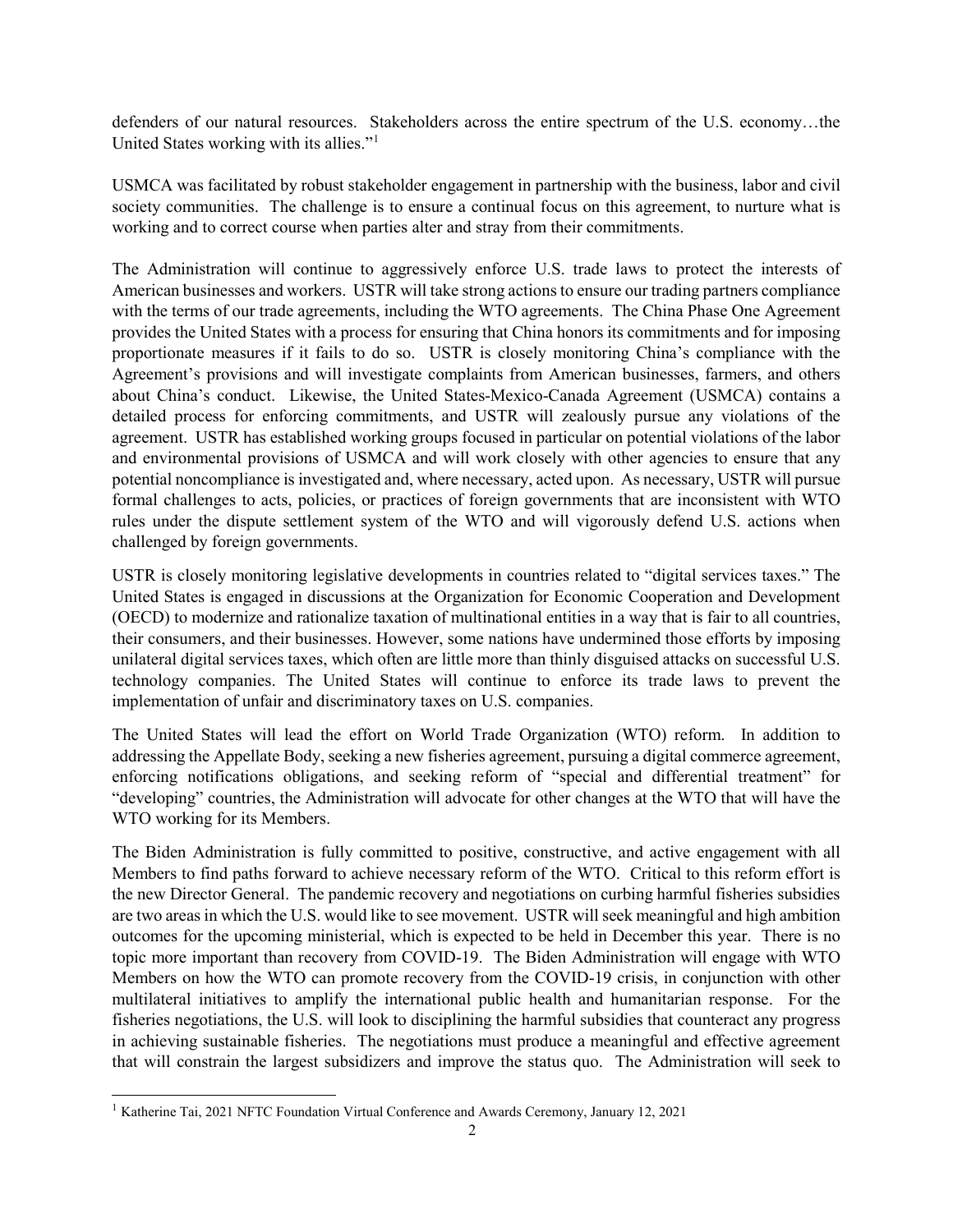reform the WTO to equip the institution to address pressing challenges confronting all nations, including global overcapacity in multiple industries that unfairly cost workers their jobs.

In summary, President Biden is steadfast in changing the way we trade, and pursuing trade policies that support and benefit American workers, combatting the threat of climate change, fueling American innovation, and increasing America's competitiveness.

"President Biden's vision is to implement a worker-centric trade policy. What this means in practice is that U.S. trade policy must benefit regular Americans, communities, and workers. And that starts with recognizing that people are not just consumers – they are also workers and wage-earners. Users are also producers. One company's downstream customer is another's upstream supplier. Americans don't just benefit from lower prices and greater selection in shops and markets – Americans also benefit from having good jobs with good wages."[2](#page-5-0)

### **ORGANIZATION SUMMARY**

USTR is responsible for developing and coordinating America's trade policy, leading trade negotiations with other nations, and enforcing compliance with our trade agreements and U.S. trade laws. USTR also coordinates with other Federal agencies in developing trade policy and advising the President on trade matters. "USTR" refers both to the office and its head, the U.S. Trade Representative, who is a member of the President's cabinet. USTR is the principal trade advisor and negotiator for the President. USTR operates in three locations: Washington, DC, Geneva, Switzerland, and Beijing, China. USTR also has a representative in Brussels serving as the USTR delegate to the European Commission's Directorate-General for Trade.

USTR provides trade policy leadership and negotiating expertise in its major areas of responsibility. Among these are the following: industrial, textile, agricultural, and services trade policy; bilateral, regional, and multilateral trade and investment issues; trade-related intellectual property protection, labor and environmental issues; all matters within the WTO, and direct investment matters dealt with by international institutions such as the Organization for Economic Cooperation and Development (OECD) and the United Nations Conference on Trade Development (UNCTAD). USTR is organized to accommodate sectoral, regional, and functional policy perspectives, which are integrated into the decision-making process and coordinated externally with the Congress, other government agencies, the private sector, and foreign entities.

Interagency coordination is accomplished through the Trade Policy Committee (TPC). The TPC is the senior U.S. Government interagency trade committee established to provide broad guidance on trade issues. It is chaired by the U.S. Trade Representative (USTR) and is composed of other cabinet officers. The Trade Policy Review Group (TPRG) and the Trade Policy Staff Committee (TPSC), administered and chaired by USTR and composed of twenty (20) Federal agencies and departments, make up the sub-cabinet mechanism for developing and coordinating positions on international trade issues. The United States International Trade Commission (ITC) is a non-voting member of the TPSC and an observer of TPRG meetings.

<span id="page-5-0"></span> <sup>2</sup> Katherine Tai, 2021 NFTC Foundation Virtual Conference and Awards Ceremony, January 12, 2021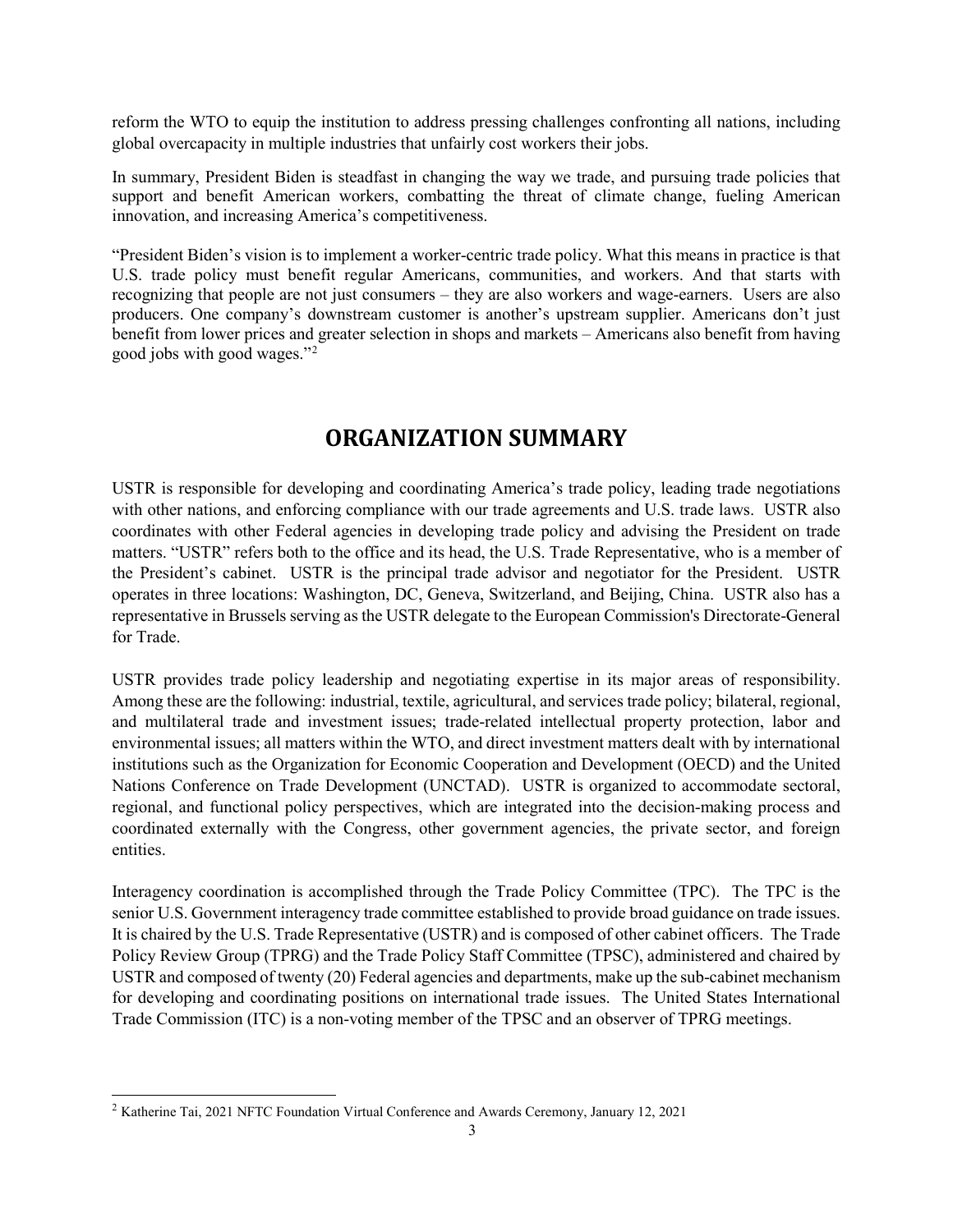The TPSC is the first line operating group, with representation at the senior civil servant level. The TPSC is supported by eighty (80) subcommittees, each of which is chaired by a USTR staff member. If agreement is not reached in the TPSC, or if particularly significant policy questions are being considered, issues are taken up to the TPRG or the Deputy Group of the National Economic Council, two sub-cabinet-level groups. The final tier of the interagency trade policy mechanism is the Trade Policy Committee, or TPC, chaired by the USTR.

USTR also is a non-voting member of the Export-Import Bank, is a member of the National Advisory Committee (NAC) on International Monetary and Financial Policies, and on the Board of the Millennium Challenge Corporation (MCC).

USTR also has administrative responsibility for the GSP program, the AGOA preference program, and Section 301 complaints against foreign unfair trade practices, as well as coordinating recommendations to the President on ITC determinations under Section 337 and import relief cases under Section 201. The Omnibus Trade and Competitiveness Act of 1988 (Trade Act of 1988) transferred authority to the USTR to take action under Section 301, subject to the direction of the President.

USTR's private sector advisory committees provide information and advice on U.S. negotiating objectives and bargaining positions before entering into trade agreements, on the operation of any trade agreement once entered into, and on other matters arising in connection with the development, implementation, and administration of U.S. trade policy.

The private sector advisory committee system consists of 28 advisory committees, with a significant number of advisors. The system is arranged in three tiers: the President's Advisory Committee for Trade Policy and Negotiations (ACTPN); five policy advisory committees; and 22 technical, sectoral, and functional advisory committees. The President appoints up to 45 ACTPN members for two-year terms. The 1974 Trade Act requires that ACTPN membership broadly represents key economic sectors affected by trade, and that the Committee consider trade policy issues in the context of the overall national interest.

Members of the five policy advisory committees are appointed by USTR or in conjunction with other Cabinet members. The Intergovernmental Policy Advisory Committee (IGPAC), the Trade and Environment Policy Advisory Committee (TEPAC), and the Trade Advisory Committee for Africa (TACA) are appointed and managed by USTR. The Agricultural Policy Advisory Committee (APAC) is managed jointly with the Department of Agriculture and the Labor Advisory Committee for Trade Negotiations and Trade Policy (LAC) is managed jointly with the Department of Labor. Each committee provides advice based upon the perspectives of its specific sector or area.

The 22 sector-specific, functional, and technical advisory committees are organized in two areas: industry and agriculture. The USTR and the Secretaries of Commerce and Agriculture jointly appoint representatives, respectively. Each sectoral or technical committee represents a specific sector or commodity group (such as sewn products or dairy products) and provides specific technical advice concerning the effect that a trade policy decision may have on its sector. The four functional advisory committees provide cross-sectoral advice on customs, standards, e-commerce, and intellectual property issues.

In the Trade Act of 1974, Congress broadened and codified USTR's trade policymaking and negotiating functions and established close congressional relationships with the office. As a matter of comity, five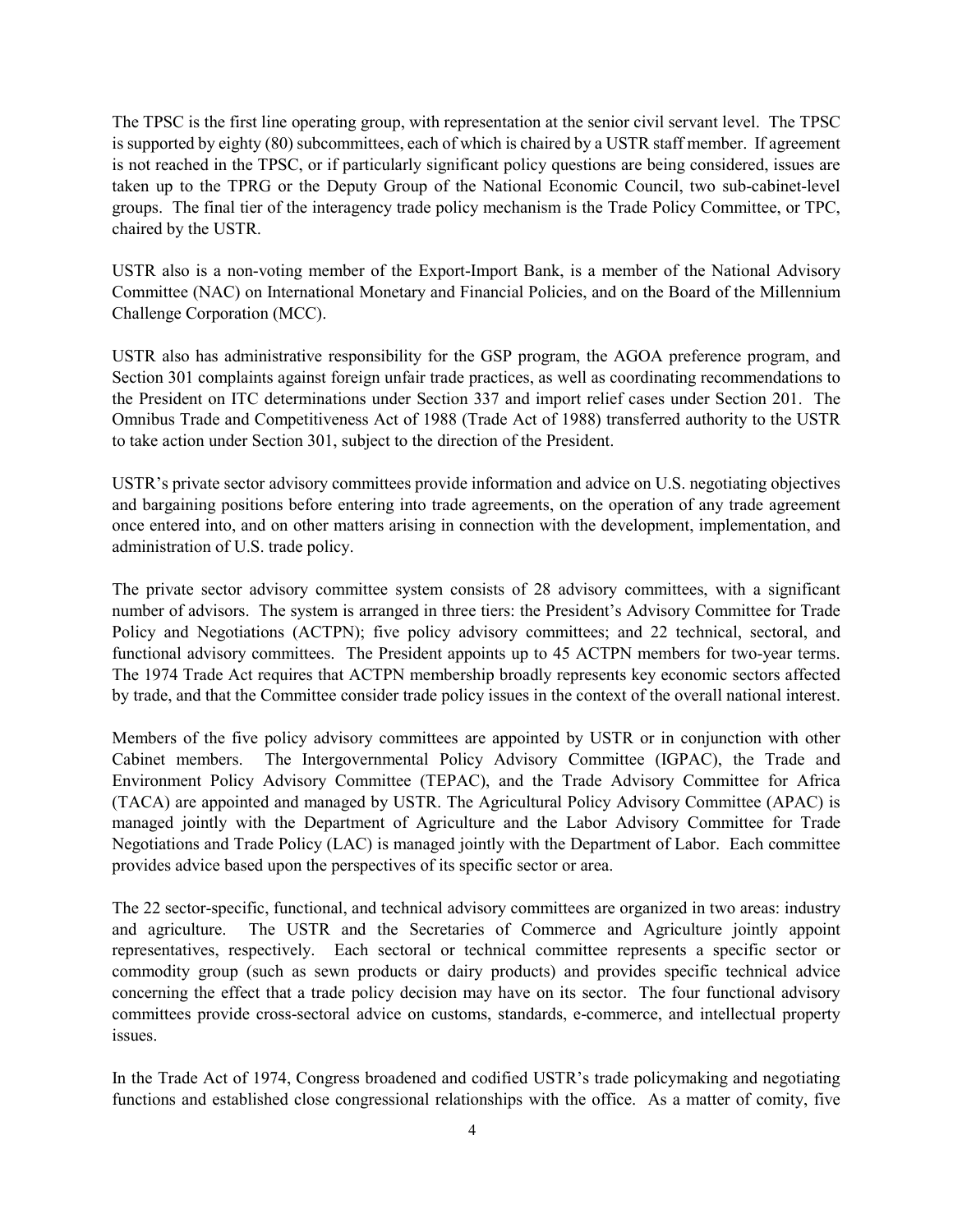members from each House serve as congressional advisors on trade policy, and additional Members may serve as advisors on particular issues or negotiations. The Washington, DC office has a range of operations: Bilateral and Regional activities: (China Affairs; Western Hemisphere; Europe and the Middle East; African Affairs; Central & South Asian Affairs; Southeast Asia & the Pacific; Japan, Korea & APEC Affairs); WTO and Multilateral Affairs; Sectoral Activities (Agriculture; Labor; Environment and Natural Resources; Textiles; Small Business, Market Access & Industrial Competitiveness; Services and Investment; and Intellectual Property & Innovation); and General Support (General Counsel, including Monitoring and Enforcement; the Interagency Center on Trade Implementation, Monitoring, and Enforcement (ICTIME); Congressional Affairs; Administration; Public and Media Affairs; Intergovernmental Affairs and Public Liaison; and Trade Policy and Economics).

The Geneva Office is organized to cover general WTO Affairs, Tariff and non-Tariff Agreements and Agricultural Policy and Commodity Policy. The Geneva Deputy USTR is the U.S. Ambassador to the WTO and to the United Nations Conference on Trade and Development (UNCTAD) on specific trade related issues. The office also works with Other International Organizations in Geneva to address trade issues that come up in the other international organizations headquartered in Geneva.

The Beijing office is headed by a Minister Counsellor who has one Deputy Trade Attaché and two Foreign Service Nationals (FSN) on staff. USTR's local presence in China is important to USTR's effectiveness in a country with a large number of trade-related issues.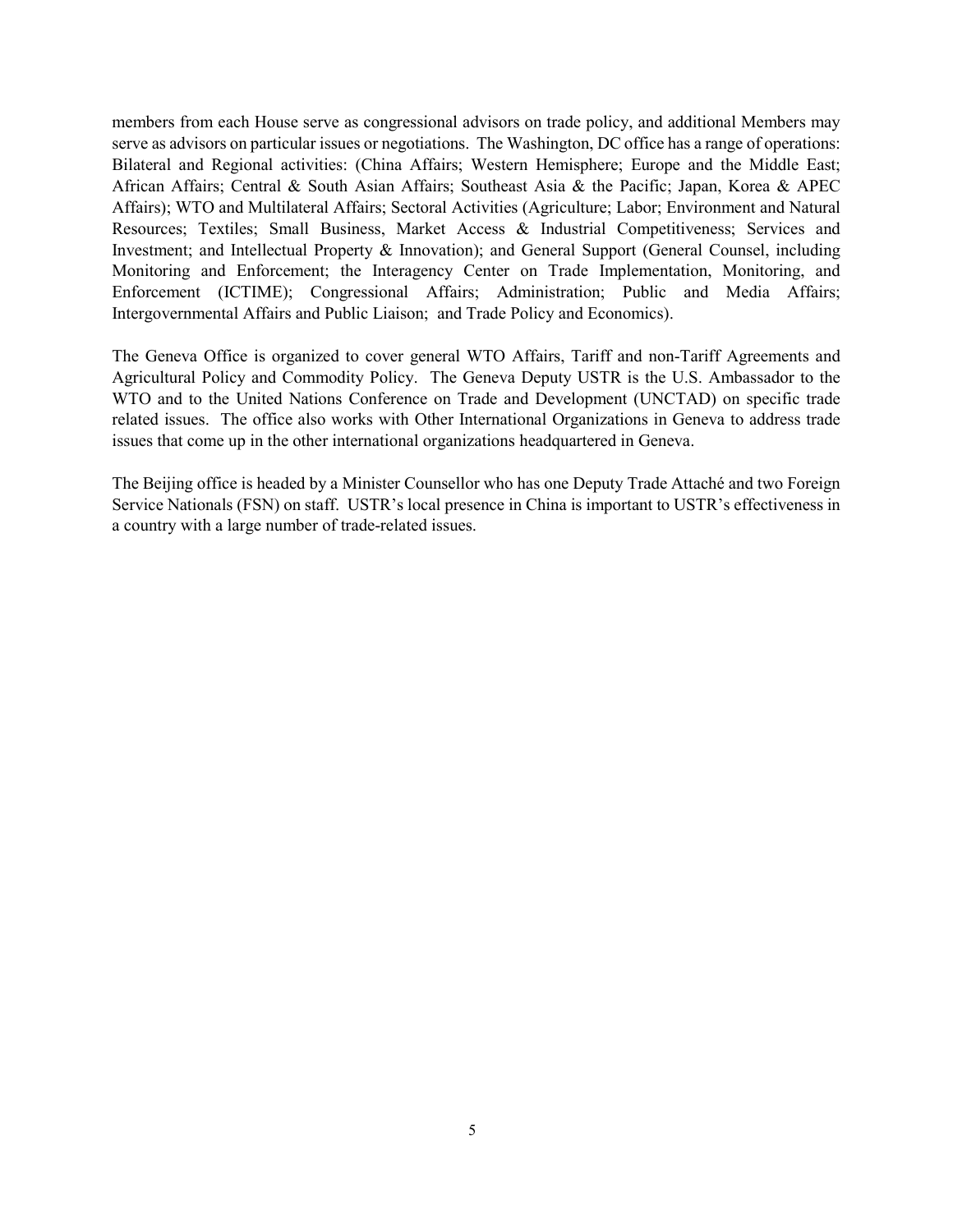### <span id="page-8-0"></span>**OFFICE OF THE UNITED STATES TRADE REPRESENTATIVE**

### **SALARIES AND EXPENSES**

### *Fiscal Year 2022 Appropriations Language*

<span id="page-8-1"></span>*For necessary expenses of the Office of the United States Trade Representative, including the hire of passenger motor vehicles and the employment of experts and consultants as authorized by section 3109 of title 5, United States Code, \$58,000,000 of which \$1,000,000 shall remain available until expended: Provided, That not to exceed \$124,000 shall be available for official reception and representation expenses.*

*For activities of the United States Trade Representative authorized by section 611 of the Trade Facilitation and Trade Enforcement Act of 2015 (19 U.S.C. 4405), including transfers, \$15,000,000, to be derived from the Trade Enforcement Trust Fund: Provided, That any transfer pursuant to subsection (d)(1) of such section shall be treated as a reprogramming under section 5005 of this Act; and any unused funds shall be kept in the Trade Enforcement Trust Fund.*

### <span id="page-8-2"></span>**SUMMARY OF FY 2022 BUDGET REQUEST**

|                                        | (in thousands of dollars) |                    |                    |                          |
|----------------------------------------|---------------------------|--------------------|--------------------|--------------------------|
|                                        | FY 2020<br>Enacted        | FY 2021<br>Enacted | FY 2022<br>Request | FY21/FY22<br>Difference  |
| <b>USTR</b> Direct Appropriation       | 54,000                    | 55,000             | 58,000             | 3,000                    |
| Trade Enforcement Trust Fund<br>(TETF) | 15,000                    | 15,000             | 15,000             | $\overline{\phantom{a}}$ |

### **FTE Levels by Fiscal Year**

|     | FY 2020 | FY 2021  | FY 2022 | FY21/FY22  |
|-----|---------|----------|---------|------------|
|     | Actual  | Estimate | Request | Difference |
| FTE | 259     | 274      | 280     |            |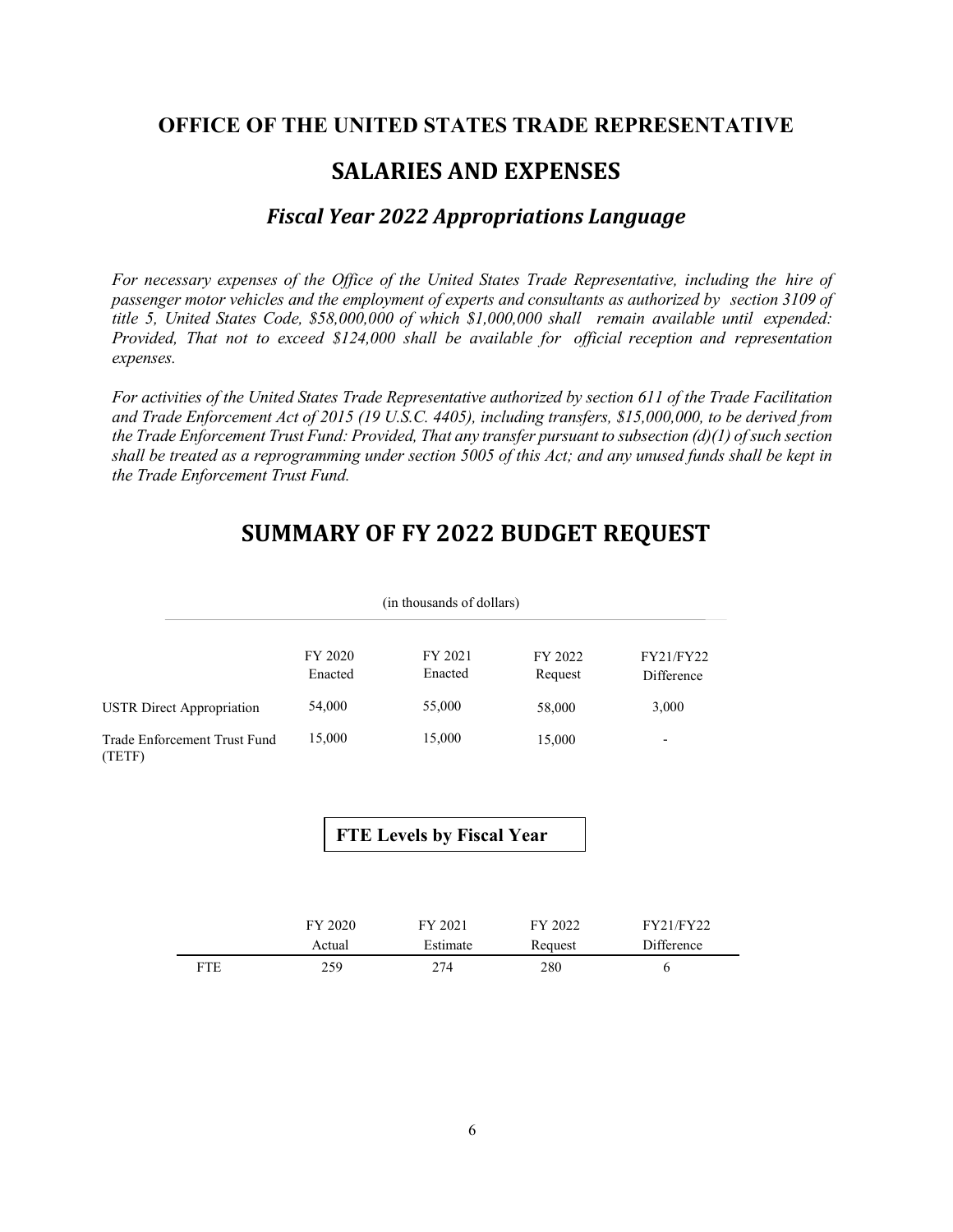# **SUMMARY OF RESOURCE REQUIREMENTS**

### **OBLIGATIONS BY OBJECT CLASSIFICATION**

(Combined USTR expenses and trade enforcement trust fund in thousands of dollars)

<span id="page-9-0"></span>

|                                       | FY 2020  | FY 2021        | FY 2022  | FY21/FY22    |
|---------------------------------------|----------|----------------|----------|--------------|
|                                       | Actual   | Estimate       | Request  | Difference   |
| Personnel Compensation & Benefits     | 52,607   | 54,585         | 56,844   | 2,259        |
| Travel and Transportation of Persons  | 1,641    | 2,333          | 2,750    | 417          |
| <b>Transportation of Things</b>       | $\theta$ | $\overline{0}$ | $\theta$ | $\mathbf{0}$ |
| Comm., Utilities, & Misc. Charges     | 783      | 1,102          | 1,142    | 40           |
| Printing and Reproduction             | 326      | 263            | 208      | $-55$        |
| <b>Other Contractual Services</b>     | 10,743   | 10,716         | 11,425   | 709          |
| Supplies and Materials                | 384      | 322            | 451      | 129          |
| Official Reception and Representation | 36       | 124            | 124      | $\mathbf{0}$ |
| Equipment                             | 289      | 555            | 56       | -499         |
|                                       |          |                |          |              |

| <b>CONTRACTOR</b><br>Totals | 020<br>◠<br>__ | .000<br>$\neg$ | -<br>000<br>. . | 000 |
|-----------------------------|----------------|----------------|-----------------|-----|
|                             |                |                |                 |     |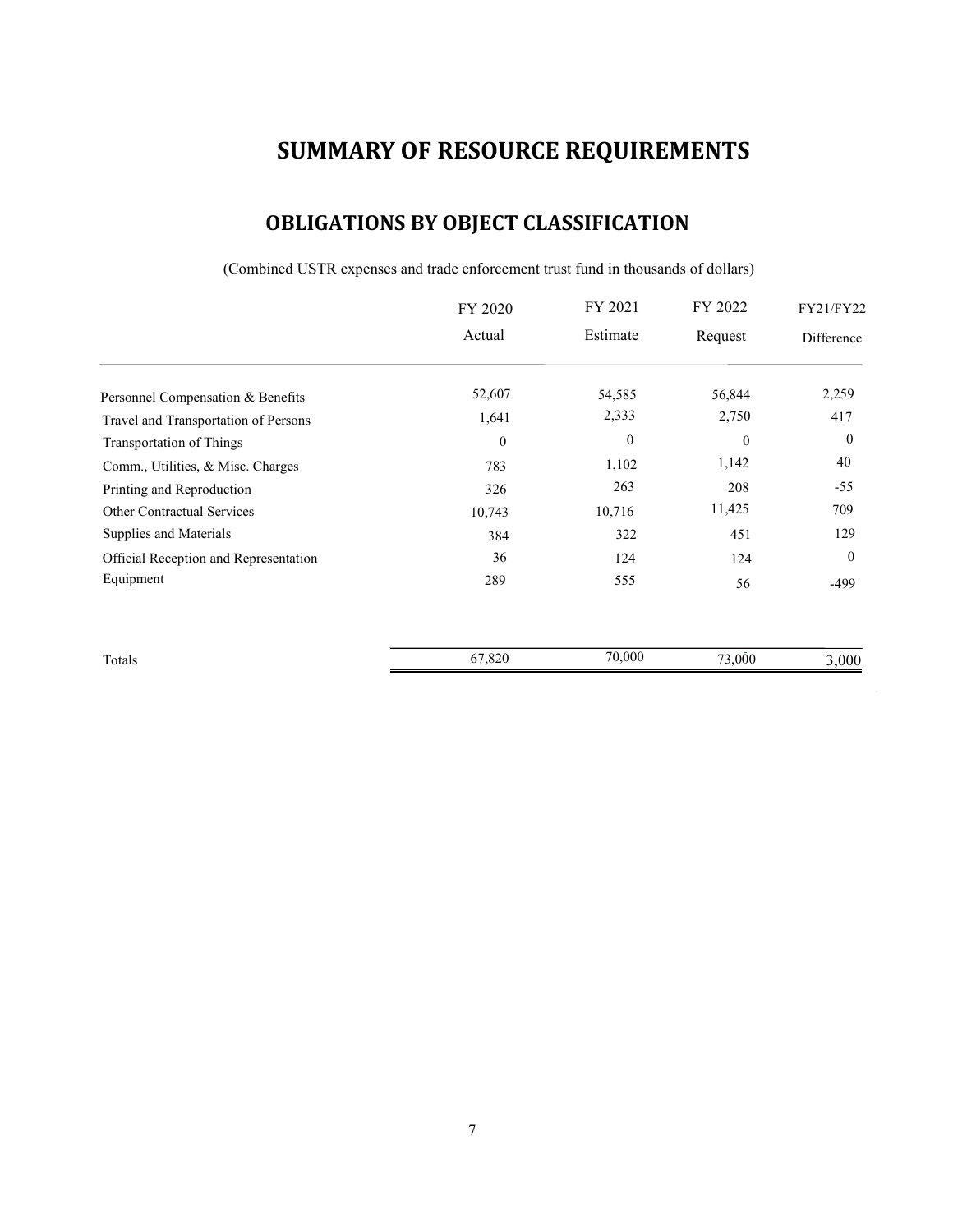### *Personnel Compensation and Benefits*

|         | (in thousands of dollars) |         |                  |
|---------|---------------------------|---------|------------------|
| FY 2020 | FY 2021                   | FY 2022 | <b>FY21/FY22</b> |
| Actual  | Estimate                  | Request | Difference       |
| 52,607  | 54,585                    | 56,844  | 2,259            |

USTR will be charting a new course on trade policy that helps President Biden achieve his Build Back Better Agenda. A Build Back Better trade policy must put workers at the center and must help the Biden-Harris Administration further its climate goals – two new objectives that will require the agency to achieve things it has not achieved before. Hence, an increase in staffing is critical to USTR's ability to execute this agenda. The U.S. must restore U.S. global leadership on critical matters like combatting forced labor and exploitative labor conditions, corruption, and discrimination against women and minorities around the world. Through engagement, the Biden Administration will seek to build consensus on how trade policies may address the climate crisis, bolster sustainable renewable energy supply chains, end unfair trade practices, discourage regulatory arbitrage, and foster innovation and creativity. Faced with unfilled positions from the previous Administration and a completely new and unprecedented trade agenda, USTR conducted a comprehensive office-by-office staffing review; this request reflects that assessment.

### *Travel and Transportation of Persons*

(in thousands of dollars)

| FY 2020 | FY 2021  | FY 2022 | <b>FY21/FY22</b> |
|---------|----------|---------|------------------|
| Actual  | Estimate | Request | Difference       |
| ,641    | 2,333    | 2,750   | 417              |

Travel costs were substantially depressed in FY 2020 due to the pandemic and likely to extend into FY 2021. In addition to crafting unprecedented policy, USTR must embark on a new, comprehensive engagement strategy that ensures we consult with stakeholders that have not been part of the conversation before and that effectively communicates the Biden-Harris trade agenda to address the general mistrust Americans have with trade policy. The FY 2022 request, consistent with executing the Administration's trade policy and enforcement agenda, reflects a return to a more normal international engagement program as the world emerges from the pandemic. USTR anticipates continuing those engagements through remote negotiations where advantageous. USTR will pursue opening markets and reducing trade barriers that are fundamental to its trade agenda. This will be a priority for the Biden Administration, particularly since export-oriented producers, manufacturers, and businesses enjoy greater than average productivity and wages.

### *Communications, Utilities, and Miscellaneous Charges*

(in thousands of dollars)

| FY 2020 | FY 2021  | FY 2022 | <b>FY21/FY22</b> |
|---------|----------|---------|------------------|
| Actual  | Estimate | Request | Difference)      |
| 783     | 1,102    | 1,142   | 40               |

Communications, Utilities and Miscellaneous charges consist of those costs incurred for supporting USTR hosted trade engagements, Geneva and Beijing offices, rental of our Ambassador's residence in Geneva,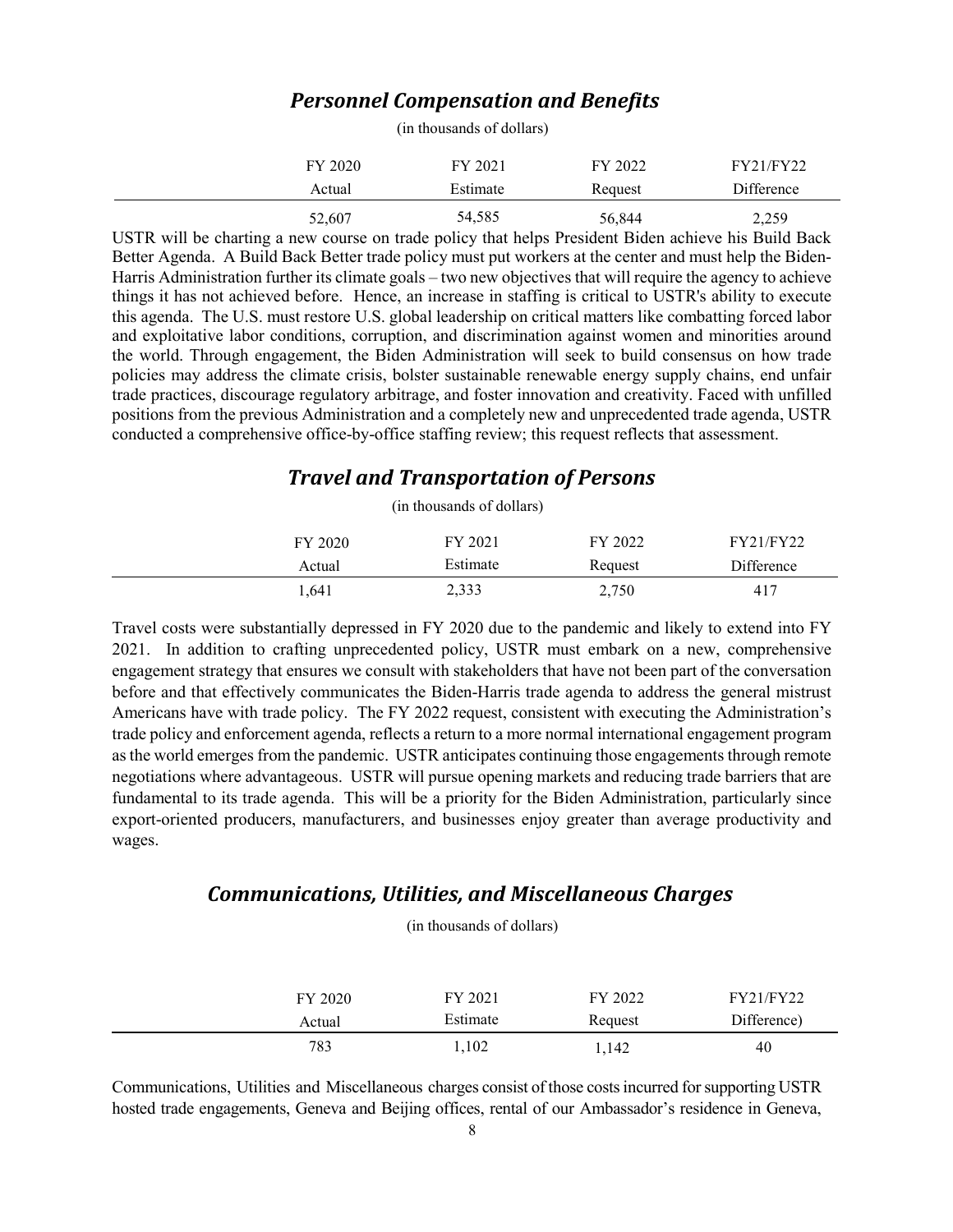and overtime utilities in our Washington office. Restoring U.S. global leadership will require the necessary meetings with foreign governments and a substantially increased array of domestic stakeholders, important components to the success of the President's trade agenda. U.S. hosted meetings have logistical requirements and the funding support for those with foreign governments is reported here.

### *Printing and Reproduction*

(in thousands of dollars)

| FY 2020 | FY 2021  | FY 2022 | FY21/FY22  |
|---------|----------|---------|------------|
| Actual  | Estimate | Request | Difference |
| 326     | 263      | 208     | -55        |

USTR has recurring annual printing costs related to the publication of the National Trade Estimates and the USTR Annual Report and other necessary reports to Congress. As part of public announcements, we will continue to publish Federal Register notices as necessary. During the normal course of business, there are ad hoc printing requests that occur regularly as well.

### *Other Contractual Services*

(in thousands of dollars)

| FY 2020 | FY 2021  | FY 2022 | FY21/FY22  |
|---------|----------|---------|------------|
| Actual  | Estimate | Request | Difference |
| 10,743  | 10,716   | 11,425  | 709        |

Other Contractual Services include a wide range of commercial and government services such as the Department of State's assessments for International Cooperative Administrative Support Services (ICASS) and Capital Security Costs (CSC) for global embassy funding, language services, security, office equipment maintenance, training and professional service contracts. The latter include the three staffing contracts and Salesforce application support that USTR is using to operate the 301-tariff exclusion process and are anticipated to support trade agreement enforcement. This anticipates that the 301-tariff exclusion process effort will decrease from FY 2021 levels. U.S. hosted trade engagements during FY 2022 will mean contract security support is required to ensure the safety of negotiators and safeguarding of sensitive and confidential talks at the hotel/conference centers where the meetings are held.

### *Supplies and Materials*

(in thousands of dollars)

| FY 2020 | FY 2021  | FY 2022 | FY21/FY22  |
|---------|----------|---------|------------|
| Actual  | Estimate | Request | Difference |
| 384     | 322      | 451     | 129        |

Proprietary databases, subscriptions and diverse supplies. Corresponds to the support requirements for trade engagements and additional requirements for trade research.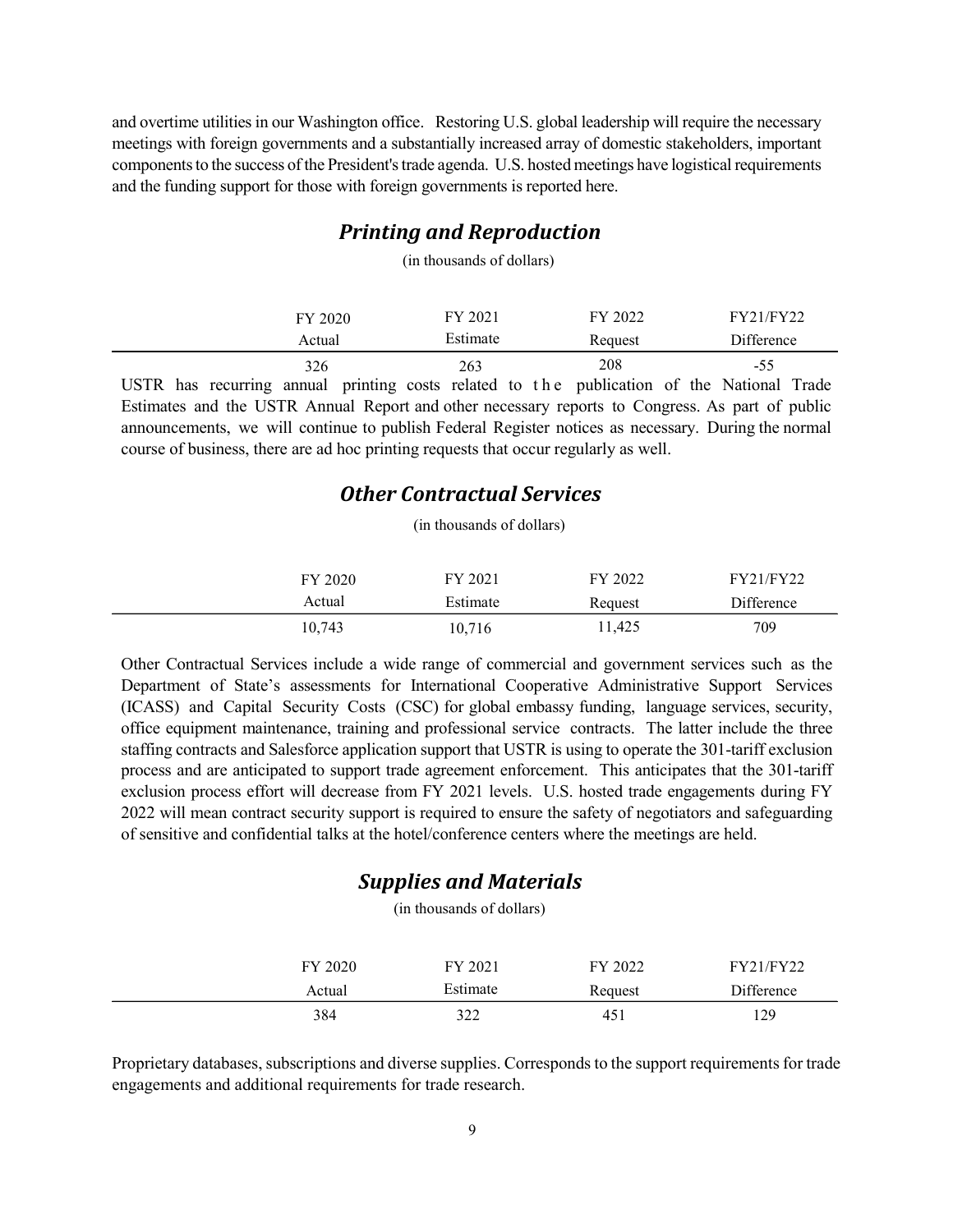### *Official Reception and Representation*

| FY 2020 | FY 2021  | FY 2022 | <b>FY21/FY22</b> |
|---------|----------|---------|------------------|
| Actual  | Estimate | Request | Difference       |
| 36      | 124      | 174     |                  |

(in thousands of dollars)

Representation funds are used for extending relations with foreign governments in conducting our trade missions.

### *Equipment*

(in thousands of dollars)

| FY 2020 | FY 2021  | FY 2022 | FY21/FY1922 |
|---------|----------|---------|-------------|
| Actual  | Estimate | Request | Difference  |
| 289     | 555      | 56      | -499        |

Major costs for this category in previous years are the office and facility investment projects to renovate and outfit the 1800 G Street space.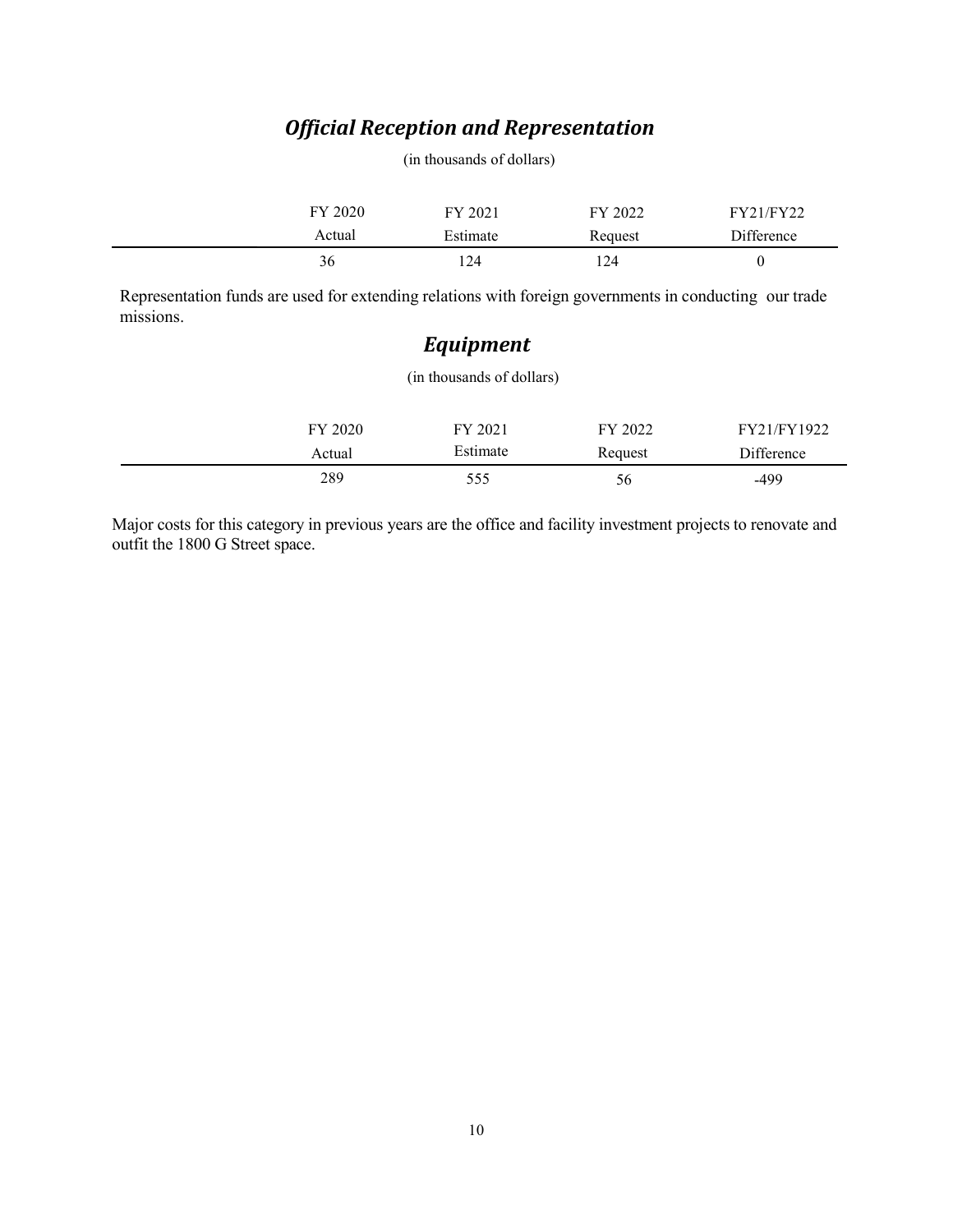### **FISCAL YEAR 2022 GOALS and OBJECTIVES**

<span id="page-13-0"></span>[Note: FY 2022-2026 Strategic Goals and Strategic Objectives, and FY 2022 Measurements under development]

### *Placing Workers at the Center of Trade Policy*

The Office of the U.S. Trade Representative (USTR) has primary responsibility for developing and coordinating U.S. international trade, commodity and direct investment policy, and overseeing trade negotiations with other countries. The head of USTR is the U.S. Trade Representative, a member of the Cabinet who serves as the President's principal trade advisor, negotiator, and spokesperson on trade issues. USTR has its headquarters in Washington, DC and overseas offices in Beijing, China, Brussels, Belgium, and Geneva, Switzerland. The Geneva Office represents the United States at the World Trade Organization (WTO).

USTR is part of the Executive Office of the President. The USTR is a member of the Millennium Challenge Corporation (MCC) Board of Directors, a non-voting member of the Export-Import Bank, a member of the Committee on Foreign Investment in the United States (CFIUS), and a member of the National Advisory Council on International Monetary and Financial Policies.

In the Trade Expansion Act of 1962, the U.S. Congress established an interagency trade policy mechanism to assist USTR with the implementation of its major areas of responsibility. USTR provides trade policy leadership and negotiating expertise in its major areas of responsibility. USTR consults with other government agencies on trade policy matters, including through the Trade Policy Review Group (TPRG) and the Trade Policy Staff Committee (TPSC). These groups, administered and chaired by USTR and composed of 20 Federal agencies and offices, make up the sub-cabinet level mechanism for developing and coordinating U.S. Government positions on international trade and trade-related investment issues. The TPSC is the first-line operating group, which regularly seeks input from the public on policy decisions and negotiations through *Federal Register* notices and public hearings. In cases where the TPSC does not reach consensus on a topic, or if the issue under consideration involves particularly significant policy questions, the issue may be referred to the TPRG.

In the Trade Act of 1974, the U.S. Congress established a private sector advisory committee system to ensure that U.S. trade policy and trade negotiation objectives adequately reflect U.S. commercial and economic interests. The advisory committees provide information and advice with respect to U.S. negotiating objectives and bargaining positions for trade negotiations, the operation of any trade agreement once entered into, and on other matters arising in connection with the development, implementation, and administration of U.S. trade policy.

Since its creation, USTR has maintained close consultation with Congress. Liaison activities between the agency and Congress are extensive. The principal oversight Committees are the House Ways and Means and Senate Finance Committees. Other committees routinely are briefed within areas of their jurisdiction where USTR plays a role.

As the United States addresses 21st century domestic priorities, worker-centered trade policy is integral to the United States' economic recovery, resiliency, and competitiveness. Trade policy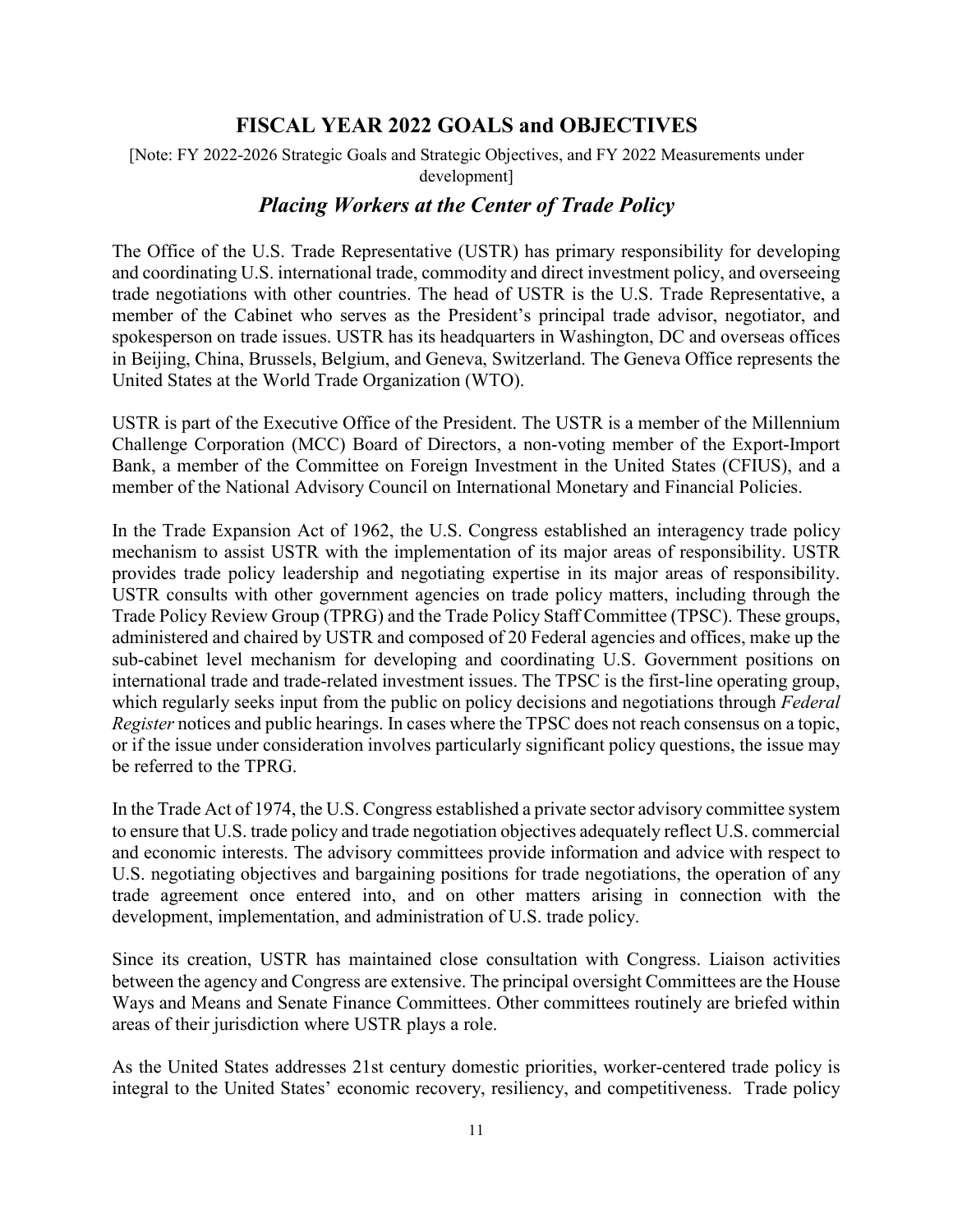should support and empower workers, drive wage-driven growth, create new trade opportunities for U.S. farmers, ranchers, manufacturers, service providers, fishers, and small and medium-sized enterprises (SMEs), including women and minority owned businesses, raise living standards and purchasing power for low-income families, and lead to better economic outcomes for all Americans.

Advancing a worker-centered trade policy will require extensive engagement with unions, worker advocates, and underserved communities to ensure that workers' perspectives and values play an integral and respected role in the development and implementation of U.S. trade policy. The policy will focus on eliminating trading partners' ability to gain a competitive advantage by violating workers' rights and pursuing unfair trade practices. Likewise, USTR will strive to negotiate, implement, and enforce strong environmental commitments, to raise the standards and levels of protection of our trading partners, and ensure our partners meet environmental obligations under existing trade agreements.

By adopting a comprehensive, proactive strategic framework, USTR will help restore U.S. leadership and strengthen America's strategic alliances and partnerships. This framework will simultaneously help restore American competitiveness by expanding market access for American farm goods, services, and manufactured products, and so helping large and small businesses, workers, and agricultural producers raise incomes, expand employment, and help communities prosper.

In ensuring that U.S. trade strategy and policy reflect the perspectives of all Americans, USTR will use trade tools, data assessments, and innovative engagement strategies to advance racial equity, consider the distributional effects of trade, and support underserved communities as part of the mission of all federal government agencies and offices. In complying with Executive Order (EO 13985) on Advancing Racial Equity and Support for Underserved Communities Through the Federal Government, USTR will pursue a trade agenda which supports domestic initiatives aimed at eliminating social and economic structural barriers to equality and economic opportunity and pursue complementary objectives in negotiations with our trading partners.

### *Goal 1: Open Foreign Markets and Combat Unfair Trade*

To advance the goals of supporting and sustaining well-paying American jobs and farm incomes, broadening the benefits of trade through more inclusive trade policies and outreach reflecting the interests of a diverse nation, supporting value-added production and innovation in the United States, and promoting equitable economic growth in the United States and worldwide, USTR will open foreign markets, combat unfair trading practices, enforce U.S. trade laws, reduce trade distortions, and encourage broader participation in international trade by negotiating and implementing agreements consistent with U.S. interests and values. Informed by diverse, sustained, engagement, USTR will stand up for American farmers, ranchers, manufacturers, service providers, fishers, and SMEs by pursuing smart trade policies that are inclusive and work for all producers.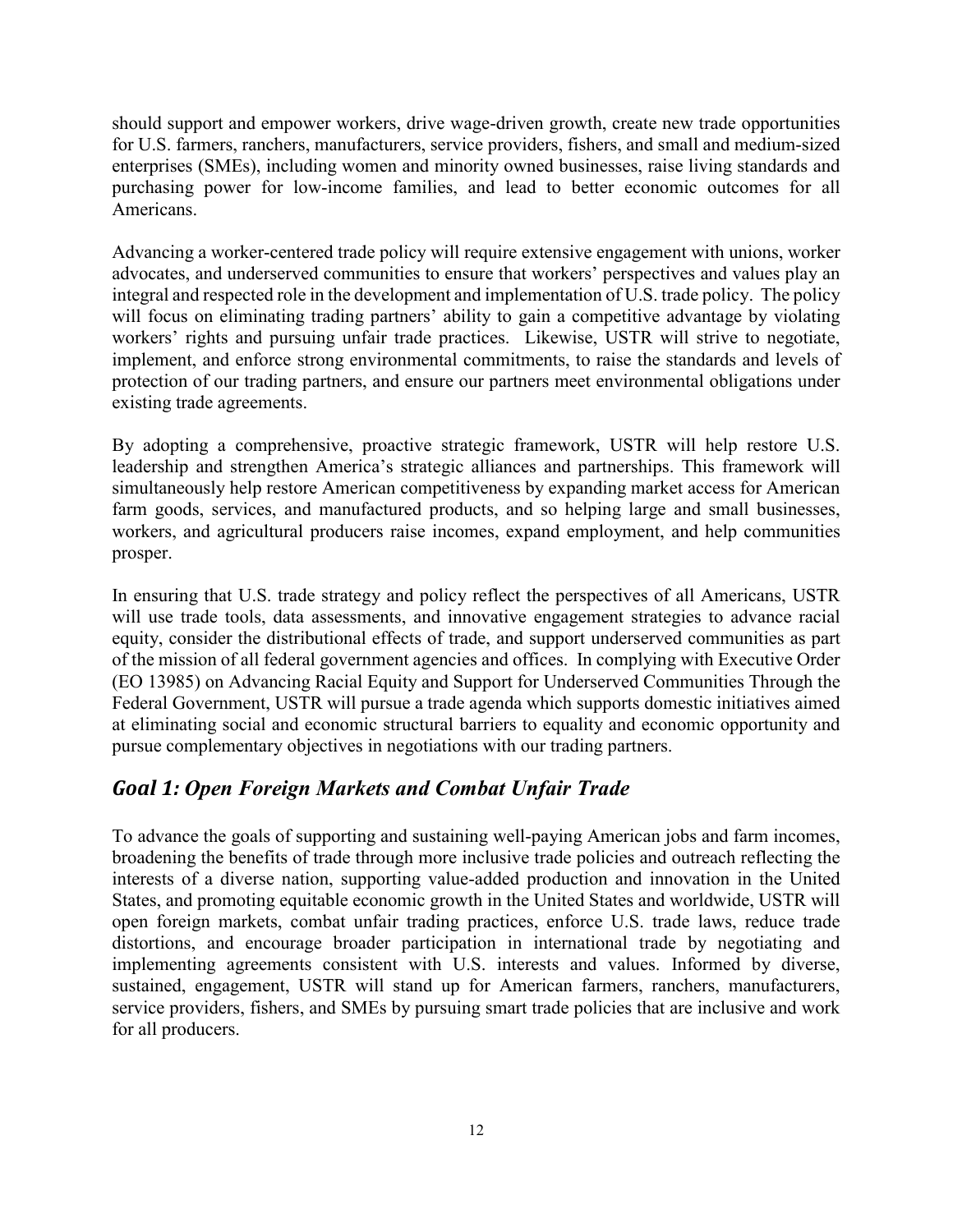- Negotiate and implement agreements that sustain well-paid American jobs, advance the overall trade and economic interests of the United States, and further the objectives of U.S. trade policies by opening foreign markets to U.S. manufactured goods, agricultural products, and services. Support the broader economic recovery by helping companies, including small businesses, women and minority entrepreneurs, put Americans to work by building world-class products for export to foreign markets.
- Effectively utilize USTR and leverage other U.S. government resources to break down foreign trade barriers and promote fair trade.
- Expand global market access opportunities for American farmers, ranchers, food manufacturers, and fishers and defend U.S. producers by enforcing global agricultural trade rules and promoting the adoption of science and risk-based sanitary and phytosanitary measures.
- Use all available tools to take on the range of unfair trade practices that continue to harm U.S. workers and businesses.
- Work with trading partners to ensure that trade policy works in concert with initiatives to advance global health security and humanitarian response to save lives, promote economic recovery, and develop resilience against future global pandemics or crises.
- Ensure that trade agreements consider the needs and reflect the interests of underserved communities and America's racially, ethnically, and geographically diverse population.
- Review past trade policies for their impacts on and unintended consequences for U.S. workers, and assess existing trade preference programs to evaluate their contribution to equitable economic development, improved labor standards, and opportunities for developing country workers to move from informal and unregulated sectors to wage-paying work.
- Effectively represent U.S. interests in the World Trade Organization and other international bodies to achieve the Administration's international trade policy goals. Work to implement necessary reforms to the WTO's substantive rules and procedures to address the challenges facing the global trading system, including growing inequality, digital transformation, and impediments to small and medium-sized enterprises, including women and minority-owned businesses. In this respect, seek the development of WTO rules that combat non-market policies and practices that inhibit the ability of U.S. workers and businesses to compete in the global market.
- Work with allies and like-minded trading partners to establish high-standard global rules to govern the digital economy, in line with our shared democratic values.
- Negotiate and implement strong environmental commitments in trade-related areas that contribute to a sustainable climate pathway; promote sustainable stewardship of natural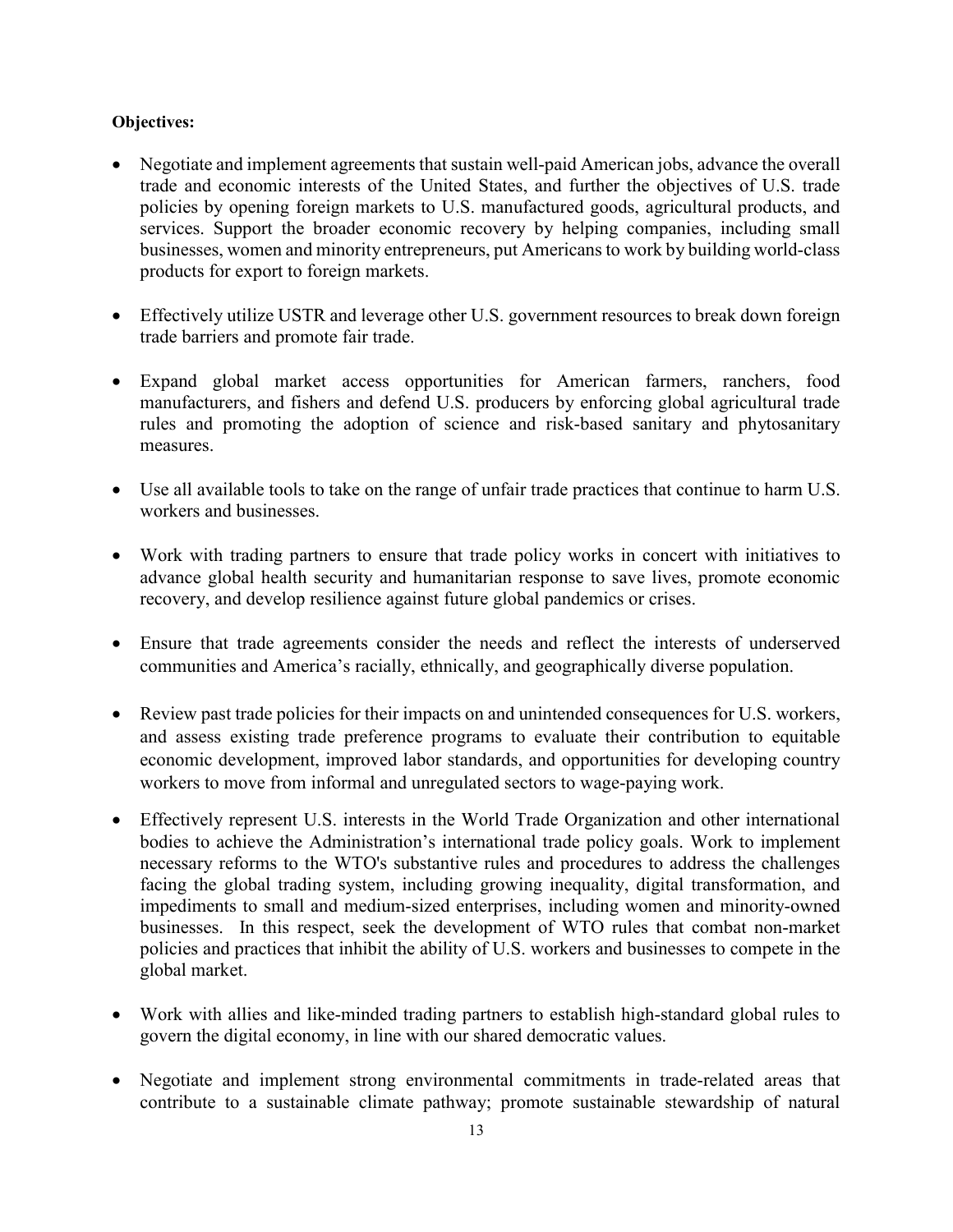resources, such as sustainable fisheries management, and prevent unlawful environmental practices, such as illegal logging, illegal fishing, and wildlife trafficking.

- Contest the harms resulting from forced labor as an unfair cost advantage for those industries, businesses, and producers who exploit this practice.
- Engage with U.S. government partners to encourage robust technical assistance and trade capacity building with trading partners to ensure workers and small and medium-sized enterprises, including women and minority-owned businesses around the world benefit from U.S. trade policy.

### *Goal 2: Fully Enforce U.S. Trade Laws, Monitor Compliance with Agreements, and Use All Available Tools to Hold Other Countries Accountable*

USTR will make the rules count by fully enforcing U.S. trade laws, closely monitoring foreign countries' compliance with trade obligations, and vigorously enforcing U.S. rights. In addition, USTR will ensure that American workers, farmers, ranchers, fishers, manufacturers, innovators, creators, service providers, consumers, and investors receive fair treatment in trade, compete in global markets on a level playing field, and win the full benefit of the economic opportunities the United States has negotiated.

- Fully enforce U.S. trade laws and efficiently and effectively respond to unfair trade practices.
- Use all available tools to take on unfair trade practices in non-market economies, pursue strengthened enforcement to ensure that our trading partners live up to existing trade obligations; address gaps that exist in international trade rules on subsidies, state enterprise competition, and other matters, including through enhanced cooperation with U.S. partners and allies.
- Vigorously deploy all available tools, including dispute settlement mechanisms, to enforce U.S. rights under trade agreements, to ensure that they meet their potential to create and sustain well-paying American jobs. Utilize the WTO standing committees to address specific trade concerns before they become final; resolve unwarranted sanitary and phytosanitary barriers; promote the acceptance of international standards developed in the United States and acceptance of the results of U.S. conformity assessment bodies.
- Comprehensively enforce labor and environmental obligations of existing trade agreements. Engage allies to achieve commitments to fight forced labor and exploitative labor conditions, and increase transparency and accountability in global supply chains; ensure that products that are produced by forced labor or under exploitative labor conditions are not imported into the United States; and contribute to efforts to mitigate income inequality.
- Pursue strengthened enforcement to ensure that China lives up to its existing trade obligations; address gaps that exist in international trade rules, including through enhanced cooperation with our partners and allies, and address widespread human rights abuses of the Chinese Government's forced labor program in the Xinjiang Uyghur Autonomous Region and elsewhere.
- Ensure adequate and effective protection and enforcement of U.S. intellectual property rights.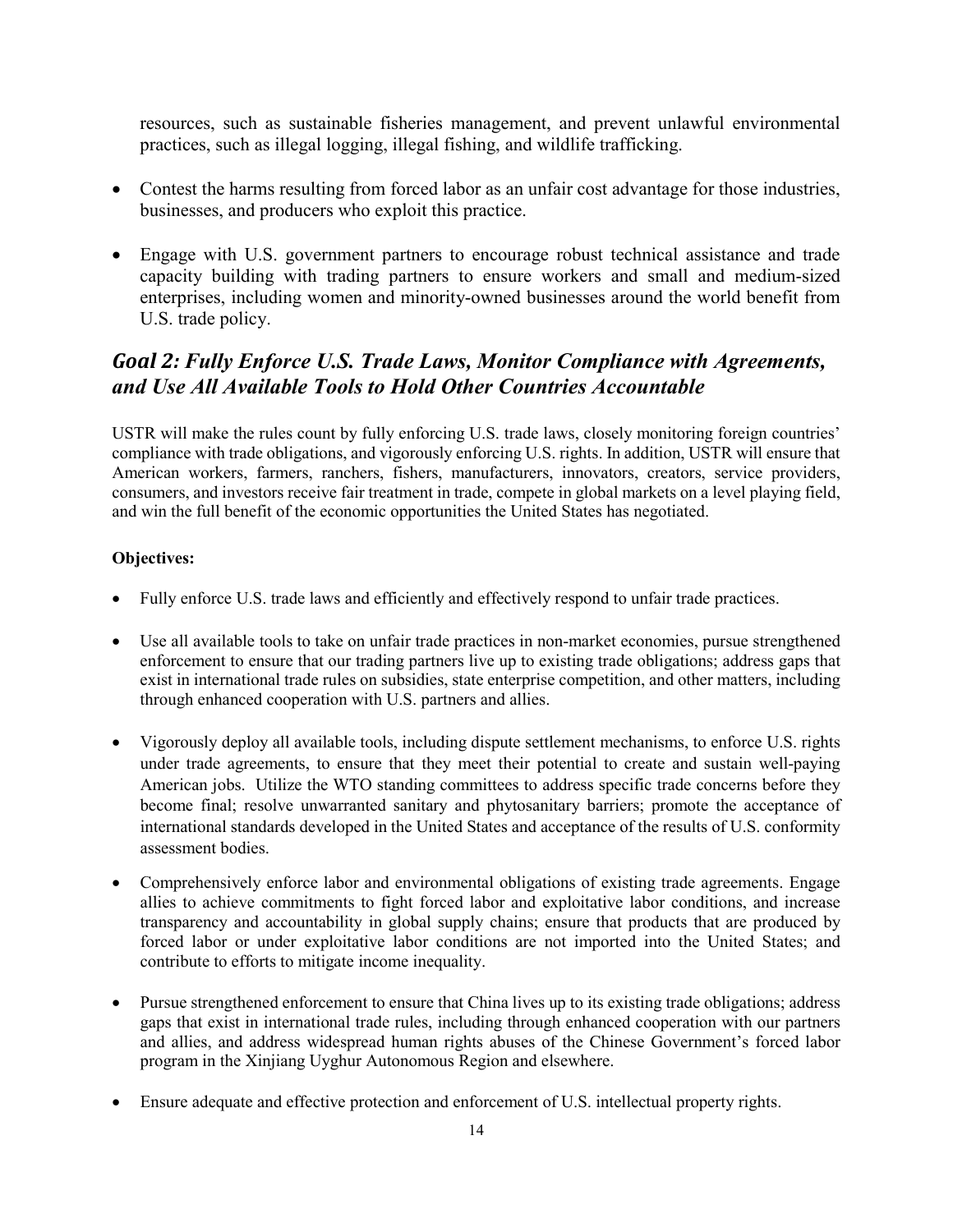- Defend U.S. interests in digital trade and digitally delivered services.
- Oppose attempts by foreign countries to artificially manipulate currency values to gain unfair advantage over American workers; work with the Departments of the Treasury and Commerce to put effective pressure on countries that are intervening in the foreign exchange market to gain a trade advantage.
- Collaborate with allies and like-minded countries to address global market distortions created by industrial overcapacity in sectors ranging from steel and aluminum to fiber optics, solar, and other.
- Monitor beneficiary country compliance with statutory criteria in trade preference programs and ensure that beneficiaries meet these criteria, including in the Generalized System of Preferences (GSP), the African Growth and Opportunity Act (AGOA), the Caribbean Basin Initiative (CBI), and the Nepal Trade Preference Program.
- Effectively utilize USTR and leverage other U.S. government resources to monitor unfair foreign trade barriers and practices, as well as compliance by trading partners with U.S. and multilateral trade agreements.
- Expand inclusive engagement with diverse stakeholders to collaborate with USTR on enforcement issues.

### *Goal 3: Develop and Implement Innovative Policies to Advance President's Trade Agenda*

USTR will develop and implement a comprehensive trade policy to help the country and world recover from the Covid-19 pandemic and its economic effects; improve labor standards; strengthen environmental standards and support the Administration's work to address the crisis of climate change; support public health improvements; and eliminate social and economic barriers to ensure economic opportunity and benefits for underserved and marginalized communities.

- Address the effects of the pandemic and unforeseen national and global emergencies through policies that strengthen long-term supply chain resiliency for equipment and supplies critical to delivering public health services in the United States; help companies, including small businesses and women and minority entrepreneurs, strengthen production of essential medical equipment; collaborate with trading partners to advance global health security and humanitarian response to save lives, promote global economic recovery, and develop resilience against future global pandemics or crises.
- Leverage our strong bilateral and multilateral trade relationships to raise global climate ambition. Work with allies as they develop their own approaches and ensure that trading partners meet their environmental obligations under existing trade agreements. Support the goal of reducing greenhouse gas emissions and achieving net-zero global emissions by 2050, or before. Explore and develop market approaches to address greenhouse gas emissions in the global trading system. As appropriate, and consistent with domestic approaches to reduce U.S. greenhouse gas emissions, this includes consideration of carbon border adjustments.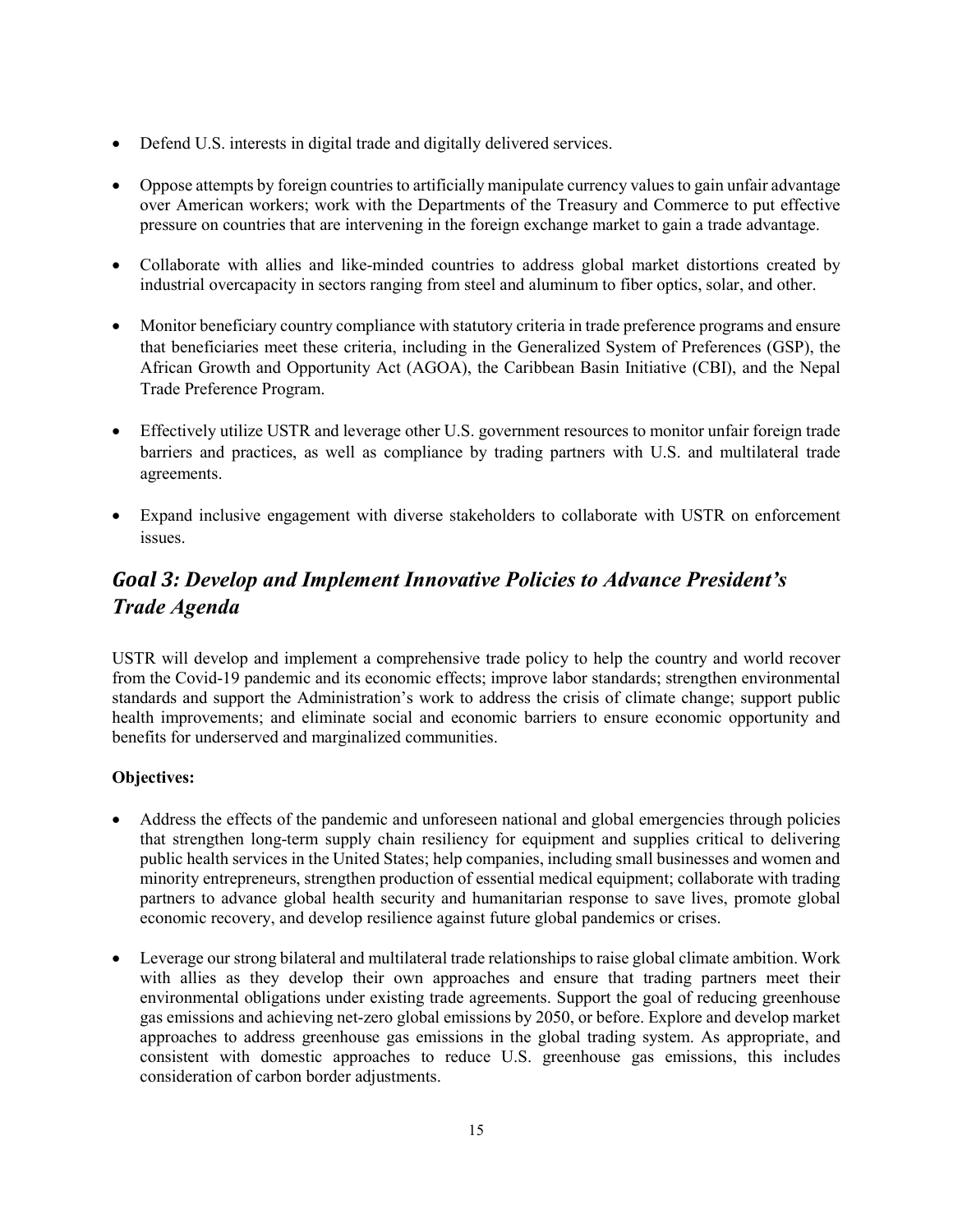- Negotiate and implement strong environmental obligations that also contribute to a sustainable climate pathway; promote sustainable stewardship of natural resources, such as sustainable fisheries management, and prevent unlawful environmental practices, such as illegal logging, illegal fishing, and wildlife trafficking.
- Seek to better understand the projected impact of proposed trade policies on underserved and marginalized communities and to ensure those impacts are considered before pursuing such policies. Craft new trade policies to promote equitable economic growth and contribute to the creation of goodpaying future U.S. jobs through the inclusion in trade agreements of strong, enforceable labor standards that protect workers' rights and increase economic security; engage allies to achieve commitments to fight forced labor and exploitative labor conditions, and increase transparency and accountability in global supply chains, and lead to the economic empowerment of women and underrepresented communities.

### *Goal 4: Develop Equitable Trade Policy Through Inclusive Processes*

USTR will develop worker-centered trade policy through extensive consultations with the Congress, stakeholders, and its trade Advisory Committees. USTR will also use digital means and expanded domestic engagement to ensure broad opportunities for the public to contribute to policy formulation, provide comments on policy, and access public hearings and documents. USTR will lead interagency trade policy coordination to obtain broad-ranging input, involve disadvantaged and underserved communities in policymaking, provide accountability, and develop sound, strategic U.S. trade policies.

USTR's transparency principles establish the foundation for a high transparency standard for the day-today operations of USTR. These transparency principles reflect the Administration's commitment to comprehensive public engagement, including outreach to historically overlooked and underrepresented communities, as it develops and implements a trade policy that advances the interests of all Americans.

- Work with Congress, interested stakeholders, unions, state and local governments, and the public to inform and strengthen the U.S. trade agenda, develop Administration trade policies and initiatives, and advance key trade legislation.
- Conduct outreach to underserved and disadvantaged communities, in policy development, negotiations, and implementation and enforcement of agreements and legislation.
- Ensure that the concerns and perspectives of underrepresented communities, small businesses, and the employment and purchasing power interests of low-income Americans are reflected in proposed policies, including through improved engagement, innovative data collection, and outreach and engagement with community-based stakeholders, such as minority-owned businesses, business incubators, Historically Black Colleges and Universities (HBCUs), Hispanic Serving Institutions (HSIs), other minority serving institutions (MSIs), and local and national civil rights organizations.
- Incorporate policies and proposals that foster Tribal Nations' participation in international trade; ensure Tribal Nations are timely informed about trade policies and actions that may have Tribal implications.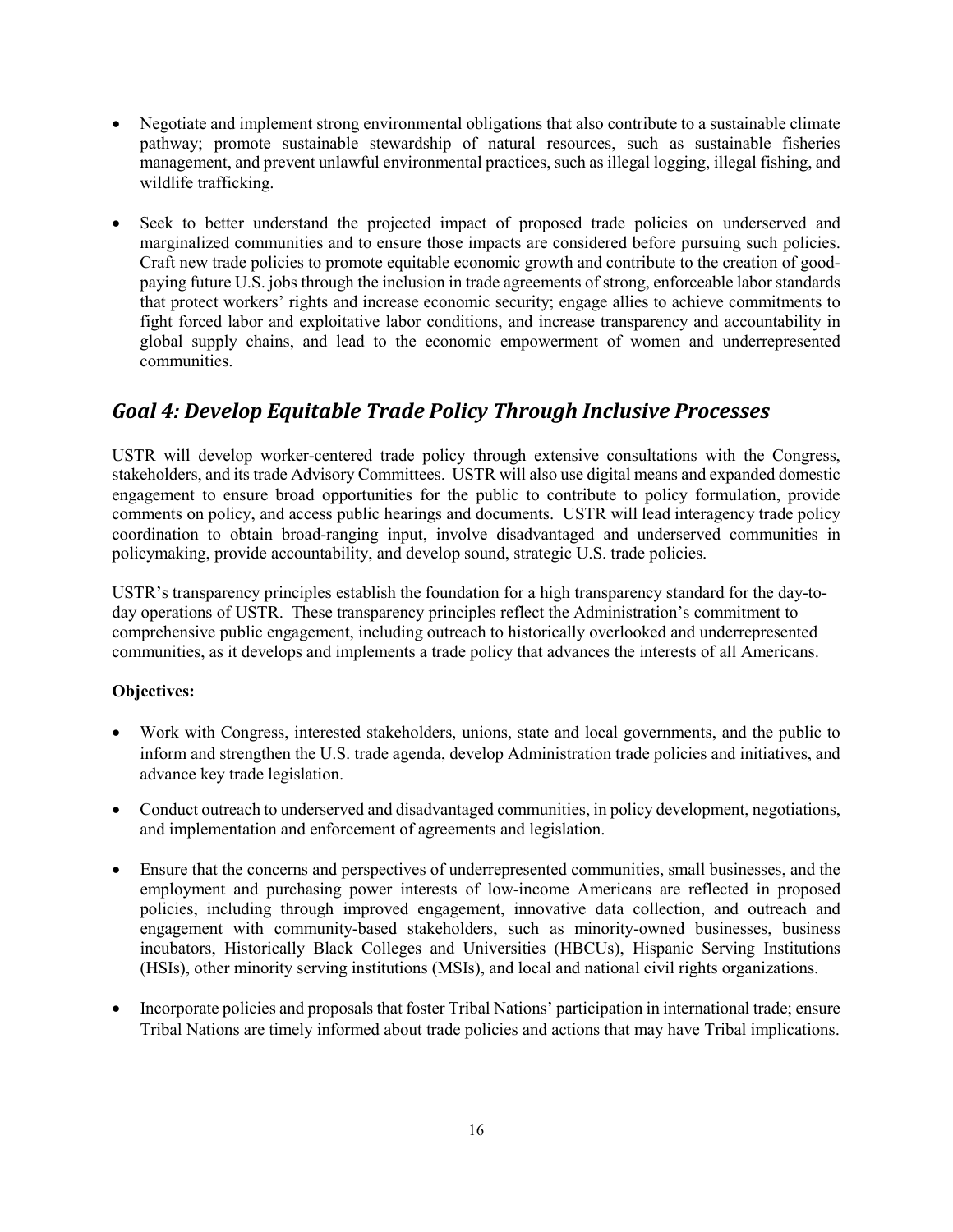- Provide timely and appropriate information to the public on ongoing trade negotiations and trade policy issues of general interest, consistent with laws and regulations governing engagement with the public as well as the protection of confidential information.
- Provide inclusive opportunities for the public to participate in the development of trade policy and trade initiatives, including changes in policy that affect existing trade programs; seek public input with respect to new major trade initiatives when feasible, even when not required by law.
- Facilitate participation in trade policy development by a broad range of stakeholders. In order to foster more inclusive and broader representation in terms of both geography and demographics, as well as stakeholder perspective, seek input using innovative and adaptable forms of communication, including virtual hearings and outreach, in addition to traditional means such as Federal Register notices.
- Foster a robust Advisory Committee system by appointing, consulting, and engaging with an active group of advisors; ensure that the membership includes a wide variety of expert interests, reflective of the diverse stakeholder perspectives.
- Facilitate opportunities for the public, especially from underserved communities, to share perspectives and ideas on developing equitable trade policy.
- Identify and explore opportunities for trade policy and practices, especially in emerging sectors where the United States has the potential to be competitive, to contribute towards increasing equity, reducing income inequality, and expanding micro, small, and medium-sized enterprises and their potential to create good U.S.-based jobs through trade.
- Expand data analysis and reports to measure equity and analyze the effect of trade policy on underserved communities, including assessments based on race, ethnicity, gender, disability, income, veteran status, or other key demographic variables.
- Educate the public on the Advisory Committee system and its role in trade policy.
- Adhere to the Guidelines for Consultation and Engagement adopted in October 2015.
- Coordinate trade policy effectively through the Trade Policy Staff Committee (TPSC) and the Trade Policy Review Group (TPRG).

### *Goal 5: Effectively Communicate the President's Trade Agenda*

To ensure the advancement of the President's trade policy agenda, USTR will communicate the benefits of this agenda to domestic and foreign audiences, thereby building public understanding of its positive impact on economic growth, and support for enforcing U.S. rights and opening markets around the world to U.S. goods, services, and agricultural products.

#### **Objectives:**

• Create and implement a USTR-wide, proactive communications strategy to explain the job-supporting, economy-enhancing benefits of the President's trade policy agenda to domestic constituencies and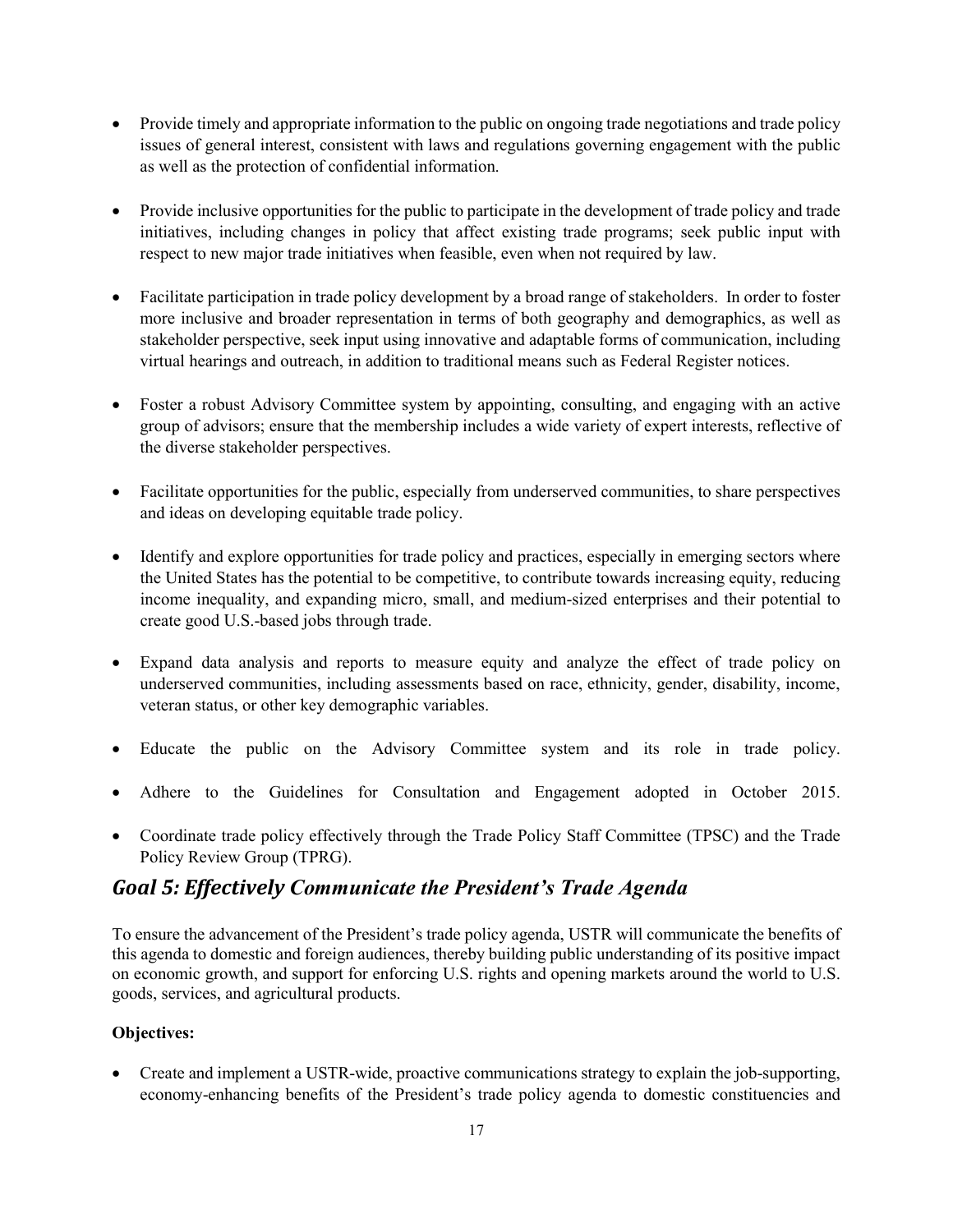stakeholders.

- Ensure the USTR website contains up-to-date information on current trade initiatives and programs. Press releases and other materials related to agency programs, initiatives, and negotiations will contain sufficient information to adequately inform the public and will link to available background information on the USTR website.
- Inform private sector and non-profit stakeholders, media, and state and local governments of USTR's efforts to monitor and address unfair foreign trade barriers and practices and enforce U.S. rights, as well as compliance by trading partners with U.S. agreements.
- Enhance outreach to and build sustained engagement with underserved and disadvantaged communities on the benefits of the President's trade agenda and ensure methods and means of communication are useful and accessible.
- Work with the White House and with agency partners to implement a consistent, Federal government message on trade policy.
- Use language and means of communication that are accessible, inclusive, and reflect the concerns, priorities, and perspectives of stakeholders.
- Communicate, in consultation with other agencies, the Congress, and interested stakeholders, the Administration's unified message to foreign countries and their citizens explaining the benefits of trade with the United States, in order to build support for U.S. trade policies and initiatives.
- Communicate success to stakeholders, including state and local elected officials.

### *Goal 6: Achieve Organizational Excellence as a Model Employer*

USTR will prioritize increasing employee engagement and developing and strengthening a diverse and inclusive adaptive workforce in line with EO 13985 on Racial Equity and Executive Order 13985 and the National Security Memorandum on Revitalizing America's Foreign Policy and National Security Workforce, Institutions, and Partnerships. The agency will strengthen the development and promotion of a workplace that supports diversity, equity, inclusion, accessibility, creativity, and productivity through human capital initiatives that focus on effective recruitment strategies, fair hiring practices, and continuous learning programs. The agency will also provide effective business operations and service delivery through administrative processes, physical and information security, finance and procurement, information technology, and infrastructure that will strengthen its ability to perform core functions at the highest level of excellence.

- Expand opportunities to recruit, retain, develop, and promote a diverse and inclusive workforce.
- Collect and analyze data on USTR's workforce composition, senior workforce composition, employment applications, hiring decisions and applicant flow, promotions, wages, pay and compensation, professional development programs, and attrition rates.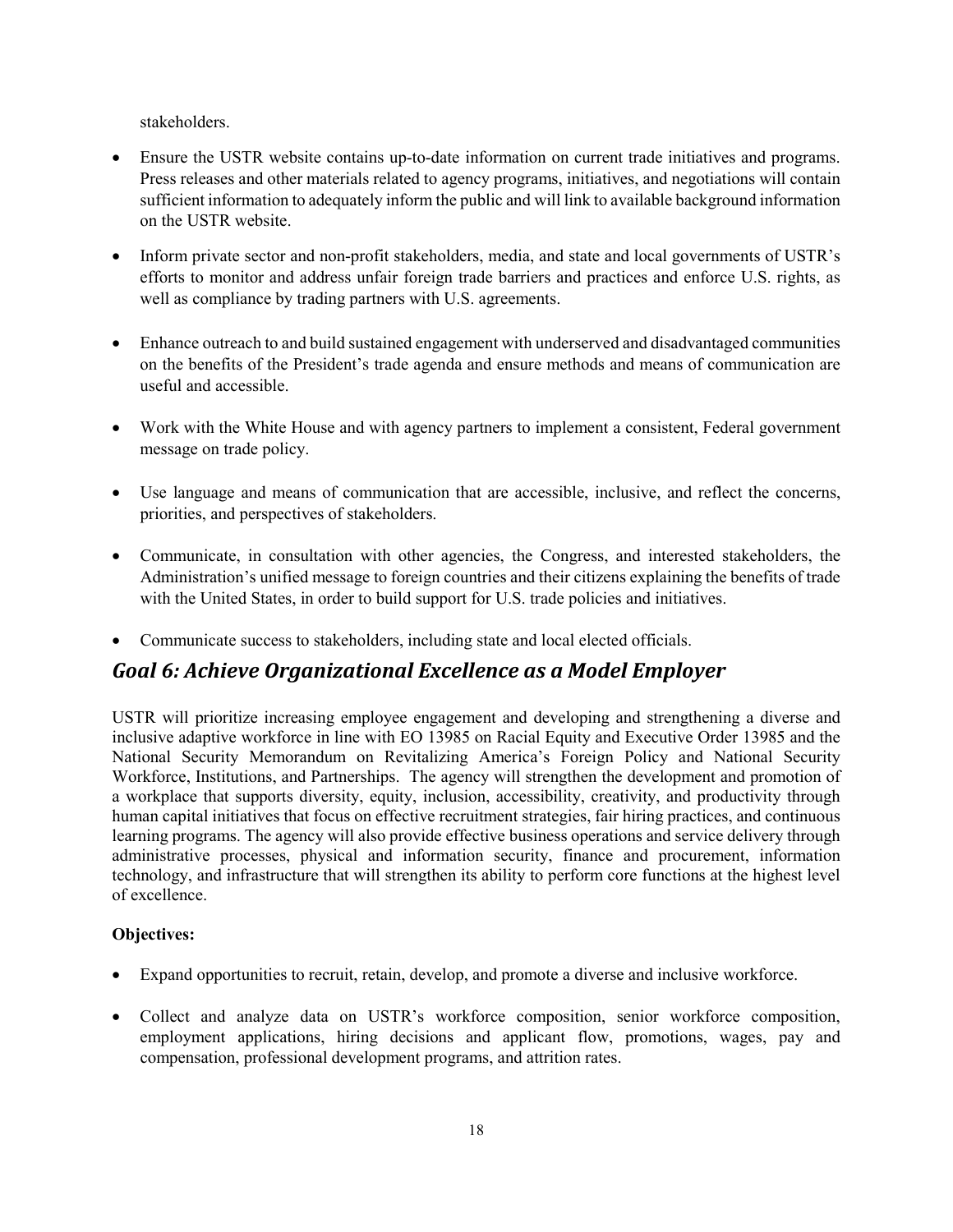- Support, coordinate, and encourage research, evaluation, and other efforts by the Federal Government to identify best practices, and other promising practices, for broadening participation in Federal employment, and to identify the benefits of diversity, equity, inclusion, and accessibility on Federal performance and operations.
- Assess in a consistent and proactive manner whether USTR's recruitment, hiring, promotion, retention, professional development, pay equity, reasonable accommodations access, and training policies and practices are fair, impartial, and effective, to meet the goal of promoting a diverse and inclusive workforce.
- Review the status and outcomes of existing diversity, equity, inclusion, and accessibility initiatives or programs, and review the level of institutional resources available to advance human resources activities that advance the Federal government's objectives of being a model employer for diversity, equity, inclusion, and accessibility.
- Develop innovative programs, initiatives, budgeting, personnel, and resource proposals based on quarterly assessments of USTR's review of its progress in being a model employer for diversity, equity, inclusion, and accessibility.
- Support efforts of USTR's Diversity, Equity, Inclusion and Accessibility (DEIA) Council to expand awareness within the agency of DEIA principles and their application, and to provide advice to the agency's leadership and administrative and human resources professionals.
- Provide human capital services that maximize employee performance and engagement, affirmatively advance diversity, equity, inclusion and accessibility; use a systematic approach to embedding fairness in processes and practices that will recognize and work to redress inequities in current policies and processes that may serve as barriers to equal opportunity.
- Manage a security program that provides appropriate levels of protection for USTR personnel, facilities and sensitive information in all situations.
- Coordinate crisis management capabilities that ensure USTR can support its Primary Mission Essential Functions (PMEFs) and Mission Essential Functions (MEFs) with minimal disruption under different Continuity of Government Readiness Conditions.
- Manage resources to maximize USTR's current and future capabilities; formulate the agency's budget and execute appropriations ensuring financial accountability with best financial management practices.
- Manage USTR more efficiently and effectively and identify, monitor and mitigate operational risks.
- Provide effective facilities management processes that enable USTR staff productivity.
- Deliver information technology resources and systems that increase USTR's productivity, communicate trade benefits, and safeguard resources.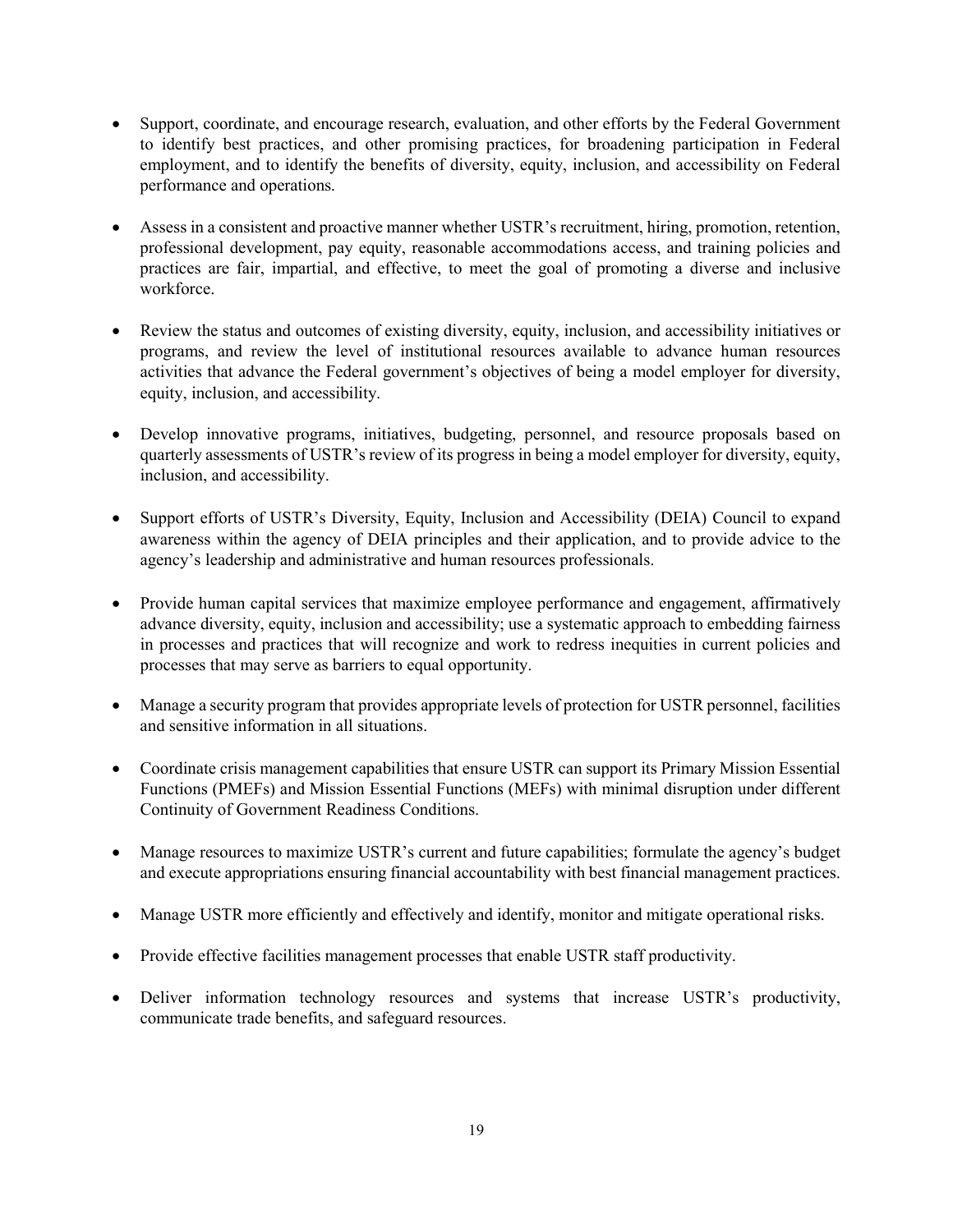### <span id="page-22-0"></span>**ANNUAL PERFORMANCE REPORT FOR FISCAL YEAR 2020**

### *Introduction*

<span id="page-22-1"></span>The Annual Performance Report for the Office of the United States Trade Representative (USTR) complies with USTR's obligations under the Government Performance and Results Act (GPRA), and helps the agency measure its performance for FY 2020.

USTR published its Mission Statement and Strategic Goals in the FY2018-FY2022 Strategic Plan, developed in accordance with revisions made by Congress to the GPRA by the GPRA Modernization Act of 2010 and is available at [http://www.ustr.gov.](http://www.ustr.gov/)

In FY2020, the Office of the United States Trade Representative (USTR) advanced the President's economic agenda, using trade policy in order to support domestic jobs and economic growth. The Administration built on record-breaking exports, engagement with trading partners, and trade enforcement to win strong results for American workers, manufacturers, farmers, ranchers, services providers, innovators, investors, consumers, and small businesses. This report summarizes the goals set at the beginning of the year, and the accomplishments recorded by year's end.

### *Goal 1: Support American Interests by Opening Foreign Markets and Combating Unfair Trade*

Consistent with the President's trade policy agenda and with the primary goals of supporting and sustaining well-paying American jobs, farm incomes, value-added production, innovation, and economic growth, USTR seeks to open foreign export markets, combat unfair trading practices, enforce U.S. trade laws, and reduce trade distortions by negotiating and implementing agreements consistent with U.S. interests.

#### **Objectives:**

1.1: Negotiate and implement agreements that sustain well-paying American jobs, advance the overall trade and economic interests of the United States, and further the objectives of U.S. trade policies by opening foreign markets to U.S. manufactured goods, agricultural products, natural resources, and services.

1.2: Address and respond effectively to unfair trade practices, ensure adequate and effective protection and enforcement of U.S. intellectual property rights; defend U.S. interests in digital trade and digitally delivered services; and address trade-related labor and environmental issues.

1.3: Effectively represent U.S. interests in international bodies that have been established under multilateral and other international agreements to achieve the Administration's international trade policy goals.

1.4: Ensure that developing economies, economies in transition, and emerging economies implement international trade obligations, and take trade and investment actions that promote freer and fairer trade and encourage market efficiency.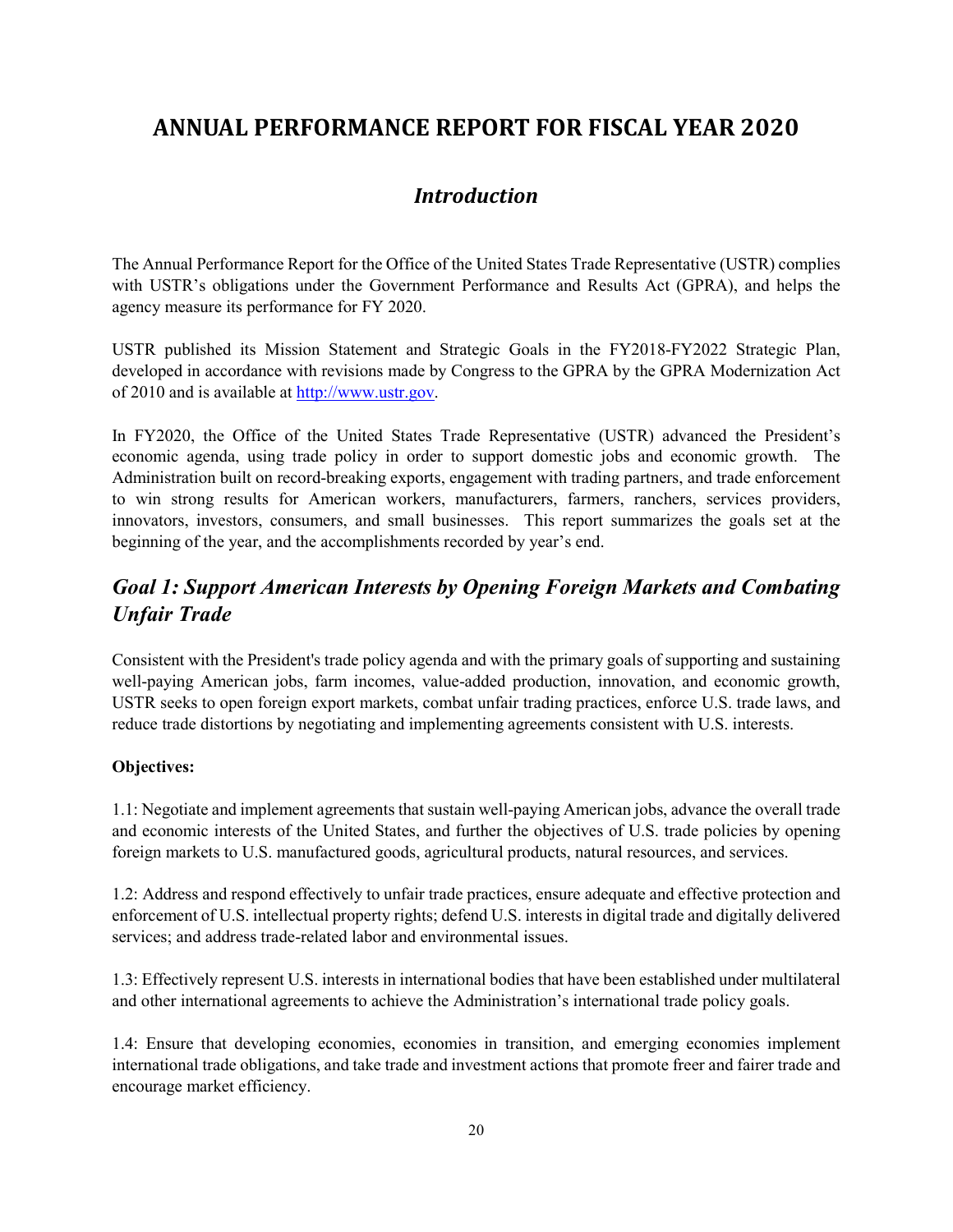#### **Accomplishments:**

USTR's trade policy, negotiations, and enforcement actions have been critical to building and opening markets for U.S. workers, farmers, ranchers, and businesses and combating injurious and unfair trading practices abroad. They have promoted freer and fairer trade, and supported and sustained well-paying jobs for Americans. Highlights of USTR's accomplishments in 2019 include:

<span id="page-23-0"></span>USTR's trade policy, negotiations, and enforcement actions have been critical to building and opening markets for U.S. workers, farmers, ranchers, and businesses, and combating injurious and unfair trading practices abroad. They have promoted freer and fairer trade, and supported and sustained high-wage jobs for Americans. Highlights of USTR's accomplishments in 2020 include:

- *Entry into Force of the United States-Mexico-Canada Agreement (USMCA).* President Trump signed the USMCA into law on January 29, 2020. The USMCA entered into force on July 1, 2020. The USMCA is a comprehensive renegotiation of the NAFTA, establishing modernized and rebalanced rules of trade that far surpass commitments made in any other trade agreement. The USMCA establishes high standards for labor, environment, and intellectual property, includes new chapters on digital trade, small and medium-sized enterprises, and good regulatory practices, and strengthens and modernizes chapters on sanitary and phytosanitary measures, financial services, state-owned enterprises, competition, trade remedies, telecommunications, rules of origin, customs and trade facilitation, and technical barriers to trade. Throughout 2020, USTR worked to meet all of the requirements of the United States-Mexico-Canada Agreement Implementation Act, including, after months-long work directly with both Canada and Mexico, certification to Congress that both Parties had taken measures necessary to comply with the USMCA; publication, after extensive coordination with Canada and Mexico, of the trilaterally agreed Uniform Regulations for Rules of Origin and for Origin Procedures (including for automotive goods),Textiles, and Customs and Trade Facilitation, as well as the trilaterally agreed Rules of Procedure for Dispute Settlement; and, the establishment of robust monitoring and enforcement mechanisms, including the Interagency Labor Committee for Monitoring and Enforcement, the Interagency Environment Committee for Monitoring and Enforcement, and the Interagency Committee on Autos. USTR also worked with the interagency to establish the Forced Labor Task Force and the Independent Mexico Labor Expert Board. USTR influenced Mexican laws and regulations necessary to implement customs and technical-barriers-totrade (TBT) commitments. In 2020, USTR also began convening several of the USMCA's 26 disciplinespecific committees.
- *Conclusion of U.S.-Japan Trade Agreements.* In October 2019, the United States and Japan signed two new trade agreements: the United States-Japan Trade Agreement (USJTA) and the United States-Japan Digital Trade Agreement (USDTA). Both agreements took effect on January 1, 2020. Under the USJTA, over 90 percent of U.S. agricultural exports to Japan are duty free or receive preferential tariff access. The USDTA includes high-standard provisions that, among other things, prohibit the application of customs duties or other discriminatory measures to digital products, ensure the unimpeded cross-border transfer of information, prohibit the mandatory use of local computing facilities, and provide limitations on civil, non-intellectual property rights liability for Internet platforms with respect to third-party content. With the conclusion of these early achievements, the United States and Japan also announced their intention, following entry into force of the USJTA, to enter into further negotiations in the areas of customs duties and other restrictions on trade, barriers to trade in services and investment, and other issues in order to promote mutually beneficial, fair, and reciprocal trade.
- *U.S.-China Trade Negotiations.* Following USTR's issuance of the Section 301 Report in March 2018, the Trump Administration engaged China on addressing the unfair trade practices identified in the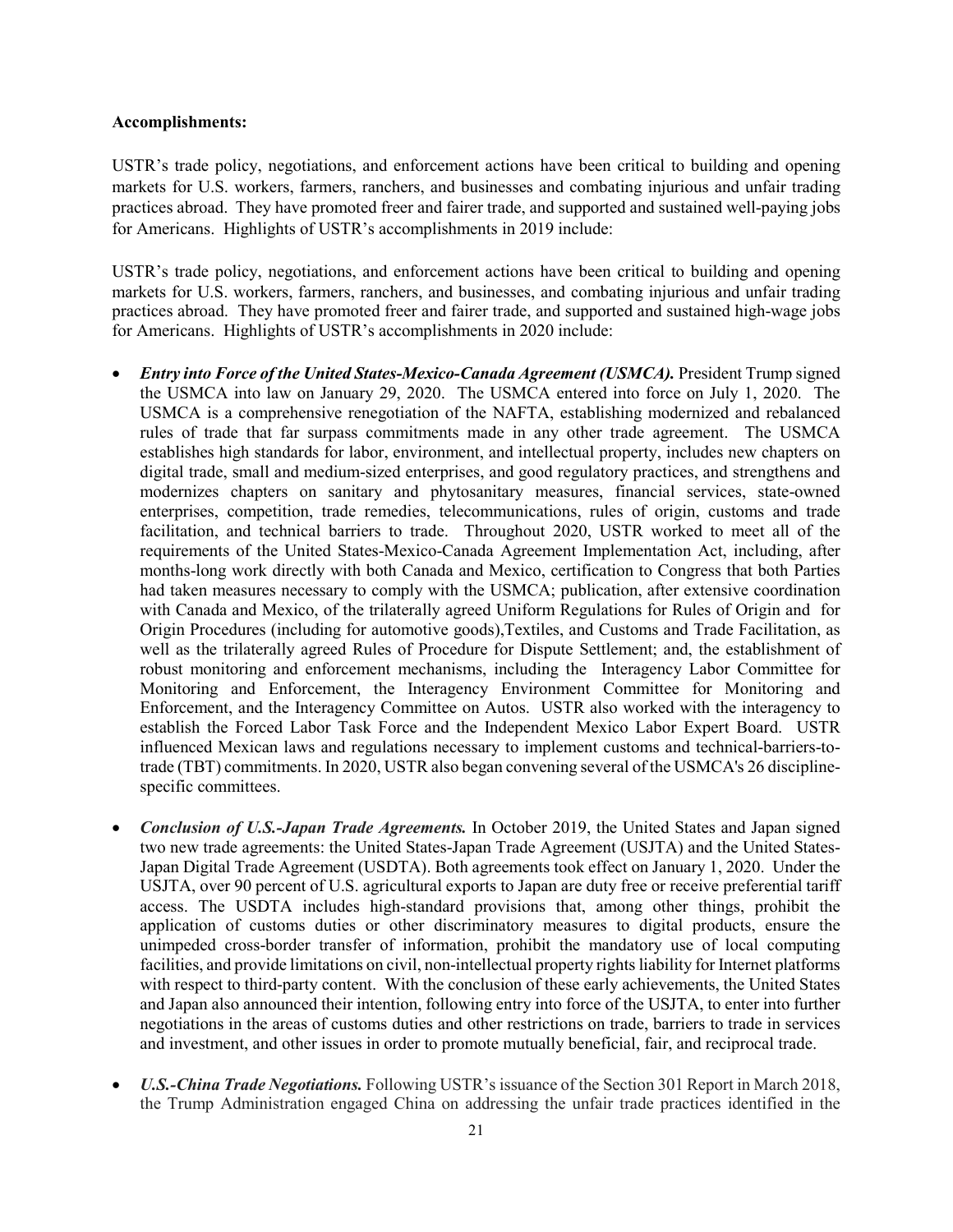Report. To obtain elimination of China's practices, the United States proceeded to take steps to impose a series of tariffs as permitted under Section 301. In December 2018, at a meeting between President Trump and President Xi of China in Buenos Aires, the two governments agreed to engage in negotiations on structural changes needed in China's trade regime. Over the past year, the United States' new approach to China began to demonstrate key progress with the signing of a "Phase One" economic and trade agreement in January 2020. The agreement entered into force in February 2020. This historic agreement requires structural reforms and other changes to China's economic and trade regime in the areas of intellectual property, technology transfer, agriculture, financial services, and currency and foreign exchange. The agreement also includes a commitment by China to make substantial additional purchases of U.S. goods and services in the coming years. Importantly, the agreement establishes a strong dispute resolution system that ensures prompt and effective implementation and enforcement. In light of the entry into force of the Phase One agreement, and at the direction of the President, the U.S. Trade Representative modified certain tariff actions taken under Section 301.

- *Tariff Reduction in U.S.-EU Trade Negotiations***.** In August 2020, Ambassador Lighthizer and European Union Trade Commissioner Phil Hogan announced agreement on a package of tariff reductions that will increase market access for hundreds of millions of dollars in U.S. and EU exports. These tariff reductions are the first U.S.-EU negotiated reductions in duties in more than two decades. Under the agreement, the EU will eliminate tariffs on imports of U.S. live and frozen lobster products. U.S. exports of these products to the EU were over \$111 million in 2017. The EU will eliminate these tariffs on a Most Favored Nation (MFN) basis, retroactive to begin August 1, 2020. The EU tariffs will be eliminated for a period of five years and the European Commission will initiate procedures aimed at making the tariff changes permanent. The United States will reduce by 50% its tariff rates on certain products exported by the EU worth an average annual trade value of \$160 million, including certain prepared meals, certain crystal glassware, surface preparations, propellant powders, cigarette lighters and lighter parts. The U.S. tariff reductions will also be made on an MFN basis, and will be retroactive to August 1, 2020. The European Commission and the Administration are currently pursuing the respective legal steps necessary to implement the agreement on both sides.
- *Negotiated and Enforced Strong Labor Provisions in U.S. Trade Agreements.* As part of renegotiating and replacing the NAFTA with the USMCA, the Administration succeeded in bringing labor obligations into the core of the Agreement, and ensured that labor obligations are subject to the same dispute settlement mechanism that applies to other enforceable obligations. USMCA labor obligations require the Parties to adopt and maintain in law and practice labor rights as recognized by the International Labor Organization, to effectively enforce their labor laws, and not to waive or derogate from their labor laws. The USMCA includes new provisions requiring Parties to take measures to prohibit the importation of goods produced by forced labor and to address violence against workers exercising their labor rights, and also includes specific obligations related to collective bargaining rights in Mexico. The USMCA also includes a Facility-Specific Rapid Response Labor Mechanism, which will allow the United States to enforce certain USMCA labor obligations at the factory level. USMCA labor obligations represent the highest labor standard of any U.S. trade agreement. USTR worked closely with Mexican government officials in 2020 to monitor implementation of landmark constitutional and labor law reforms that mandate the creation of new labor courts and a new national institution that will register trade unions and collective bargaining agreements, in a complete overhaul of Mexico's system of labor justice administration. These reforms aim to prevent non-representative unions from negotiating and registering collective bargaining agreements without worker support. Upon entry into force of the USMCA on July 1, 2020, USTR began implementing the Agreement's labor provisions. USTR serves, along with the U.S. Department of Labor, as co-chair of the Interagency Labor Committee for Monitoring and Enforcement, which plays a key role in this monitoring effort. Per the USMCA implementing legislation, the committee has several oversight duties with regard to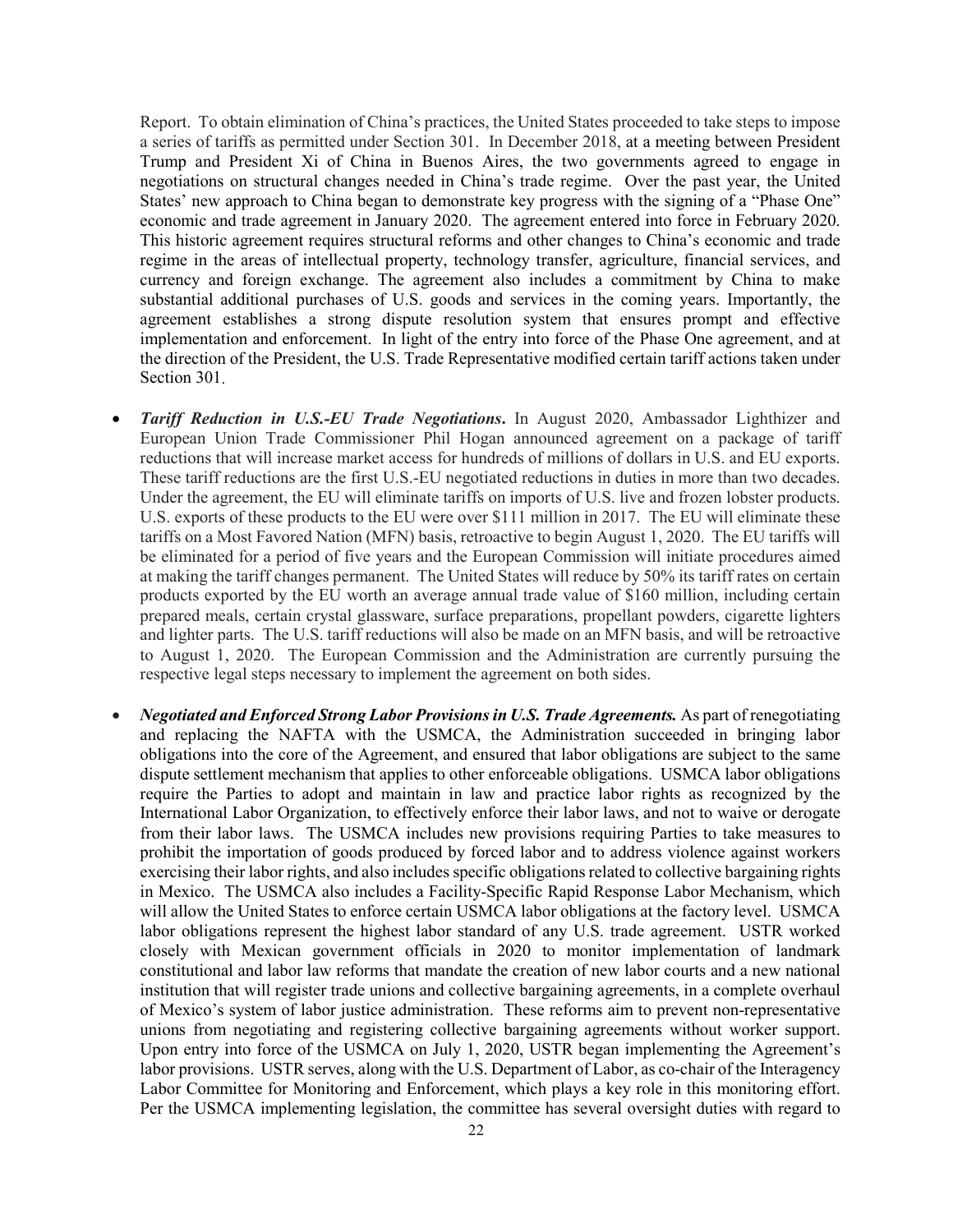USMCA labor issues, including the consideration of petitions from the public regarding alleged violations of the Labor Chapter, and making recommendations to the USTR about potential dispute settlement actions. Separately from USMCA, the United States engaged in 2020 with trading partners around the world on labor rights through the formal mechanisms of trade agreements and trade preference programs, as well as through country-specific initiatives, capacity building, and technical assistance.

- *Advanced Environment-Related Trade Negotiations and Initiatives.* Throughout FY2020, USTR continued to prioritize monitoring and implementation of FTAs in force. In October 2019, USTR held the first environment consultations under the United States-Korea Free Trade Agreement (KORUS), wherein the United States raised concerns regarding Korea's response to the illegal fishing activities of its vessels. Within one month of the consultations, Korea's National Assembly passed amendments to Korea's Distant Water Fisheries Development Act, strengthening their regime to deter and penalize illegal, unreported, and unregulated (IUU) fishing. USTR also continued to actively monitor and enforce the United States-Peru Trade Promotion Agreement (PTPA) and its unique Forest Annex. In September 2020, USTR instructed the U.S.-Peru Secretariat to publish its first Factual Record in relation to an assertion that the Peruvian Government failed to enforce its environmental laws related to the construction of roads in border zones and the maintenance of dirt roads in the Ucayali region. Finally, USTR continues to prioritize monitoring and enforcement of USMCA environment obligations. On February 28, 2020, Executive Order 13907 established the Interagency Environment Committee for Monitoring and Enforcement, pursuant to Subtitle A, section 812 of the United States-Mexico-Canada Agreement Implementation Act. On May 29, 2020, following a comprehensive assessment of Mexico and Canada's environmental laws and policies, USTR submitted an environmental assessment report to Congress.
- *Negotiated the Strongest Disciplines on Digital Trade Yet Achieved***.** As part of the conclusion of the USMCA, the Administration succeeded in advancing the most robust disciplines on digital trade of any international trade agreement, thus providing a firm foundation for the expansion of trade and investment in innovative products and services. Similar provisions were also included in the United States-Japan Digital Trade Agreement, which took effect on January 1, 2020. The provisions include: prohibiting application of customs duties and other discriminatory measures to digital products distributed electronically (e-books, videos, software, games, etc.); ensuring that data can be transferred cross-border, and minimizing limitations on where data can be stored and processed; ensuring that U.S. suppliers are not restricted in their use of electronic authentication or electronic signatures; guaranteeing that enforceable consumer protections, including for privacy and unsolicited communications, apply to the digital marketplace; limiting governments' ability to require disclosure of proprietary computer source code and algorithms; promoting collaboration in tackling cybersecurity challenges while seeking to promote industry best practices to keep networks and services secure; promoting open access to government-generated public data to enhance innovative use in commercial applications and services; and limiting the civil liability of internet platforms for third party content that such platforms host or process, outside the realm of intellectual property rights enforcement.
- *Enhanced Efforts to Address SME Trade-Related Issues.* USTR enhanced efforts to address trade priorities and challenges of American small businesses in the development and implementation of trade policy. USTR worked extensively with the interagency Trade Policy Staff Committee (TPSC), Congress, trade partners and other stakeholders to develop and implement trade policy activities reflecting issues of concern to U.S. small businesses. For example, USTR successfully negotiated in the USMCA an SME chapter for the first time in a U.S. trade agreement. This will help give our small businesses the online information tools and resources they need to navigate the Canadian and Mexican markets, and ensure that the USMCA will work for small businesses as the Agreement is implemented. Bipartisan members of the Senate Committee on Small Business and Entrepreneurship wrote to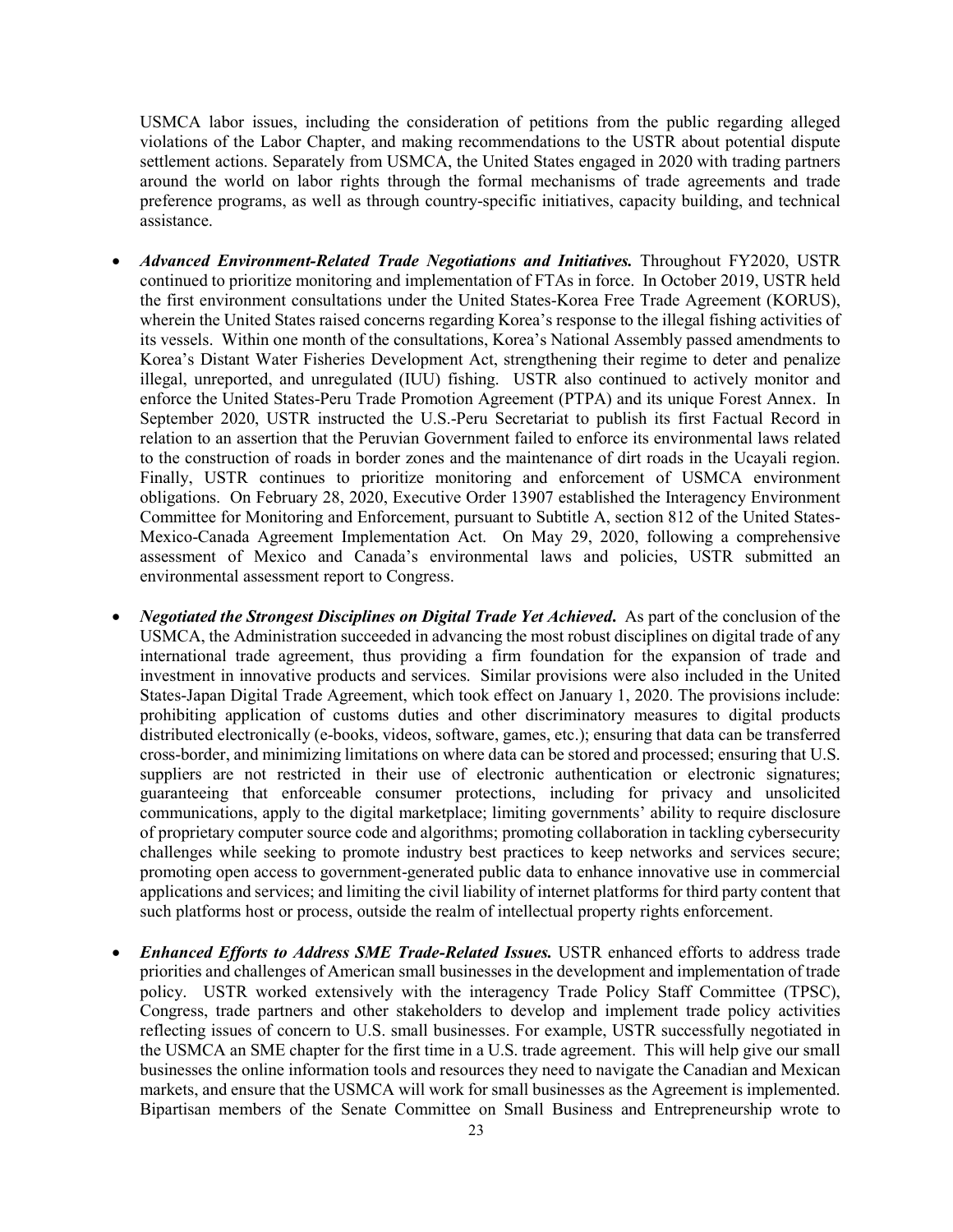Ambassador Lighthizer in support of USMCA's 'first-ever standalone chapter designed to give small businesses a voice on an international scale'.

- *Launched Negotiations on a Comprehensive Trade Agreement with the United Kingdom.* Following consultations with Congress and considering advice from cleared advisors and the general public, USTR launched formal trade negotiations with the United Kingdom in May 2020. The United States and the UK subsequently held four rounds of intensive negotiating sessions across over 30 areas of a potential agreement and made significant progress in meeting the President's goal of an ambitious and comprehensive trade agreement that will reduce barriers to U.S. exports and deepen trade and investment with the fifth largest economy in the world.
- *Launched Negotiations on a Comprehensive U.S.-Kenya Trade Agreement*. In March 2020, Ambassador Lighthizer notified Congress of the President's intention to negotiate a trade agreement with the Republic of Kenya. This notification was made following a February 6, 2020, meeting at the White House between President Trump and Kenyan President Uhuru Kenyatta where the two presidents agreed to pursue negotiations on a trade agreement between the United States and Kenya. In July 2020, Ambassador Lighthizer formally launched trade agreement negotiations with Kenya Cabinet Secretary for Industrialization, Trade, and Enterprise Development Betty Maina. In pursuing negotiations on a trade agreement with Kenya, the Administration is responding to Congress' support, as expressed in the African Growth and Opportunity Act (AGOA) to negotiate reciprocal and mutually beneficial trade agreements that serve the interests of both the United States and the countries of sub-Saharan Africa. The Administration's vision is to conclude an agreement with Kenya that can serve as a model for additional agreements in Africa, leading to a network of agreements that contribute to Africa's regional integration objectives. In addition, our goal is to conclude an agreement that builds on the objectives of AGOA and will serve as an enduring foundation to expand U.S.-Africa trade and investment across the continent.
- *Strengthened U.S. Engagement with the African Union on the African Continental Free Trade Area (AfCFTA).* In 2019, USTR hosted a senior delegation from the African Union Commission as part of the High-Level Dialogue, in which both sides reaffirmed their support for the AfCFTA as a strategic means to increase Africa's competitiveness and attractiveness to U.S. business. In 2020, with the goal of facilitating increased trade with Africa, USTR, USPTO, State, and the U.S. Copyright Office conducted a workshop in Ethiopia for AfCFTA IPR negotiators. The United States is also providing technical advisors to support the implementation of the Technical Barriers to Trade (TBT) annex of the AfCFTA, and the negotiation of the e-commerce chapter of the AfCFTA.
- Ongoing Engagement with the Middle East/North Africa (MENA). The United States continued to monitor and enforce existing U.S. FTAs with Bahrain, Israel, Jordan, Morocco, and Oman and to consult where appropriate under bilateral TIFAs with partners in the MENA region on key issues impeding trade and investment. The United States and Israel secured entry-into-force of the *Decision of the Joint Committee of the Agreement on the Establishment of a Free Trade Area between the Government of Israel and the Government of the United States of America on Annex 3 (Rules of Origin),*  which allows U.S. exports to receive tariff preference without a prescribed Certificate of Origin. The United States continued to pursue dialogues with several countries, particularly in the Gulf region, to promote science-based food safety certification requirements.
- *Reestablished Work with Brazil under the Agreement on Trade and Economic Cooperation.*  Following direction from the meeting of President Trump and President Bolsonaro, including a March 2020 direction to negotiate a trade package in 2020, the United States and Brazil have continued enhanced bilateral work under the Agreement on Trade and Economic Cooperation (ATEC),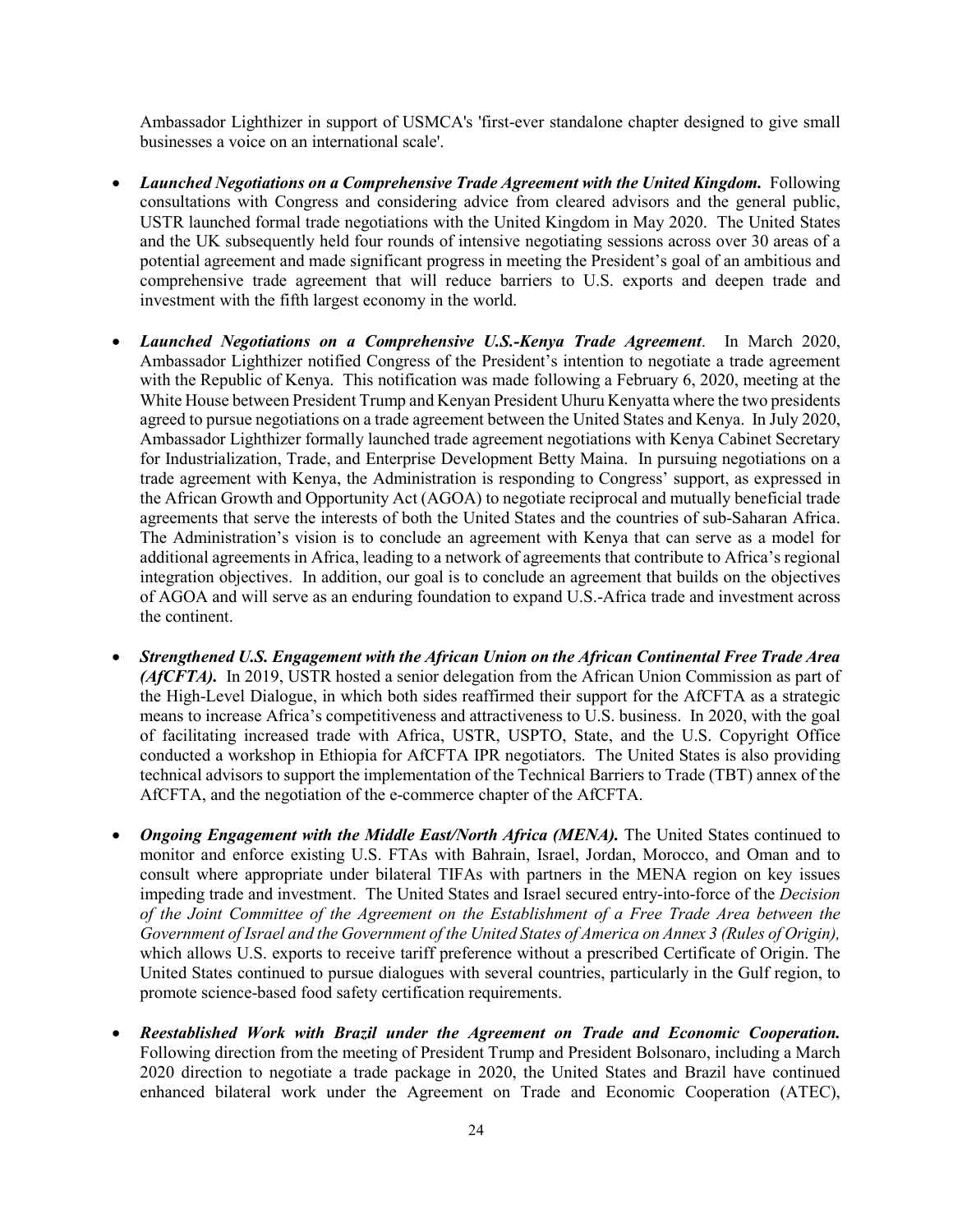developing new initiatives on trade facilitation, good regulatory practices, and anti-corruption. The last ATEC meeting was in 2016. Brazil implemented the duty-free WTO TRQ on wheat and USTR continued to engage on ethanol trade, with Brazil extending its duty-free ethanol quota until December 2020.

- *Reinforced Economic Relations with Chile.* The United States continued to address priority issues, including agriculture market access, environmental protection for endangered species, and intellectual property commitments through ongoing discussions with the Government of Chile.
- *CAFTA-DR Mechanisms Strengthen our Trade Relationship with FTA Partners in Central America and the Dominican Republic.* During November 2019 meetings of the Dominican Republic-Central America FTA (CAFTA-DR) Coordinators and other technical Committees, USTR continued to monitor and enforce our trade agreement with Central America and the Dominican Republic, to address implementation issues and strengthen U.S. export opportunities, focusing on technical barriers to trade and customs and border obstacles. The improved effectiveness of regulatory and TRQ administration procedures with our CAFTA-DR partners has resulted in improved access for U.S. exporters of several agricultural products, including improved TRQ administration in Nicaragua resulting in greater imports of U.S. Rice.
- *Facilitated U.S. Manufactured Tire Exports to Costa Rica*. In July 2020, USTR secured a recognition agreement whereby Costa Rica allows US manufactured tires to satisfy Costa Rica's tire regulations through the US Department of Transportation "Blue Ribbon" program.
- *Advanced Fair Trade in the Asia-Pacific Region through APEC.* Throughout 2020, the United States made progress in advancing important initiatives to expand opportunities for U.S. exports and businesses in the Asia-Pacific, including in the areas of digital trade, intellectual property protection and enforcement, science and risk-based food safety measures and agricultural trade, transparency and good regulatory practices, standards, customs and customs procedures, trade in services, sustainable materials, labor, and capacity building projects to assist in implementing trade facilitation measures, among others.
- *Deepened Cooperation with the Ten Association of Southeast Asian Nations (ASEAN) Countries.* In 2020, with the goal of ensuring that ASEAN integration does not create new barriers to U.S. exports, the United States deepened cooperation with ASEAN on agriculture biotechnology, electronic payment services, and automotive standards, and continued work on establishing common approaches to digital trade, including the importance of free flow of data and launched a new technical dialogue on trade and labor.
- *Promoted Trade and Investment Ties with ASEAN*. Throughout FY2020, the United States engaged ASEAN and Pacific partners on regional trade and investment issues through bilateral and regional Trade and Investment Framework Agreements (TIFAs). As a result of engagement through the TIFA dialogues, the United States was able to ensure market access for U.S. automotive exports to Laos and Cambodia through the continued recognition of U.S. automotive standards. Additionally, in the context of the ongoing review of Indonesia's Generalized System of Preferences (GSP) eligibility, the United States successfully pressed Indonesia to undertake reforms that will help ensure improved market access for U.S. agricultural, digital, and financial services exports to Indonesia.
- *Deepened Trade and Investment Ties with Pacific Island States.* During FY2020, the United States worked with the Government of Fiji and Papua New Guinea to enhance trade and investment ties. The United States finalized a Trade and Investment Framework Agreement (TIFA) with Fiji, and is in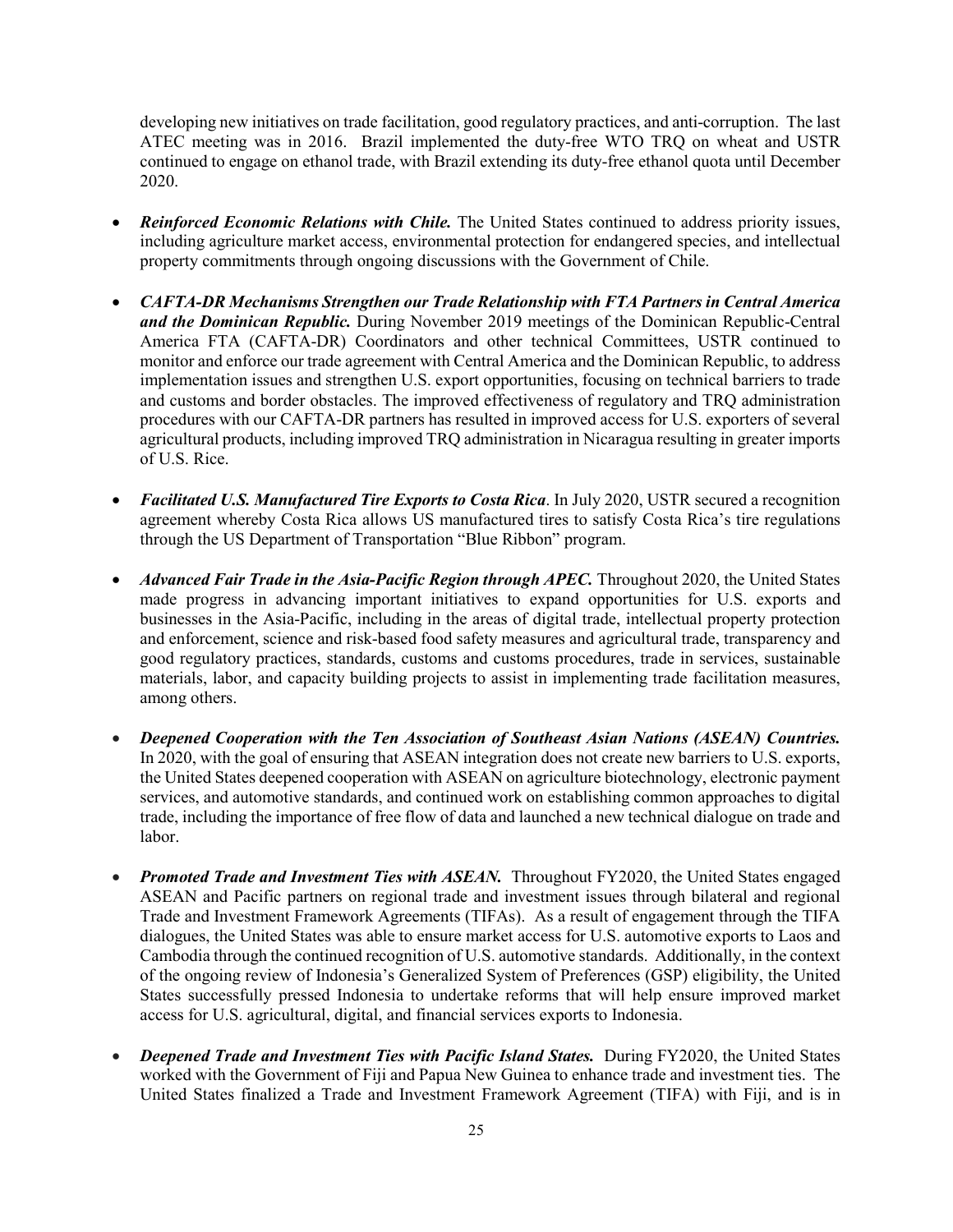discussions with Papua New Guinea about a possible TIFA. These agreements will establish a regular trade dialogue between the United States and the two largest Pacific Island economies, and will help to shape the development of regional trade policies that are supportive of U.S. interests.

- *[Deepened Trade and Economic Cooperation with Ukraine.](https://ustr.gov/about-us/policy-offices/press-office/press-releases/2015/may/united-states-and-ukraine-hold-economic)* Work with the government of Ukraine slowed in 2020 as a consequence of the COVID-19 pandemic. Nevertheless, TBT, SPS and IP Working Groups established under the United States-Ukraine Trade and Investment Council continued to advance their agendas of creating a transparent and predictable business environment in Ukraine and to open and protect market access for U.S. exports. The results of those meetings and other bilateral engagements were highlighted at the tenth meeting of the United States-Ukraine Trade and Investment Council. USTR noted with approval Ukraine's work to improve its collective management regime (action which led to the U.S. decision to partially restore GSP benefits withdrawn in 2018) and the removal of a discriminatory tax that disadvantaged international traders. The delegations discussed further action needed to ensure market access for U.S. agricultural and industrial exports, improve the protection and enforcement of intellectual property rights, and create a transparent and predictable business environment.
- **[Strengthened Trade, Investment, and Economic Cooperation with Armenia.](https://ustr.gov/about-us/policy-offices/press-office/press-releases/2015/may/united-states-and-armenia-sign-trade)** The United States and the Republic of Armenia discussed bilateral trade and investment and related issues to strengthen the bilateral economic relationship under the United States-Armenia Trade and Investment Framework Agreement (TIFA).
- *Continued to Press Moldova to Improve Market Access for U.S. Exports.* Notwithstanding the challenges presented by the COVID-19 pandemic, in 2020 USTR worked with interlocutors in the government of Moldova to eliminate barriers to U.S. agriculture exports and to improve the investment climate.
- *Intensified Focus on Improved Market Access in India.* USTR significantly intensified efforts during FY2020 to obtain improvements in longstanding market access concerns in India. Following India's removal from the GSP program in FY2019 due to failure to comply with GSP's criterion on market access for goods, USTR engaged throughout FY2020 in negotiations to obtain resolution of longstanding barriers to access in the Indian market, including with respect to U.S. exports of dairy and other agricultural products, medical devices, electronic payment services, high tariffs, and certain other priorities. Negotiations were ongoing at the conclusion of the fiscal year.
- *[Strengthened Ties with Bangladesh.](https://ustr.gov/about-us/policy-offices/press-office/press-releases/2015/november/readout-second-us-bangladesh-trade)* In March 2020, the United States and Bangladesh convened a meeting of the U.S.-Bangladesh Trade and Investment Cooperation Framework Agreement (TICFA) council. The TICFA provides a mechanism for both governments to address a wide range of issues including expanding bilateral trade and investment, addressing U.S. market access, labor rights and workplace safety, intellectual property rights, and concerns with the business climate in Bangladesh. USTR reinforced these messages in intersessional TICFA discussions later in the fiscal year.
- *Promoted Trade, Investment, and Regional Cooperation in Central Asia.* During FY2020, the United States engaged with Kazakhstan, Kyrgyzstan, Turkmenistan, Tajikistan, Uzbekistan, and Afghanistan on regional trade and investment issues under the U.S.-Central Asia TIFA. A meeting of the TIFA Council was held in October; Pakistan and Afghanistan again participated as observers, which was a welcome step to promoting trade facilitation in the region. The Council is the key vehicle for trade and investment discussions between the United States and the countries of Central Asia, and focuses on issues including economic cooperation, customs, investment, standards, sanitary and phytosanitary measures, worker rights, intellectual property rights, and women's economic empowerment.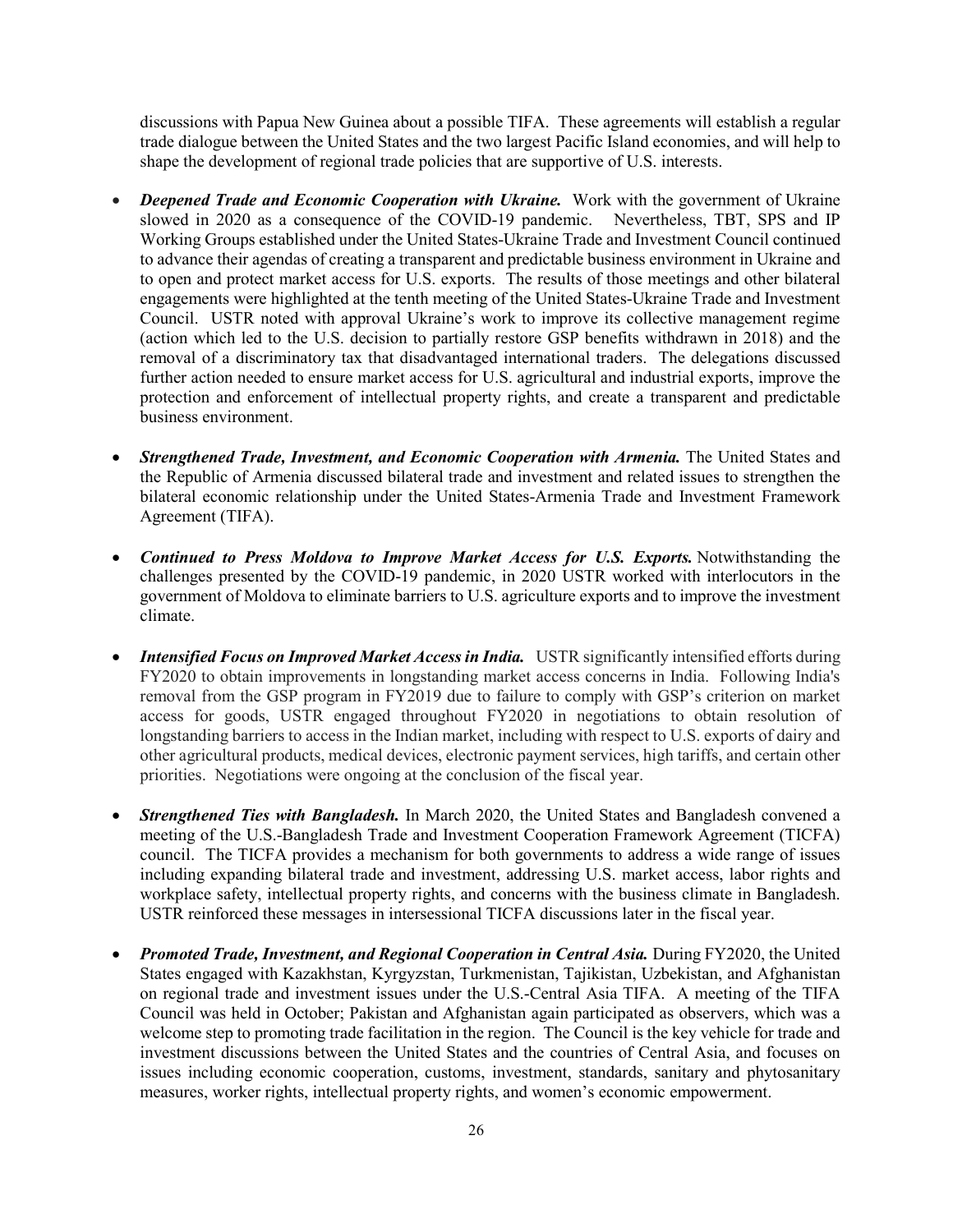- *Promoted Trade and Investment with Afghanistan.* USTR held bilateral meetings with the government of Afghanistan on the sidelines of the October 2019 United States-Central Asia TIFA to address labor, IP, trade facilitation and regional integration efforts. Signed in 2004, the United States-Afghanistan TIFA has been the primary forum for bilateral trade and investment discussions between the two countries. USTR is working with the Afghanistan government to further Afghanistan's cooperation with Central Asia and boost trade and economic ties with the region. These efforts will strongly support regional stability and economic security. USTR was successful in identifying technical assistance for Afghanistan to translate its customs legislation and customs valuation procedures in order for Afghanistan to fulfill its notification obligations to the WTO.
- *[Reinforced Economic Relations with Pakistan.](https://ustr.gov/about-us/policy-offices/press-office/press-releases/2015/march/joint-statement-inter-sessional)* The United States and Pakistan continued engagement under the U.S.-Pakistan TIFA. USTR advocated for increased market access for U.S. beef products, soybeans, pulses, and distiller dried grains to the Pakistani market, protection and enforcement of intellectual property rights, including a dialogue regarding the latest drafts of the Patent, Trademark, and Copyright Ordinances and government use of unlicensed software, emerging legislation governing digital data, and tax predictability for U.S. companies. Following a FY2020 TIFA meeting, Pakistan purchased software licenses and technical support for government use of licensed software.
- *Engaged Strategically with Key Trade Partners on Intellectual Property.* USTR contributed significantly to the Administration's priority of protecting trade secrets against theft and misappropriation, including through pursuing disciplines in bilateral (*e.g.*, China and Taiwan) and plurilateral engagements (*e.g*., USMCA).
- *Promoted a Transparent Special 301 Process.* USTR continued to promote high levels of transparency surrounding the Special 301 and Notorious Markets processes. USTR developed and published the annual Special 301 Report, which catalogues intellectual property-related barriers in foreign markets, and informs U.S. Government efforts to resolve those barriers. USTR conducted a public hearing and solicited public comments as part of its Special 301 Report review, and those comments drove specific bilateral engagements to resolve issues even outside of the Report itself. USTR developed and published the annual Notorious Markets List, which identifies and motivates public-private actions to address online and physical marketplaces that contribute to the spread of trademark counterfeiting and copyright piracy globally.
- *Led Efforts on WTO Reform.* USTR advanced work on a WTO Decision to encourage improved performance in connection with the notification requirements of WTO agreements. USTR also advanced work on a WTO Decision to stop relatively advanced, wealthy, and influential Members from inappropriately availing themselves of special and differential treatment in WTO negotiations - a practice that has damaged the negotiating function of the WTO. This work resulted in Korea and Costa Rica agreeing to forego special and differential treatment in the WTO in current and future WTO negotiations. Brazil and Singapore had previously taken this important step. USTR also expanded collaboration with Japan to press other Members to make this commitment. USTR pursued a twopronged strategy to focus attention at the WTO on the need to better address the challenges faced by the institution due to the distortions caused by non-market policies and practices. The United States, Brazil, and Japan issued a joint statement that reflects our shared belief that market-oriented conditions are fundamental to a free, fair, and mutually advantageous world trading system, and that all Members' enterprises should operate under these conditions to ensure a level playing field. USTR also continued to leverage a trilateral configuration with Japan and the EU, seeking to invigorate work on this issue and to address other institutional shortcomings. USTR led efforts to improve the WTO dispute settlement system, including through reform of the Appellate Body. USTR published a report detailing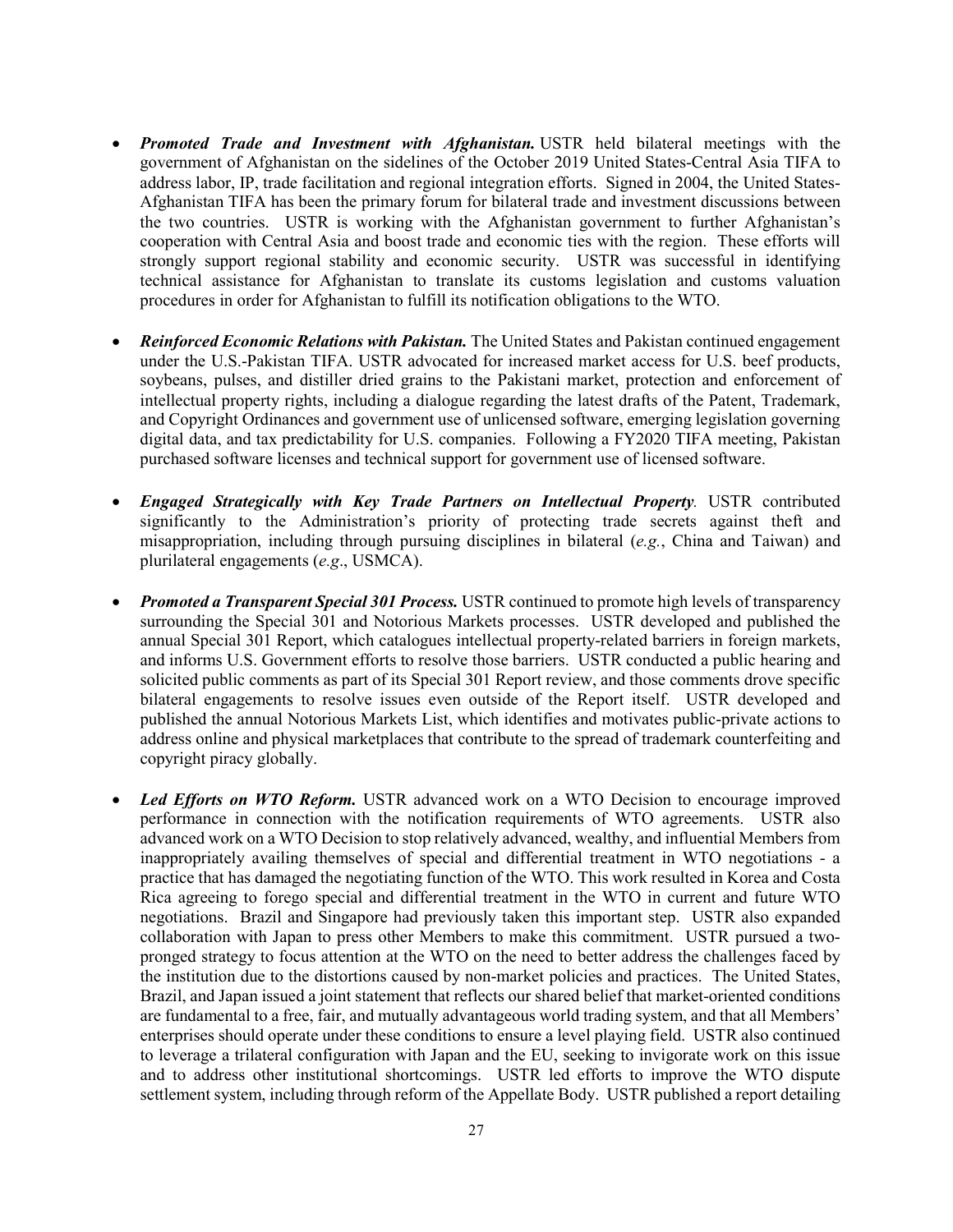U.S. concerns with the Appellate Body and assessing the repeated failures of the Appellate Body to properly apply the rules agreed to by Members. USTR also actively sought engagement with Members on issues that are fundamental to dispute settlement reform.

- *Promoted Increased Transparency in WTO Dispute Settlement.* To build support for transparency in dispute settlement, USTR delivered a joint statement on behalf of eleven Members in the General Council calling for every party to support enhanced transparency in WTO dispute settlement, including public submissions and open panel meetings. The joint statement marked the first time that certain Members publicly affirmed the benefits of transparency in dispute settlement. USTR continues to post to its website submissions made in WTO dispute settlement and to promote public viewing of panel meetings.
- *Advanced Work Toward the 12th WTO Ministerial Conference (MC12)*. USTR laid groundwork to prepare realistic outcomes for the next WTO Ministerial Conference, which was postponed due to COVID-19. The U.S. message, which is that the WTO needs comprehensive reform in order to be more effective, has become more accepted amongst WTO Members as a result of U.S. efforts at the WTO.
- *[Continued to Advance Progress on the WTO Fisheries Subsidies Negotiations.](https://ustr.gov/trade-agreements/other-initiatives/environmental-goods-agreement)* The United States continued efforts to advance negotiations on an agreement to prohibit harmful fisheries subsidies, such as those that contribute to overfishing and overcapacity or which support illegal fishing activities, and advocated for enhanced transparency and reporting regarding existing fisheries support programs. At the WTO's Ministerial Conference in December 2017, Ministers committed to deliver "comprehensive and effective" disciplines by their next meeting, which was scheduled for June 2020. However, MC12 was postponed due to the pandemic, and negotiations stalled for nearly four months. Negotiations resumed in earnest in September, on the basis of a new consolidated draft text released by the Chair of the Rules Negotiating Group in June 2020. The United States remains actively engaged in pressing for ambitious disciplines on harmful fisheries subsidies that would apply to all Members regardless of development status, in particular those that are the largest producers, exporters, and subsidizers of marine wild capture fisheries.
- *Advanced Negotiations on E-commerce and Digital Trade at the WTO.* The United States continued to engage in productive negotiations on digital trade at the WTO in 2020. The United States aims to continue to advance these negotiations towards an ambitious, high-standard agreement that creates strong, market-oriented rules in the area of digital trade and reduces barriers around the world that threaten to undermine growth of the digital economy, including restrictions on cross-border data flows and data localization requirements.
- *Advanced Technical Discussions in the WTO Committee on Agriculture (COA) Special Session***.** Since MC11, the United States has been actively engaged in multilateral discussions and has submitted several papers to continue informal dialogue regarding issues impacting the agricultural landscape. In 2020, the United States submitted technical papers on tariff implementation issues including on high tariffs and tariff rate quotas, and on domestic support implementation issues. The United States highlighted areas for improved transparency and encouraged Members to maintain up-to-date notifications on market access. The United States will continue to contribute its analysis for discussions to ensure that Members share clear understandings of the state of agricultural trade today before engaging in negotiations.
- *Action Plan to Address Concerns of U.S. Producers of Seasonal Fruits and Vegetables.* On September 1, 2020, USTR, USDA, and Commerce released their *Report on Seasonal and Perishable*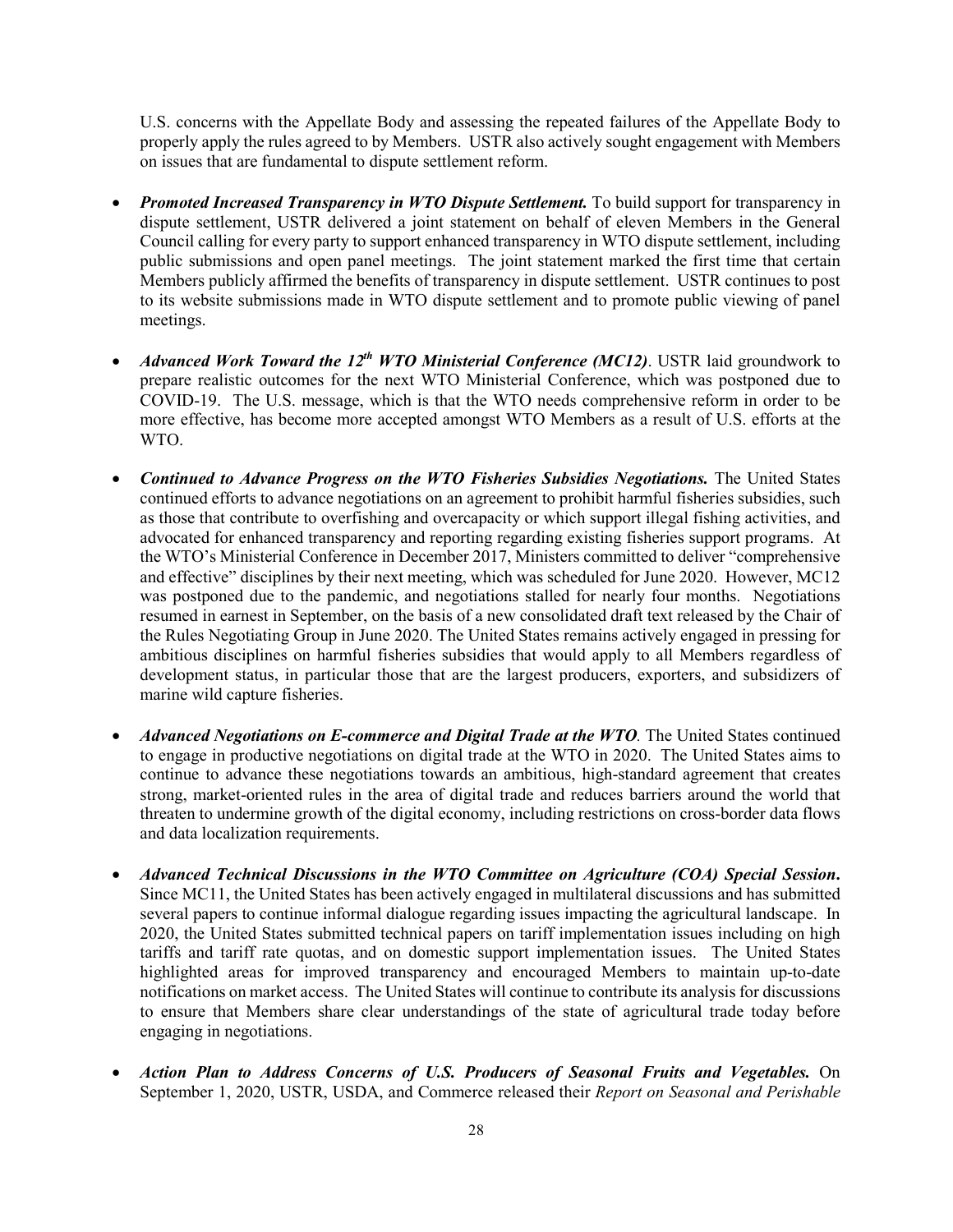*Products in U.S. Commerce*, which included information collected from U.S. stakeholders about threats that increased imports pose to U.S. growers and the U.S. Government's plan to support American producers. The plan followed two days of hearings at which Administration officials from USTR, USDA, and Commerce heard live testimony from more than 60 witnesses, supplemented by approximately 300 additional written submissions on this issue. In connection with the plan, on September 29 USTR requested that the ITC initiate a Section 201 investigation on imports of fresh, chilled, and frozen blueberries, and on October 6, USTR received requests to monitor strawberries and bell peppers under the perishable agricultural product provisions of Section 201. The plan includes other action items, including targeted outreach to seasonal producers by USDA and Commerce.

- *Concluded Successful WTO Trade Policy Reviews (TPR).* USTR prepared questions and reviewed materials for six trade policy reviews for the following countries and regions: Australia, the EU, Japan, Lao People's Democratic Republic, Peru, and Zimbabwe. The final products provided invaluable information on WTO monitoring activities and implementation issues with respect to major trading partners.
- *Promoted Transparency and Accountability in WTO Trade Capacity Building.* The United States advocated for trade capacity building activities that examine how trade rules such as those outlined in the WTO Trade Facilitation Agreement, and rules promoting free flows of data, enable countries to develop their domestic economies and trade regimes and, ultimately, support world trade. In line with a rigorous monitoring and evaluation process of technical assistance performance, the United States also used the Committee on Trade and Development, and the Aid-for-Trade program, as a platform to reinforce accountability and transparency of U.S. assistance to the WTO in developing and delivering high-impact training courses to support the establishment of open markets and rules-based trading systems around the world. The U.S. message has been to reinforce the importance of linking trade capacity building to specific costs and expenditure information so that Members can get a better sense of the distribution and proportionality of how resources are distributed across the variety of assistancerelated activities. In the Committee for Trade and Development, the United States advocated for prior consultation with national stakeholders on technical assistance needs to implement reforms arising from Members' TPR review processes.
- *Advanced U.S. Interests in the Organization for Economic Cooperation and Development (OECD).* Through the OECD Trade Committee, USTR advanced the release of a report on overcapacity in the aluminum sector providing fact-based evidence of financial support (*e.g.*, concessional lending) and non-financial support (*e.g.*, reduced energy prices) of non-market economies that has contributed to global overcapacity. USTR also advanced the release of a report on the threat of overcapacity in the semiconductor industry. These efforts, combined with OECD Trade Committee work on forced technology transfer, are underpinning efforts to develop new trade rules to tackle market distorting trade practices.
- *Advanced Efforts to Address Overcapacity in the Global Steel Sector*. Through the Global Forum on Steel Excess Capacity and OECD Steel Committee, USTR led efforts to bring greater transparency and discipline to market-distorting subsidies and other foreign government support measures that contribute to massive and persistent excess capacity in the global steel sector. USTR worked with like-minded international partners to continue the work of the Global Forum into 2020 and beyond, despite China's attempt to curtail its work in 2019.
- *U.S. and Japan Expand Organic Equivalence to Cover Livestock Products.* On July 16, 2020, the United States and Japan expanded their organic equivalence arrangement to livestock products. The arrangement reduces costs and streamlines the process for anyone involved in the organic livestock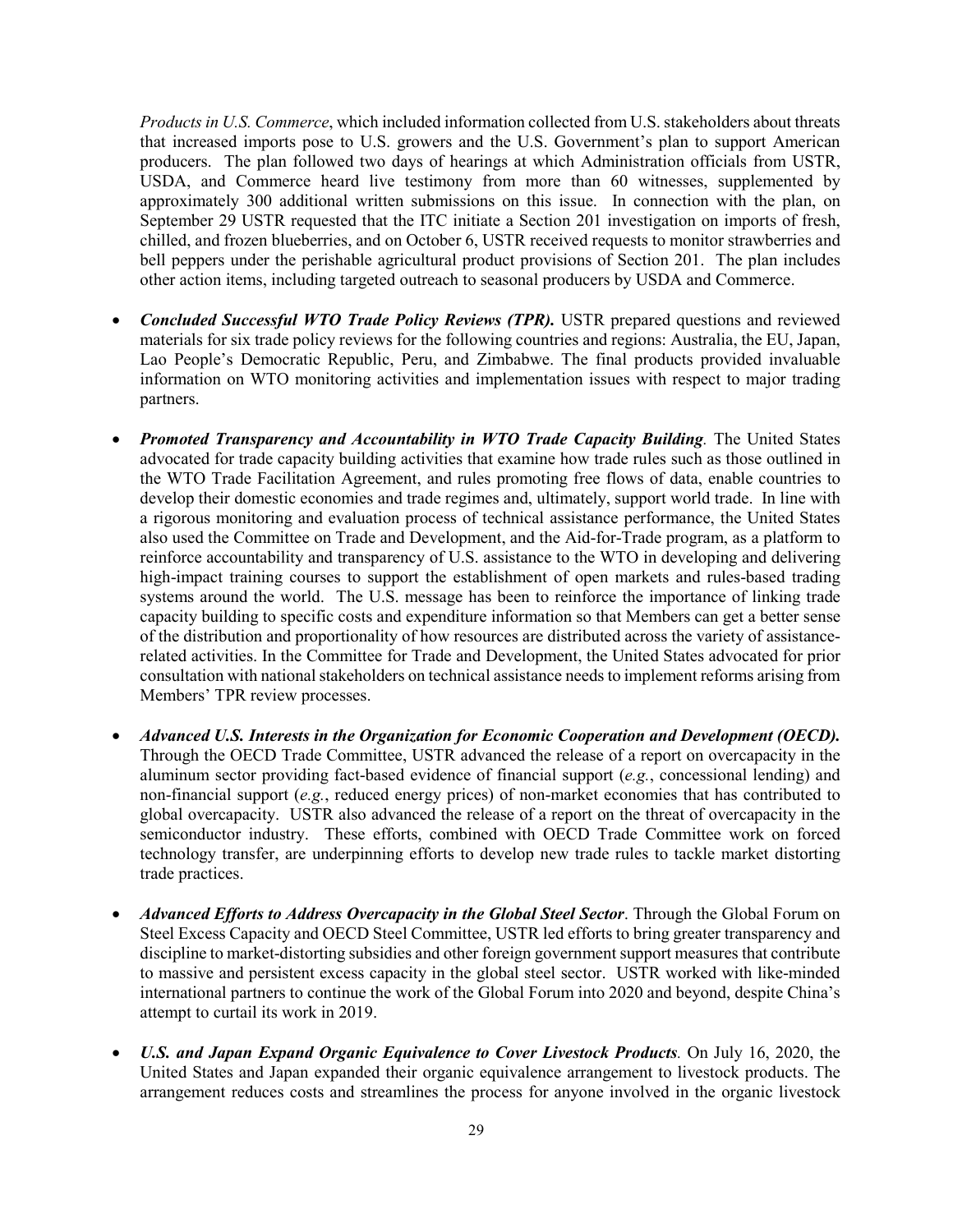supply chain by requiring only one organic certification. This recognition adds livestock products to the existing organic equivalence arrangement, which has allowed plant-based products to be certified to either country's organic standards since 2014. Japan is the third largest market for U.S. organic products, with exports in 2019 totaling \$53 million. In 2019, the United States imported approximately \$12 million in organic products from Japan.

- *Expanded Access for U.S. Chipping Potatoes to Japan.* The United States exports chipping potatoes, grown in 16 states, to Japan. Japan previously permitted imports of U.S. chipping potatoes only during a six-month window. Following technical work by both sides, Japan completed regulatory revisions in February 2020 to allow year-round access. The United States exported \$15 million in fresh chipping potatoes to Japan in 2019.
- *Agreement with South Korea on Market Access for U.S. Rice.* On December 30, 2019, the United States and South Korea signed an agreement on market access for U.S. rice, after five years of negotiations. The agreement provides the greatest volume – 132,304 metric tons – of guaranteed rice market access the United States has enjoyed since South Korea's accession to the WTO, with an annual value of approximately \$110 million. Additionally, the agreement provides U.S. suppliers with enhanced disciplines related to administration of the U.S. country specific quota. The agreement entered into force on January 1, 2020.
- *Advocacy for Science-Based Policies in South Korea Related to Agricultural Biotechnology***.** USTR, in coordination with relevant U.S. government agencies, has led extensive technical and political level engagement with South Korea in 2020, following the call in Executive Order 13874, "Modernizing the Regulatory Framework for Agricultural Biotechnology Products," to open markets and remove unjustified trade barriers. As South Korea considers its own policy approaches to the products of innovative, emerging technologies, such as genome editing, this engagement seeks to prevent the emergence of new unjustified barriers and address the unjustified regulatory burden of South Korea's approval procedures for genetically engineered agricultural products.
- *Trade in Organic Products with Taiwan*. On June 4, 2020, the United States and Taiwan, under the auspices of the American Institute of Taiwan (AIT) and the Taiwan Economic and Cultural Representative Office (TECRO) respectively, completed an Exchange of Letters regarding the completed equivalence determinations of each country's organic system. Taiwan is the fifth largest market for U.S. organic products, with exports in 2019 totaling \$23 million. Taiwan has not been as significant a supplier to the United States, with imports from Taiwan totaling \$82,000 in 2019.
- *Opened Philippine Market to U.S. Blueberries.* In May 2020, the Philippines opened its market to U.S. fresh blueberries. The U.S. is now only country with official access to the market, meaning that U.S. producers are poised to take advantage of the opportunity to supply the Philippine retail and food service sectors. Traders estimate sales of U.S. fresh blueberries could reach \$500,000 this season, with greater potential in future years.
- *Ensured Continuity of Market Access in Vietnam for Imports of U.S. Animal Feed.* In June 2020, following intensive engagement from the U.S. Government, Vietnam delayed by one year a regulation that would have established unacceptable tolerances for micro-organisms, heavy metals, and mycotoxins in imported animal feeds, including soybeans and corn. The United States continues to engage technically with Vietnam to influence changes to the measure, which as originally drafted, threatened to disrupt roughly 30 percent of U.S. agricultural exports to Vietnam, worth approximately \$1.2 billion annually.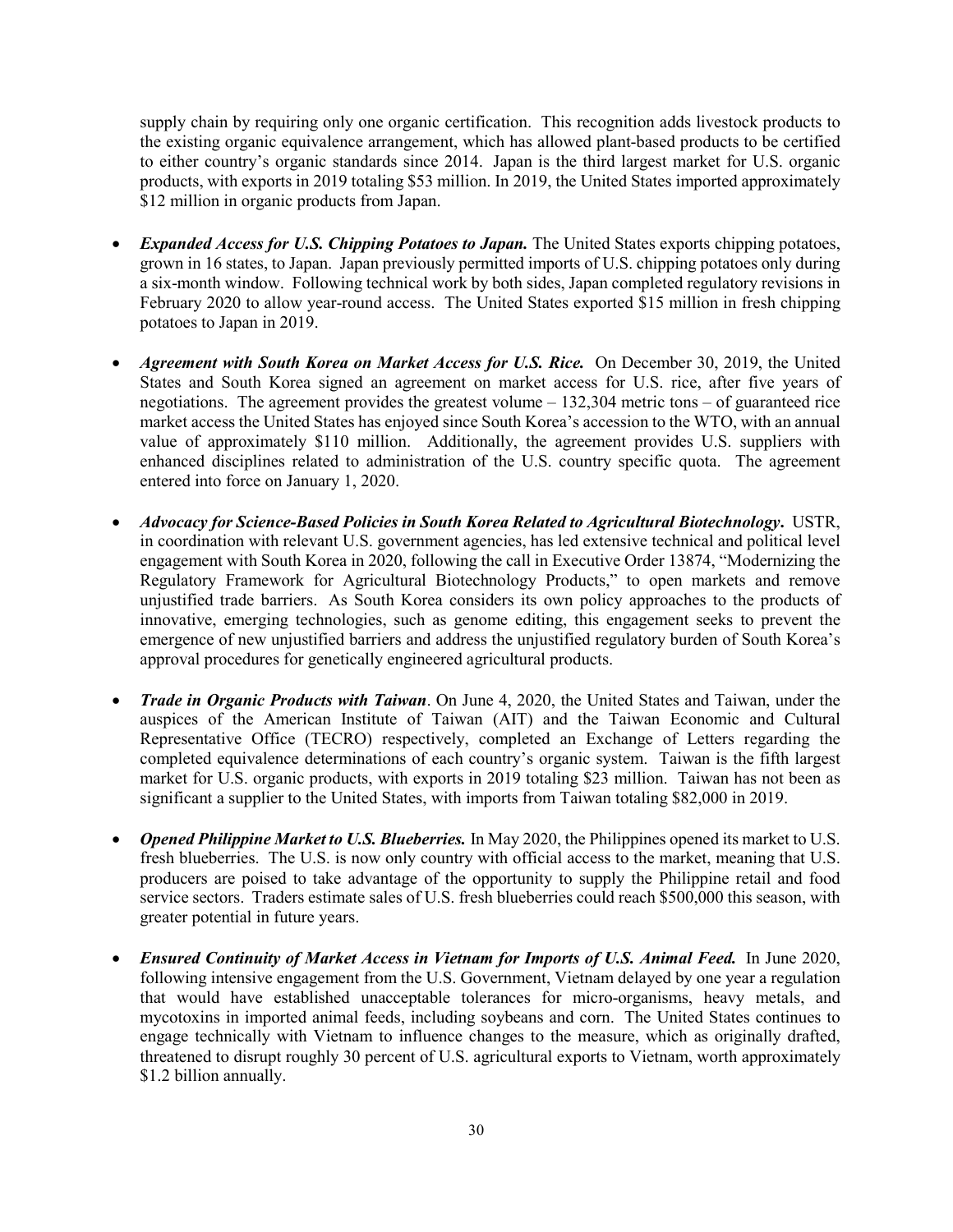- *Opened Vietnamese Market to U.S. Sorghum.* In May 2020, the United States and Vietnam reached agreement on the phytosanitary conditions for U.S. sorghum to be imported into Vietnam. USDA estimates the value of U.S. sorghum exports to Vietnam could reach \$120 million annually.
- *Vietnam Opens Market to U.S. Oranges.* On October 1, 2019, the United States and Vietnam reached agreement on the phytosanitary conditions for U.S. oranges to be imported into Vietnam. The value of U.S. orange exports to Vietnam prior to its halting U.S. access in 2016 ranged from \$3 million to \$10 million annually.
- *Ensured Continuity of Market Access for U.S. Fresh Produce to Thailand***.** In July 2020, following intensive engagement from the U.S. Government, the Thai Food and Drug Administration revised its new guidelines for pesticide residue testing on imports of fresh produce, reducing the number of chemicals it would test for in commodities considered "high risk" from 134 to 18, and implementing random testing rather than testing every shipment. The revised guidelines also give exporters the option of providing a certificate of analysis rather than undergoing testing on arrival. U.S. exports of fresh produce to Thailand reached \$49 million in 2019.
- *Ensuring Continuity of U.S. Fresh Fruit Exports to Australia.* At the April 2020 meeting of the Australia-United States Free Trade Agreement Committee on Sanitary and Phytosanitary Measures, USTR and USDA pressed Australia to address outstanding concerns regarding its new onshore inspection program. In the meeting, Australia confirmed that California table grapes would be included in the program to expedite U.S. fruit exports. To date there have been no detentions of U.S. fruit exports in the 2020 U.S. harvest and shipping season. In 2019, U.S. exports to Australia of fresh fruit were valued at about \$100 million.
- *Persuaded Ecuador to Extend Tariff Exemptions on Wheat and Soybean meal.* On December 26, 2019, Ecuador announced that it will extend for five years tariff exemptions on imports of wheat and soybean meal. The United States had been pressing Ecuador to extend these exemptions under the U.S.-Ecuador Trade and Investment Working Group. Ecuador's bound tariffs for these products are 38.7 percent and 23.1 percent, respectively. U.S. exports to Ecuador of these products peaked in 2012, at \$257 million in soybean meal and \$60 million in wheat, but have declined in recent years due to uncertainty around applied tariff rates and competition from South American suppliers. The certainty provided by the five-year tariff exemptions will benefit U.S. exporters due to competitive commodity prices and established relationships with importers.
- *Secured Distinctive Product Recognition for Bourbon, Bourbon Whiskey, and Tennessee Whiskey in Bolivia*. Negotiated a reciprocal agreement with Bolivia to recognize these U.S. spirits in Bolivia, and to recognize Singani in the United States.
- *Continued Engagement with Ecuador on Trade and Investment Matters and Secured Important Concessions on Agriculture.* Ecuador implemented its WTO TRQs for poultry products, which had not been done since 2015. Ecuador also issued a five-year extension of tariff exemptions on wheat and soy, and committed to reforming its import licensing system. Additionally, Ecuador passed legislation that abolished customs service fees for over 6,000 tariff lines (predominantly agriculture and food products) in the summer of 2019.
- *Brazil Implements 20-Year + Unfulfilled WTO Wheat Tariff Rate Quota Concession***.** On November 12, 2019, Brazil published in its *Diario Oficial* the implementation of a duty-free TRQ for 750,000 metric tons of wheat imports. The United States has long pressed Brazil to implement its WTO commitment, to enable U.S. wheat exporters to compete on a level playing field with imports of wheat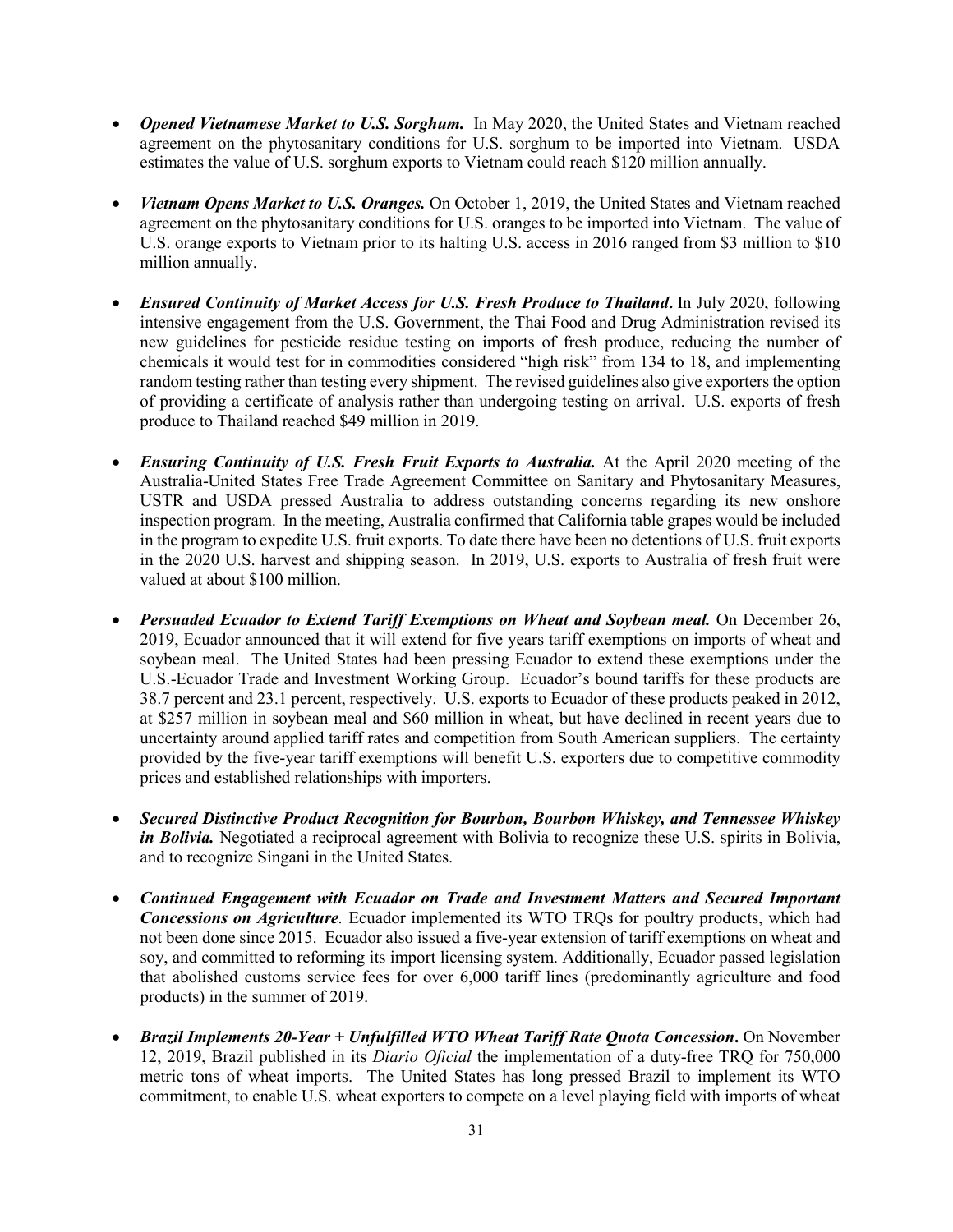from Argentina – Brazil's MERCOSUR trade partner and largest wheat supplier. Prior to implementation of the TRQ, U.S. wheat was typically subject to a ten percent MERCOSUR common external tariff. U.S. industry expects that implementation of the TRQ will result in approximately \$180 million worth of additional wheat exports to Brazil annually.

- *Peru Corn Countervailing Duties Investigation*. On January 17, 2020, Peru's trade remedies investigating authority announced a final determination declining to impose countervailing duties on imports of U.S. corn. USTR, led by USTR's Office of General Counsel and Office of Agricultural Affairs, and USDA led extensive engagement efforts with Peruvian officials following an investigation the government of Peru self-initiated in July 2018. The outcome was a welcome development that preserves access to one of the largest export markets in the world for U.S. corn, averaging approximately \$500 million per year, and avoids establishment of a precedent that other countries might have followed.
- *Convened Trade Promotion Agreement SPS Committee with Peru.* In the September 2020 Committee meeting, the United States pressed Peru to notify to the WTO SPS Committee its updated certificate requirements for food and agricultural imports from the United States in order to avoid disruptions to trade. The United States also encouraged Peru to not renew its moratorium on the cultivation of genetically engineered products, and offered technical assistance to develop a science-based regulatory framework for biotechnology as the moratorium nears its conclusion in 2021. The United States also expressed interest in working with Peru to oppose agricultural policies in the European Union (EU) that are not based on science, will unnecessarily disrupt global trade, and harm agricultural exporters. The United States noted it will closely monitor a list of Farm to Fork initiatives and corresponding timelines recently published by the European Commission, and encouraged Peru to do the same. Peru noted shared interest in working through the WTO to ensure that future EU policies are based on science and existing WTO agreements.
- *U.S. High Quality Beef Access Agreement Signed.* On January 1, 2020, the European Union implemented an agreement with the United States that guarantees access for U.S. high quality beef into the EU. The new agreement provides the U.S. its own share of the TRQ starting at 18,500 MT annually in the first year, and rising to 35,000 MT in year seven of the agreement. U.S. beef exporters are benefitting significantly from the special U.S. allocation under the TRQ. The value of beef shipments in year seven are estimated at \$420 million, compared to about \$150 million in 2018.
- *U.S. Beef Gains Additional Access to Saudi Arabia*. In May 2020, the United States and Saudi Arabia agreed on new terms and conditions that eliminate Saudi Arabia's longstanding age restrictions on U.S. beef exports, paving the way for expanded sales for the United States. In 2019, the United States exported \$15 million of beef to Saudi Arabia.
- *Jordan Adopts Science-Based Policies Related to Agricultural Biotechnology*. In April 2020, Jordan implemented measures that relaxed allowable genetically engineered content from one percent to the U.S. requested level of five percent. In addition, Jordan now allows food products approved for consumption in the United States to enter Jordan without the provision of a safety test date. In 2019, the United States exported over \$200 million of food and agricultural products to Jordan.
- *Morocco Removes Barriers to U.S. Agriculture Exports.* After discussions under the U.S.-Morocco FTA SPS Committee in January 2020, Morocco and the United States finalized agreement on export certificates for U.S. breeding and fattening cattle to Morocco, completing negotiations spanning over a decade. Morocco is currently a \$30-40 million market for annual imports of live cattle. In 2019, the United States exported approximately \$300 million of agricultural products to Morocco.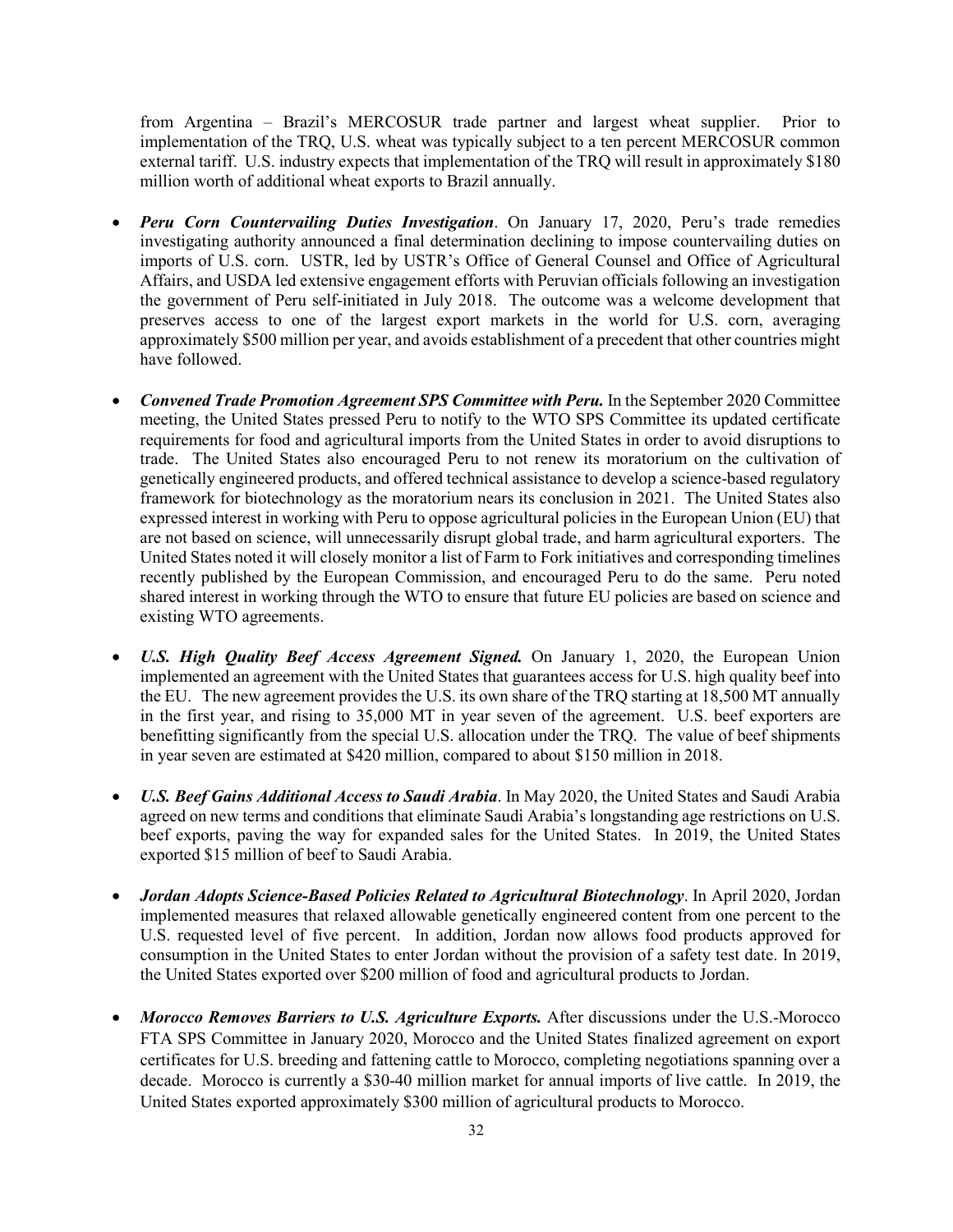• *Market Access for Pacific Northwest Wheat Exports to Kenya***.** In January 2020, Kenya and the United States signed a phytosanitary protocol that will allow for the import into Kenya of wheat produced in the United States Pacific Northwest (PNW) states of Washington, Oregon, and Idaho. The agreement comes after several years of engagement by USDA and USTR with the Kenyan government, and provides a new opportunity for U.S. PNW wheat producers to access Kenya's lucrative market for wheat imports, worth approximately \$420 million in 2019.

### *Goal 2: Fully Enforce U.S. Trade Laws, Monitor Compliance with Agreements, and Use All Available Tools to Hold Other Countries Accountable*

Consistent with the President's trade policy agenda and with the primary goals of supporting and sustaining well-paid American jobs, farm incomes, value-added production, innovation, and economic growth, USTR will use all available tools to fight unfair trading practices, fully enforce U.S. trade laws, closely monitor foreign countries' compliance with trade obligations and vigorously enforce U.S. rights. This objective aims to ensure that American workers, manufacturers, service providers, farmers, ranchers, innovators, consumers, investors, and small businesses receive fair treatment in trade and win the full benefit of the economic opportunities the United States has negotiated.

#### **Objectives:**

2.1: Effectively utilize USTR and other U.S. government resources to break down foreign trade barriers and promote fair and reciprocal trade.

2.2: Fully enforce U.S. trade laws, including Section 201, Section 301, and others.

2.3: Vigorously deploy all available tools, including dispute settlement mechanisms, to enforce U.S. rights under trade agreements, to ensure that they meet their potential to create and sustain well-paying American jobs.

2.4: Monitor beneficiary country compliance with statutory criteria in trade preference programs including the Generalized System of Preferences (GSP), the African Growth and Opportunity Act (AGOA), the Caribbean Basin Initiative (CBI), and the Nepal Trade Preference Program.

2.5: Effectively utilize USTR and other U.S. government resources to monitor unfair foreign trade barriers and practices, as well as compliance by trading partners with U.S. trade agreements.

2.6: Engage stakeholders to collaborate with USTR on enforcement issues.

#### **Accomplishments:**

<span id="page-35-0"></span>USTR vigorously enforces U.S. rights under our trade agreements, ensuring that more Americans realize the benefits promised by those pacts. The Administration's robust enforcement efforts are securing a level playing field for American workers, farmers, ranchers, manufacturers, and service providers, increasing U.S. export opportunities, and helping U.S. producers stay globally competitive in a variety of sectors and industries. The President's comprehensive trade enforcement strategy also promotes and protects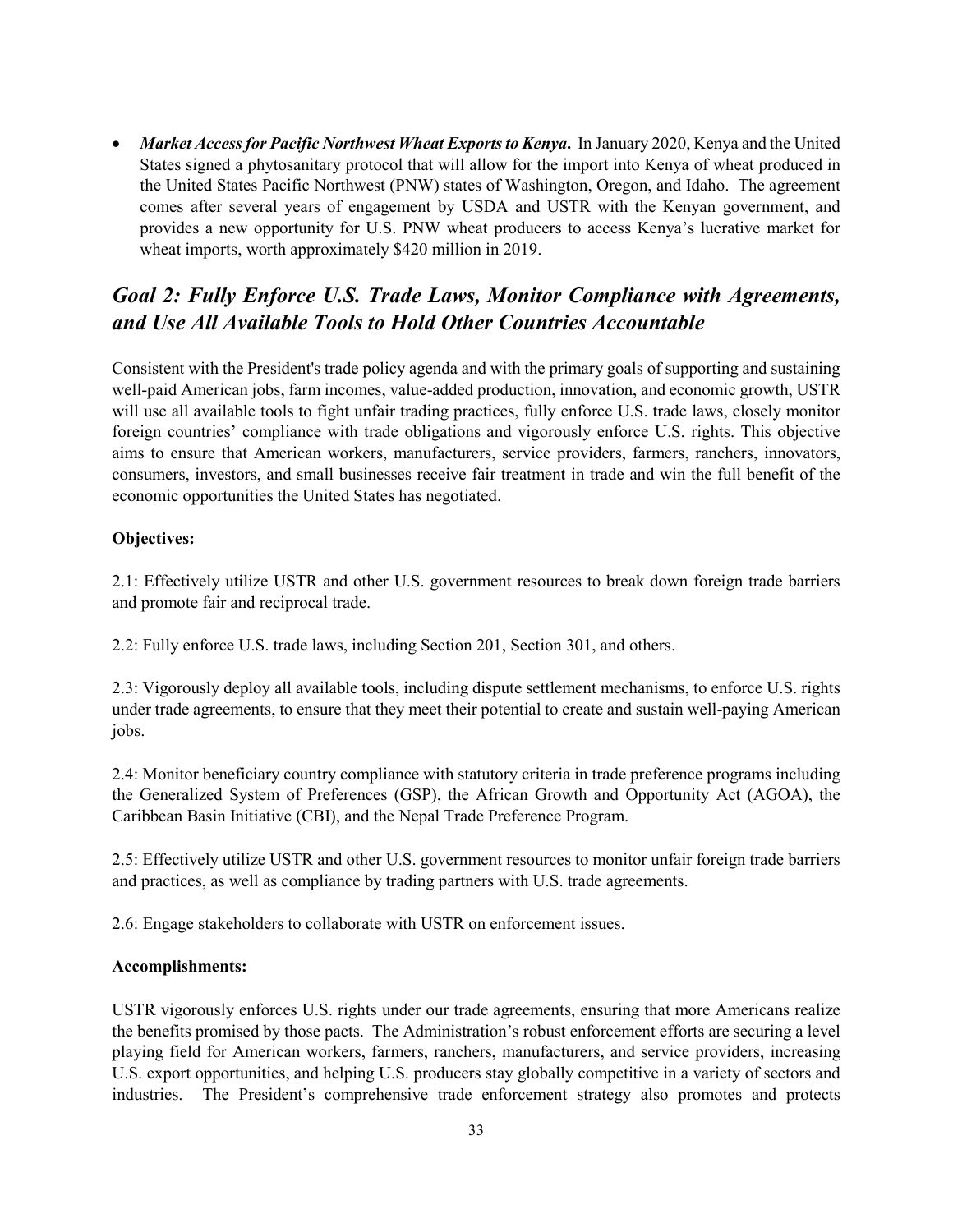innovation critical to U.S. exports and high-wage  $21<sup>st</sup>$  century jobs, and upholds key commitments to protect labor rights and the environment.

- *[Strengthened Enforcement of U.S. Trade Rights.](https://ustr.gov/issue-areas/enforcement)* Throughout the year, the Trump Administration continued its effort to fight for U.S. workers through aggressive enforcement actions. USTR has initiated 15 Section 301 investigations and 10 WTO complaints, as well as continuing to prosecute a number of WTO panel and countermeasures proceedings, over the past three years. When trading partners have not been willing to negotiate settlements, the U.S. has pursued WTO disputes to conclusion, prevailing in 63 cases since 1995.
- *Prevailed in WTO EU Aircraft Dispute and Utilized Section 301 to Apply Duties on EU Goods in Response to EU Non-Compliance.* Following victory in the WTO compliance proceeding on EU and certain EU member State subsidies for its large civil aircraft industry, USTR moved forward with WTO arbitration on the amount of countermeasures and domestic procedures under Section 301 to apply additional duties to EU products. (The arbitration award of  $\hat{S}7.5$  billion annually, the largest in WTO history, was issued on October 2, 2019.) On October 18, 2019, USTR imposed additional duties of 10 percent on certain aircraft products, and 25 percent on certain other products of EU member States, with a total annual trade value of approximately \$7.5 billion (2018). USTR has continued to monitor EU and certain member States' compliance with the arbitrator's report. In accordance with domestic requirements, USTR revised the tariff action in February 2020, which included increasing duties on aircraft products to 15 percent. For the August 2020 review, the USTR determined to maintain the level of additional duties from February in an effort to encourage ongoing negotiations to end the dispute.
- *Prevailed in Arbitration in WTO US Aircraft Dispute, Eliminating Any Legal Basis for EU Duties.*  In 2019 and 2020, USTR vigorously defended U.S. interests in a countermeasures arbitration, in which the EU sought authorization to apply duties to U.S. goods. In October 2020, a WTO arbitrator rejected the EU's request to retaliate based on NASA and DoD aeronautics R&D subsidies. While the arbitrator valued the Washington B&O tax rate reduction – the lone subsidy found in the compliance proceeding to cause adverse effects to the  $EU - at$  just under \$4 billion per year, the arbitrator explicitly did not take into account Washington State's elimination of that measure in April 2020. This deprives the EU of any legal basis to impose tariffs on U.S. products.
- *Prevailed in Key WTO Disputes, Vindicating U.S. Rights or Preventing Other WTO Members from Applying Countermeasures.* In 2019, USTR prevailed in two WTO disputes relating to agriculture. The first of these was a challenge to China's excessive domestic support for corn, wheat, and rice; the second, a challenge to China's unfair and non-transparent administration of tariff-rate quotas for those same products. USTR is working to secure China's full compliance in both disputes.
- *Utilized Section 301 to Address China's Policies and Practices on Intellectual Property and Technology Transfer.* In August 2017, at the President's direction, USTR initiated an investigation under Section 301 of the Trade Act of 1974, as amended, into certain acts, policies and practices of China related to technology transfer, intellectual property, and innovation. In 2018, USTR determined that the acts, policies and practices under investigation were unreasonable or discriminatory and burdened or restricted U.S. commerce. To obtain the elimination of China's unfair and harmful practices, the United States proceeded to take steps to impose a series of tariffs as permitted under Section 301. At the direction of the President, the Trade Representative modified the action being taken in the investigation by imposing additional duties when China failed to eliminate its policies. In March 2018, as directed by the President, USTR also initiated dispute settlement at the WTO to address China's discriminatory licensing practices. As directed by the President, in December 2018, USTR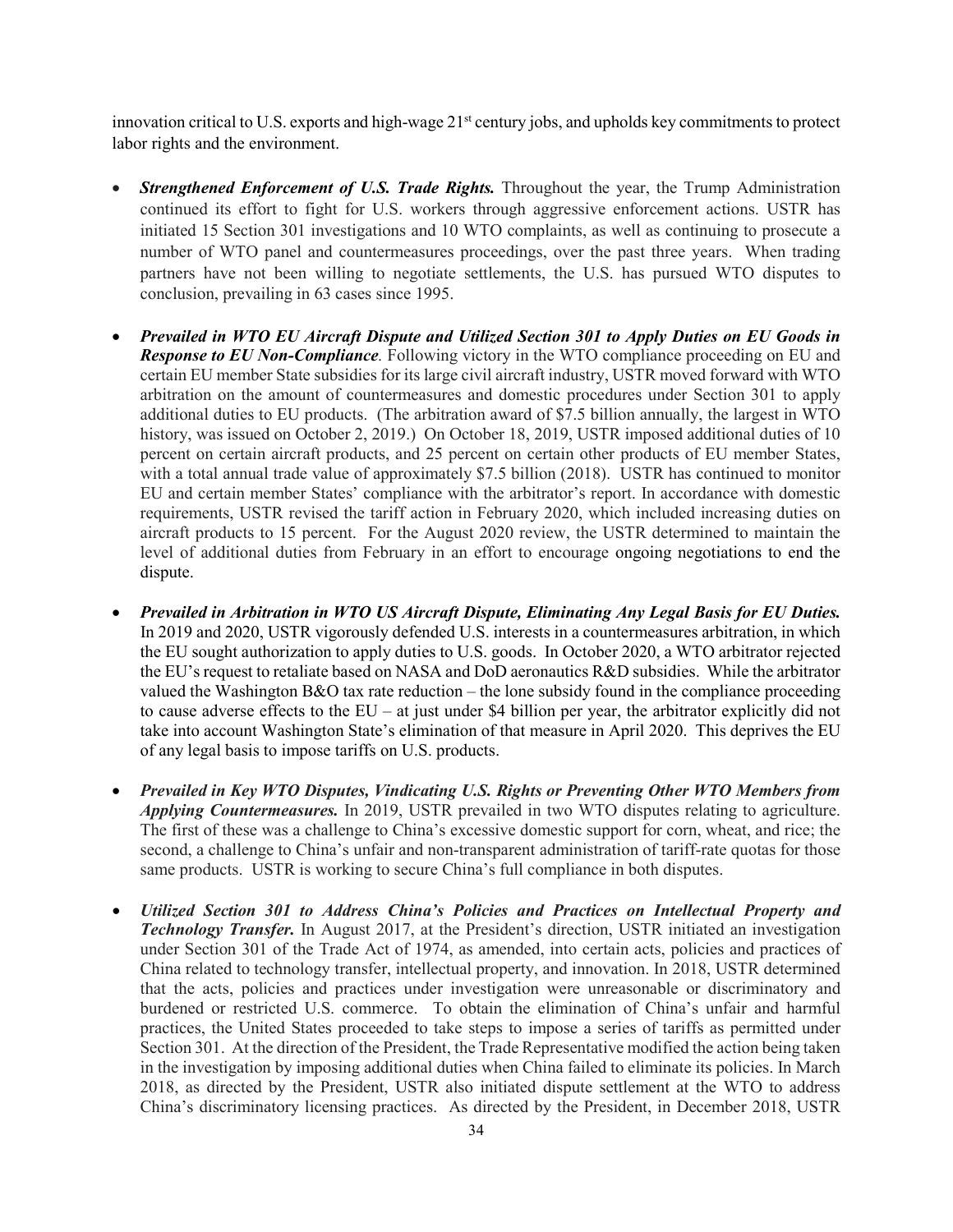began to pursue negotiations with China on structural changes needed in China's trade regime. During 2019, USTR engaged in intense negotiations with China on structural issues with the aim of concluding an enforceable agreement. In January 2020, the United States and China signed an agreement on a Phase One trade deal that included commitments to address certain forced technology transfer acts, policies, and practices identified in the Section 301 investigation. The agreement entered into force in February 2020. The Phase One Agreement also requires China to undertake structural reforms and changes in the areas of intellectual property, agriculture, financial services, and currency and foreign exchange and includes a commitment to make substantial additional purchases of U.S. goods and services in the coming years. Importantly, the agreement establishes a strong dispute resolution system that ensures prompt and effective implementation and enforcement. In light of the entry into force of the Phase One Agreement, and at the direction of the President, the U.S. Trade Representative modified certain tariff actions taken under Section 301.

- *Expanded Access to China's Market for U.S. Agricultural Products in the Phase One Agreement.* The historic U.S.-China Phase One Agreement further opens China's market to U.S. food and agricultural products by addressing structural barriers to trade and securing significant commitments from China to increase purchases of U.S. food and agricultural products. Key structural changes required by the Agreement include: streamlining facility registration procedures to allow more than twice the number of U.S. food and agricultural production facilities to export to China; removing unjustified restrictions on U.S. beef and poultry exports; signing the Highly Pathogenic Avian Influenza regionalization protocol; and negotiating access for new U.S. products including fresh potatoes, California nectarines and Hass avocados, blueberries, feed and malting barley, alfalfa pellets and cubes, almond meal pellets and cubes, timothy hay, and a variety of new dairy products.
- *Pursued WTO Challenge to China's Discriminatory Licensing Regime*. Based on the findings of the Section 301 investigation and the direction by the President, in March 2018, USTR initiated a WTO dispute against China's regime of technology regulations, which forced U.S. companies seeking to license technologies to Chinese entities to do so on non-market based terms that favor Chinese recipients. In March 2019, China revised the measures that the United States had challenged. In June 2020, the WTO panel informed the Dispute Settlement Body that it had accepted a request from the parties to suspend the dispute, in light of ongoing consultations between the parties.
- *Utilized Section 301 to Address Unilateral Digital Services Taxes of France and Ten Other Jurisdictions.* On July 10, 2019, USTR initiated an investigation, under sections 301(b) and 304(a) of the Trade Act (19 U.S.C. 2411(b) and 2414(a)), of France's unilateral Digital Services Tax (DST), signed into law on July 24, 2019. On December 6, 2019, USTR determined in the investigation that France's DST is unreasonable or discriminatory and burdens or restricts U.S. commerce, and is thus actionable under section 301(b) of the Trade Act. In particular, France's DST is discriminatory due to the selection of services covered and the revenue thresholds and contravenes prevailing international tax principles because of its retroactivity, application to revenue rather than income, extraterritoriality, and application only to a small group of digital companies. On July 10, 2020, USTR concluded its investigation with a determination to impose 25 percent additional duties on products of France with a trade value of approximately \$1.3 billion in response to France's adoption of its DST. However, in order to allow further time to attempt to resolve this matter, including through ongoing discussions in the OECD, and in recognition of France's agreement to delay collection of its DST, USTR determined to suspend the application of the additional duties for as long as 180 days, until early January 2021. On June 2, 2020, USTR initiated additional investigations of DSTs that have been adopted or are being considered by Austria, Brazil, the Czech Republic, the European Union, India, Indonesia, Italy, Spain, Turkey, and the United Kingdom.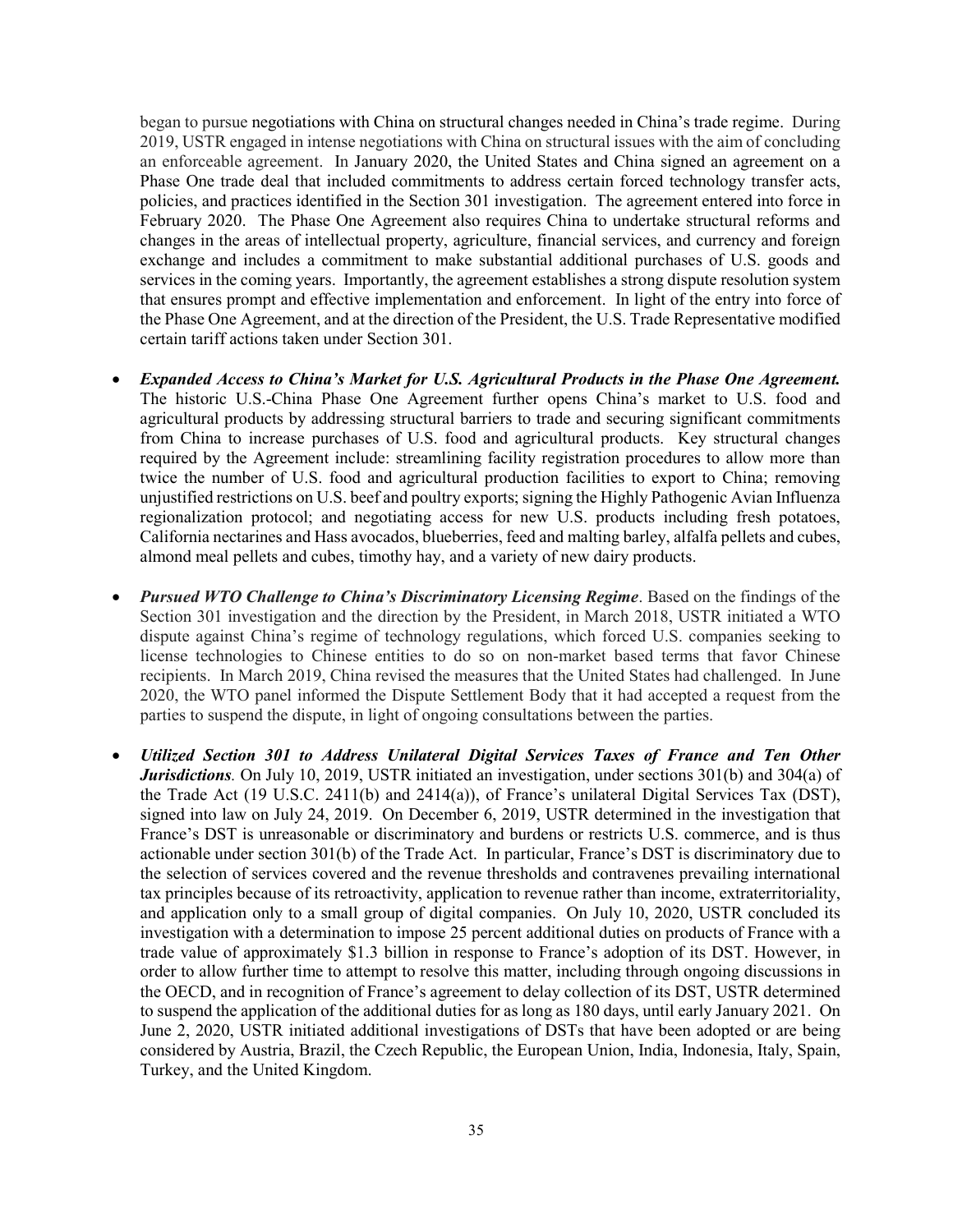- *Utilized Section 301 to Investigate Vietnam's Acts, Policies, or Practices Related to Use of Illegally Harvested or Traded Timber.* In October 2020, USTR initiated an investigation under Section 301 of the Trade Act of 1974, as amended, into Vietnam's acts, policies, and practices related to the import and use of timber that is illegally harvested or traded, and the resultant harm to U.S. commerce. The investigation will initially focus on Vietnamese imports of timber that may be inconsistent with Vietnam's domestic laws, the laws of exporting countries, or international rules, and evidence that Vietnam at least tacitly may support the import and use of illegally harvested or traded timber. The investigation is scheduled to be completed by October 2021.
- *Utilized Section 301 to Investigate Vietnam's Acts, Policies, or Practices Related to Valuation of Its Currency.* In October 2020, USTR initiated an investigation under Section 301 of the Trade Act of 1974, as amended, into Vietnam's acts, policies, and practices that may contribute to the undervaluation of its currency and the resultant harm caused to U.S. commerce. This is the first time that USTR has utilized Section 301 to examine trade issues related to currency valuation. The investigation will initially focus on whether Vietnam's interventions, through the State Bank of Vietnam, in exchange markets or other related actions that contribute to the undervaluation of its currency are unreasonable or discriminatory and burden or restrict U.S. commerce. In conducting this investigation, USTR will consult with the Department of the Treasury as to matters of currency valuation and Vietnam's exchange rate policy. The investigation is scheduled to be completed by October 2021.
- *Strengthened Compliance Monitoring Efforts.* Utilizing all available resources including additional regional, linguistic, and quantitative expertise at ICTIME, USTR enhanced its monitoring of WTO Members' compliance with WTO rulings and recommendations.
- *Pursued WTO Challenges to Unwarranted Tariff Increases on U.S. goods.* USTR continued to pursue separate WTO disputes to challenge additional duties imposed by the EU, China, Turkey, Russia, and India on U.S. goods. These Members imposed additional duties on U.S. goods ostensibly in response to U.S. actions in connection with the section 232 investigation of steel and aluminum, but had no right under the WTO agreement to do so.
- *Resisted Efforts by Russia to Force the Installation of Russian Software on Certain Technology*  **Products.** USTR worked with industry stakeholders to oppose Russia's mandate that producers of certain technology products pre-install Russian software on their devices. USTR also assembled a coalition of WTO Members to raise questions about the WTO consistency of this measure in various WTO committees.
- *Moderating the Adverse Impact of Russia's Mandatory Labeling Law. USTR, with interagency* colleagues and industry stakeholders, meticulously tracked Russia's developing "track & trace" regime to ensure the regime is applied in non-discriminatory manner. USTR asked questions of Russia in numerous WTO committees, raising awareness of the potential market access barriers and discriminatory treatment of imports. In addition, USTR supported efforts to press the Russian government to apply realistic implementation deadlines.
- *Monitored and Implemented FTA Environment Chapters.* USTR also continued to prioritize implementation of environmental obligations under existing free trade agreements (FTAs), including through regular meetings of the Interagency Subcommittee on FTA Environment Chapter Monitoring and Implementation. In addition, USTR continued regular as well as informal bilateral and regional meetings to conduct FTA environment oversight, including through frequent virtual engagements with FTA partners when travel was restricted due to COVID-19.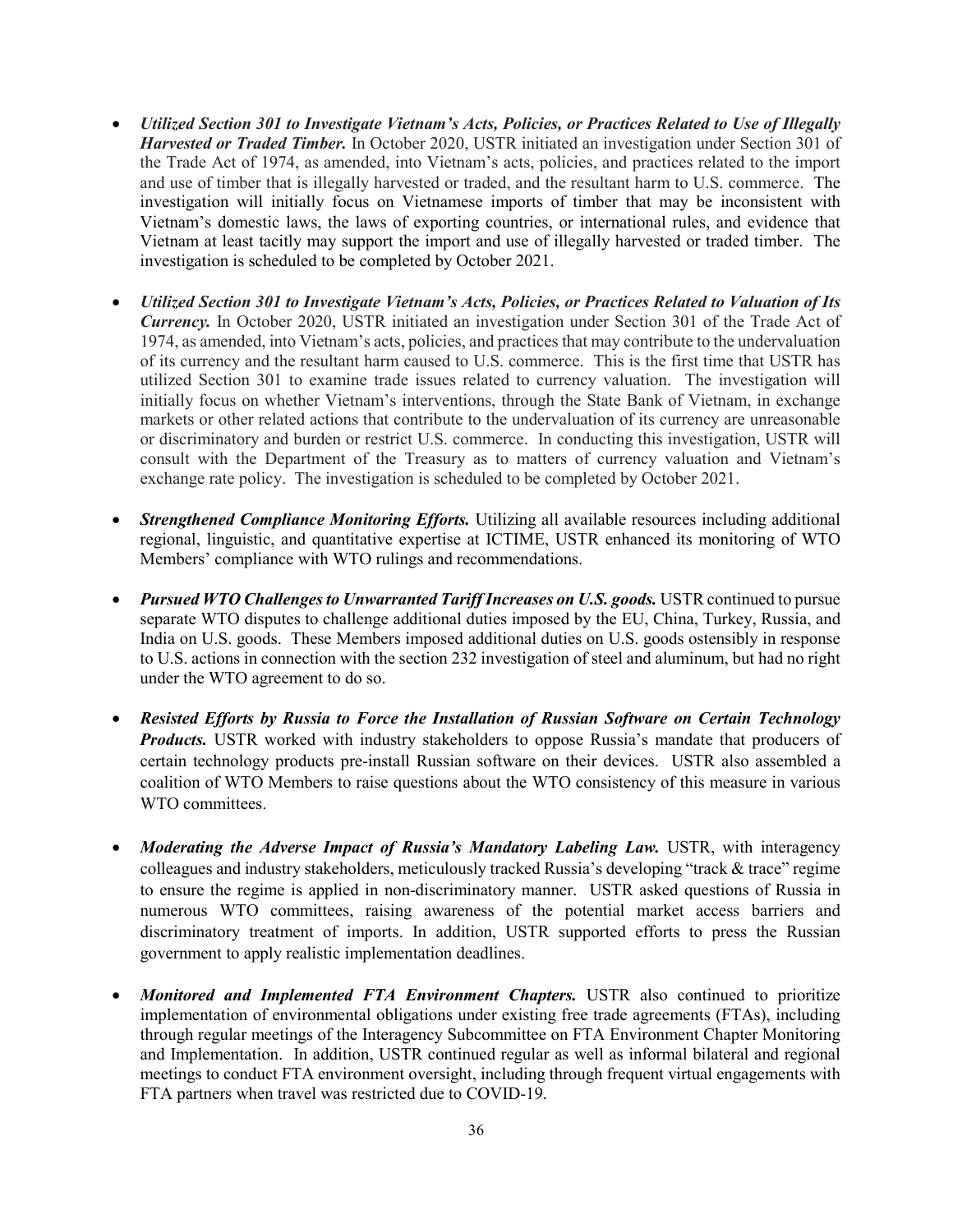- *Utilized Trade Agreements to Promote Marine and Terrestrial Conservation and Ocean Sustainability.* USTR worked with interagency partners and the Government of Mexico on actions to combat illegal fishing and conserve and protect endangered species, such as the porpoise species vaquita. USTR also utilized its FTA-related monitoring and implementation work to advance ongoing whole-of-government initiatives on combatting wildlife trafficking and illegal fishing and ensured that such initiatives are consistent with our international trade obligations.
- *Addressing Korea's Implementation of KORUS.* USTR successfully advocated for improvements and actions by Korea to address outstanding concerns across a range of issues involving Korea's implementation of the U.S.-Korea Free Trade Agreement (KORUS). These included facilitating crossborder data flows for the reinsurance sector; addressing specific SPS barriers and related issues; resolving specific non-tariff barrier issues to improve opportunities for U.S. auto manufacturers; and undertaking rule changes in the reimbursement pricing of pharmaceuticals to improve transparency and expand eligibility for risk-sharing agreements.
- *Formal Consultations under KORUS on Competition.* USTR formally requested and, in July 2019, held consultations with Korea according to relevant KORUS provisions to bring Korea into compliance with key due process obligations in the KORUS Competition Chapter. In 2020, USTR continued work with Korea to address concerns with access to certain documents by respondents in administrative proceedings before the Korea Fair Trade Commission. As a result of these consultations, Korea has proposed specific reforms to address U.S. concerns.
- *Enforced Textiles and Apparel Provisions of U.S. Trade Agreements.* USTR led interagency and public reviews of rules of origin changes proposed by Korea, averting potential negative effects on the commercial interests of U.S. producers and workers.
- *Utilized the WTO Committee on Agriculture (COA)***.** The COA held two hybrid-virtual formal meetings in July and September 2020 to review progress on the implementation of commitments of the WTO Agreement on Agriculture (AoA) and one virtual dedicated session to discuss Members' implementation of COVID-19-related measures. In total, 373 notifications were subject to review during 2020, and the United States asked 158 questions (or sets of questions) to other Members. The United States participated actively in the review process and raised issues concerning the operation of Members' agricultural policies, including domestic support policies of multiple Members, including those taken in response to COVID-19. Notably, the United States asked questions of India related to its policies and practices on export subsidies, quantitative restrictions, and domestic support, including its market price support for rice notified as exempt from its domestic support commitments under the Decision on Public Stockholding for Food Security Purposes. Other U.S. questions focused on China's State Trading Enterprises and rice policies, Russia's State Trading Enterprises and potential export subsidy measures, and the European Union's dairy market intervention policies, among other topics. During 2020, the COA addressed several other issues related to the implementation of the WTO AoA, including convening the seventh annual discussion on export competition as follow-up to the Bali and Nairobi Ministerial Decisions. In addition, the United States answered numerous questions regarding expenditures and trade impacts of its trade mitigation measures (e.g., the Market Facilitation Programs) and the Coronavirus Food Assistance Program. The United States participated actively in the ongoing review of the operation of the Bali Decision on Tariff Rate Quota Administration. The United States also engaged in the COA's discussion on enhancing transparency and the COA review process.
- *Addressed SPS Trade Barriers in the WTO.* In 2020, the United States raised concerns in the WTO SPS Committee regarding the adverse impact on U.S. food and agricultural exports of unjustified SPS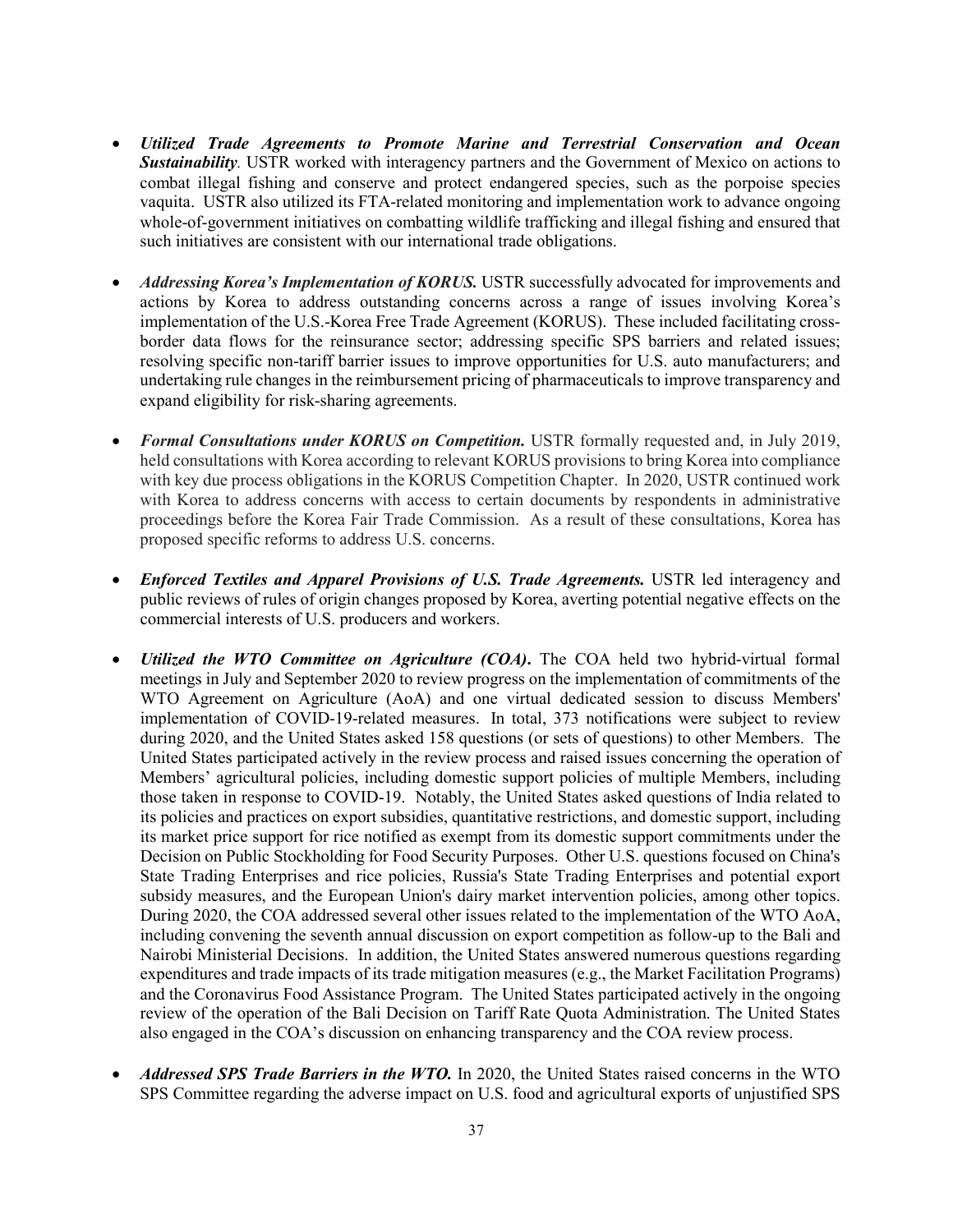measures of other WTO Members. The United States continued to lead a broad coalition of countries against the EU's hazard-based pesticide policies, including the unjustified withdrawal of several pesticide maximum residue levels (MRLs) critical to international agricultural trade. Through engagement at the SPS Committee and bilateral channels, Vietnam agreed to delay implementation of a measure that would have established tolerances for microorganisms, heavy metals, and mycotoxins in imported animal feeds, including soybeans and corn. The United States also raised concerns about several of China's actions in response to the COVID-19 pandemic that affect trade.

- *Advanced U.S. Agricultural Trade Priorities in the WTO.* In 2020, the WTO SPS Committee adopted its report on the Fifth Review of the Operation and Implementation of the SPS Agreement. Adoption of the report capped nearly 3 years of intense discussions on a series of papers and proposals, including on pesticide maximum residue levels (MRLs), Fall Armyworm, and other topics aimed at enabling producers to have greater access to tools and technologies and facilitating trade in safe agricultural products. The Report's recommendations, adopted by consensus, underscore the importance of basing SPS measures on science. The report recommends that the SPS Committee continue to discuss the topic of risk, including management of situations involving insufficient scientific information, and invites the Codex Alimentarius Commission (Codex), the World Organization for Animal Health, and the International Plant Protection Convention to share guidance documents, international standards, guidelines and recommendations pertaining to the consideration of scientific uncertainty and/or insufficiency of scientific evidence in risk analysis.
- *Support for Modern Agricultural Technologies in the WTO.* The proposal for adoption of an SPS Declaration at the MC12 in 2021 gained significant momentum in 2020. Originally proposed by Brazil, Canada, and the United States, the proposal now boasts 16 cosponsors from diverse economic and geographic perspectives. Through it, countries will identify opportunities to increase productivity, enhance sustainability and facilitate trade, and identify concerns that could adversely affect our ability to meet the critical SPS challenges ahead for agriculture and trade.
- *Support for Science-Based Maximum Residue Levels (MRLs) for Pesticides.* In response to a request by USTR, the U.S. International Trade Commission released a report on the global economic impact of missing and low MRLs. The report cites extensive economic research, which finds that divergent national approaches to pesticide policy leads to elevated costs throughout the agricultural supply chain. The report's findings support bilateral engagement and work in multilateral forums to deter regulatory actions that limit producer access to important tools and technologies and result in decreased yield, increased production costs, and lower farmer income.
- *Addressed Technical Barriers to Trade in the WTO.* In 2020, the United States pursued an aggressive agenda in the WTO Technical Barriers to Trade Committee. The United States raised 53 Specific Trade Concerns (STCs) in the WTO TBT Committee, 20 of which were new concerns in 2020. Several STCs were raised continuously across the three meetings of the year. Many other specific concerns were raised bilaterally. The countries tallying the most formal U.S. concerns were the EU, China, and India. Among these specific trade concerns were China's cybersecurity and encryption policies, cosmetics supervision and administration regulation, and registration of overseas producers of imported foods. For the EU, the majority of concerns focused on the hazard-based approach of EU chemical and pesticide regulations. The U.S. also expressed concerns regarding the EU restrictions on traditional terms for wine, and the lack of notified bodies to test medical devices, and questioned Mexico's revised measures on front-of-pack labeling for processed foods and conformity assessment requirements for cheese. For India, the concerns centered on in-country testing for information technology, telecom equipment, toys, cosmetics and air conditioners. We also raised concerns about India's alcohol, food labeling, and feed requirements. In implementing its WTO 8<sup>th</sup> Review of the TBT Agreement, the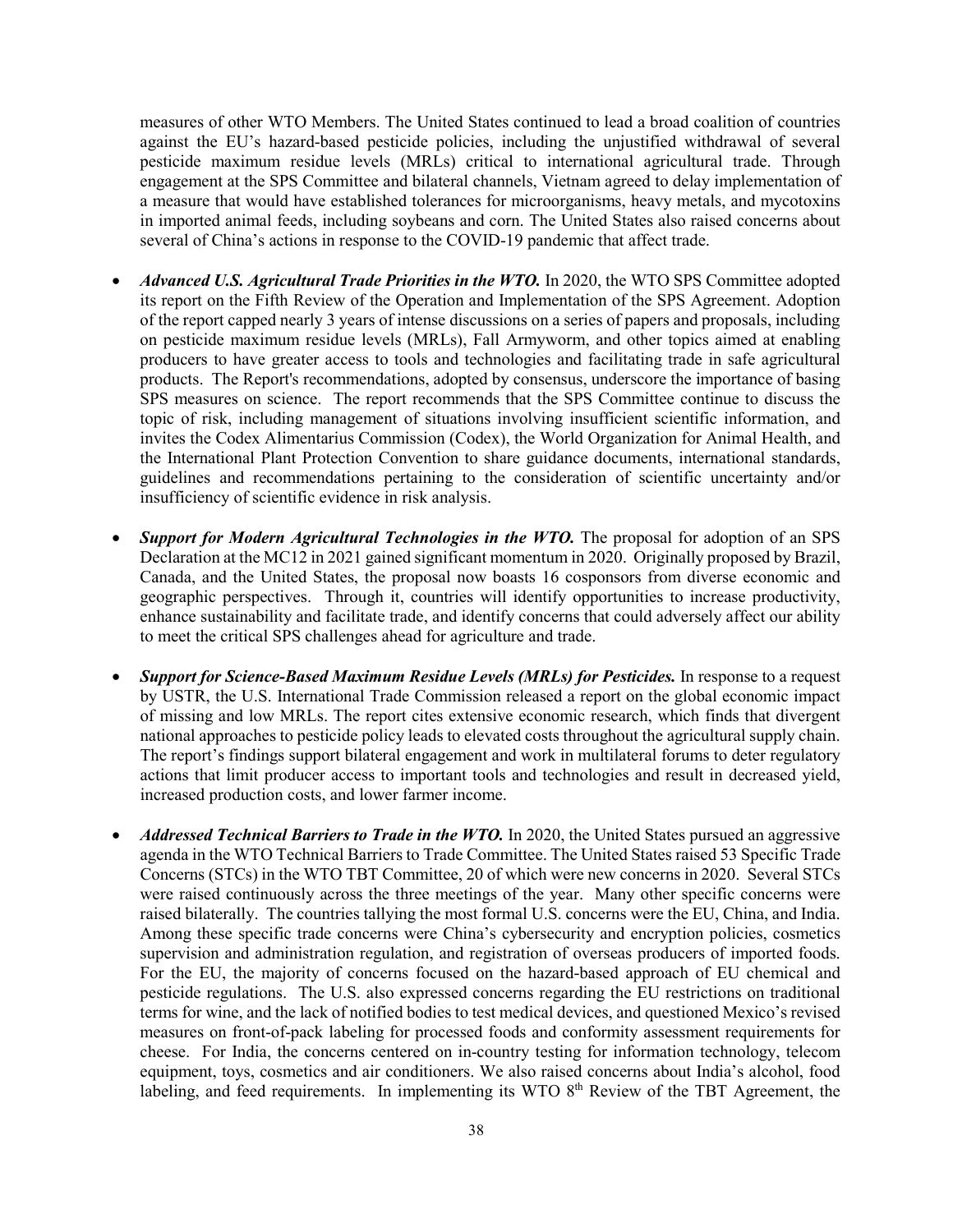Committee agreed to improving its communications on STCs, by announcing those concerns 20 days prior to the Committee meeting and adjusting the agenda so that proposed measures would be prioritized and discussed first. This ordering of the agenda has also helped the Membership to better identify final measures. The Committee came to a decision on a new addenda format, which will assist the Members to notify revised measures for additional comment periods, provide internet links to or PDF copies of final measures, and provide final adoption and implementation dates. Twenty Members notified their websites containing all final regulations and 100 Members notified updated information regarding their inquiry points. The U.S. provided a variety of expert speakers to the thematic discussions held on National Quality Infrastructure, Transparency, Technical Regulations, Conformity Assessment and Technical Assistance. The United States also served as one of the leaders in launching a negotiation on Principles for Regulators to Consider on Conformity Assessment Procedures. The Ninth Triennial Review of the WTO Agreement on Technical Barriers to Trade began in October 2020.

- *Ensured Compliance with the WTO Trade Facilitation Agreement (TFA) Notifications Requirements and Implementation.* USTR has led in the TF Committee on ensuring that developing countries are utilizing the flexibilities in the TFA in accordance with Section II of the Agreement, while equally ensuring that implementation of the Agreement proceeds in line with those self-determined timelines. As of October 2020, over 90% of developing countries had successfully submitted the required notification, and more than 50% of LDCs are on track with notifications as per the Agreement. The United States has also successfully rallied over 30 countries to come into line with their delinquent self-designated Category A commitments. These efforts support the U.S.' commitment to be an active participant in the WTO and its Committees to ensure the benefits of the WTO agreements for U.S. exporters.
- *Provided U.S. Guidance on Implementation of the TFA*. USTR notified two Communications to the WTO Trade Facilitation Committee in 2020. The first aimed to stimulate Members to take next steps on experience sharing to develop best practices endorsed by the Committee. The second Communication focused on how Members should accelerate implementation of the TFA in light of the COVID-19 crisis. As of October 2020, Brazil and Colombia have joined the United States in cosponsoring this Communication.
- *Utilized the WTO to Address Harmful Fisheries Subsidies.* USTR worked with WTO Members to advocate for strong disciplines on harmful fisheries subsidies, such as those that contribute to overfishing and overcapacity or that support illegal, unreported and unregulated (IUU) fishing activities. In the fall of 2019 the United States, along with cosponsors Argentina, Australia, and Uruguay, submitted textual additions to its proposal for monetary subsidy caps, while the U.S. cosponsored proposal to prohibit subsidies to vessels not flying the subsidizing Members' flag attracted the European Union, Indonesia, Japan, and Taiwan as new cosponsors. In September 2020, following the resumption of work at the WTO, USTR co-sponsored a revised proposal for stronger rules to enhance the transparency and reporting of Members' existing subsidy programs.
- *Participated in Regional Fisheries Management Organizations (RMFOs) and Other Global Oceans Meetings to Promote Marine Conservation***.** USTR participated in meetings of the Commission for the Conservation of Antarctic Marine Living Resources (CCAMLR) and the International Commission for the Conservation of Atlantic Tunas (ICCAT), in order to promote trade-related solutions to marine conservation.
- *[Addressed Key Telecommunications Trade Barriers.](https://ustr.gov/about-us/policy-offices/press-office/press-releases/2015/april/obama-administration-targets)* In March, USTR conducted its annual [Section](https://ustr.gov/sites/default/files/2015-Section-1377-Report_FINAL.pdf)  [1377 Review,](https://ustr.gov/sites/default/files/2015-Section-1377-Report_FINAL.pdf) which identifies major barriers faced by U.S. telecommunications service and equipment suppliers in the global economy. The National Trade Estimate (NTE) Report, which includes the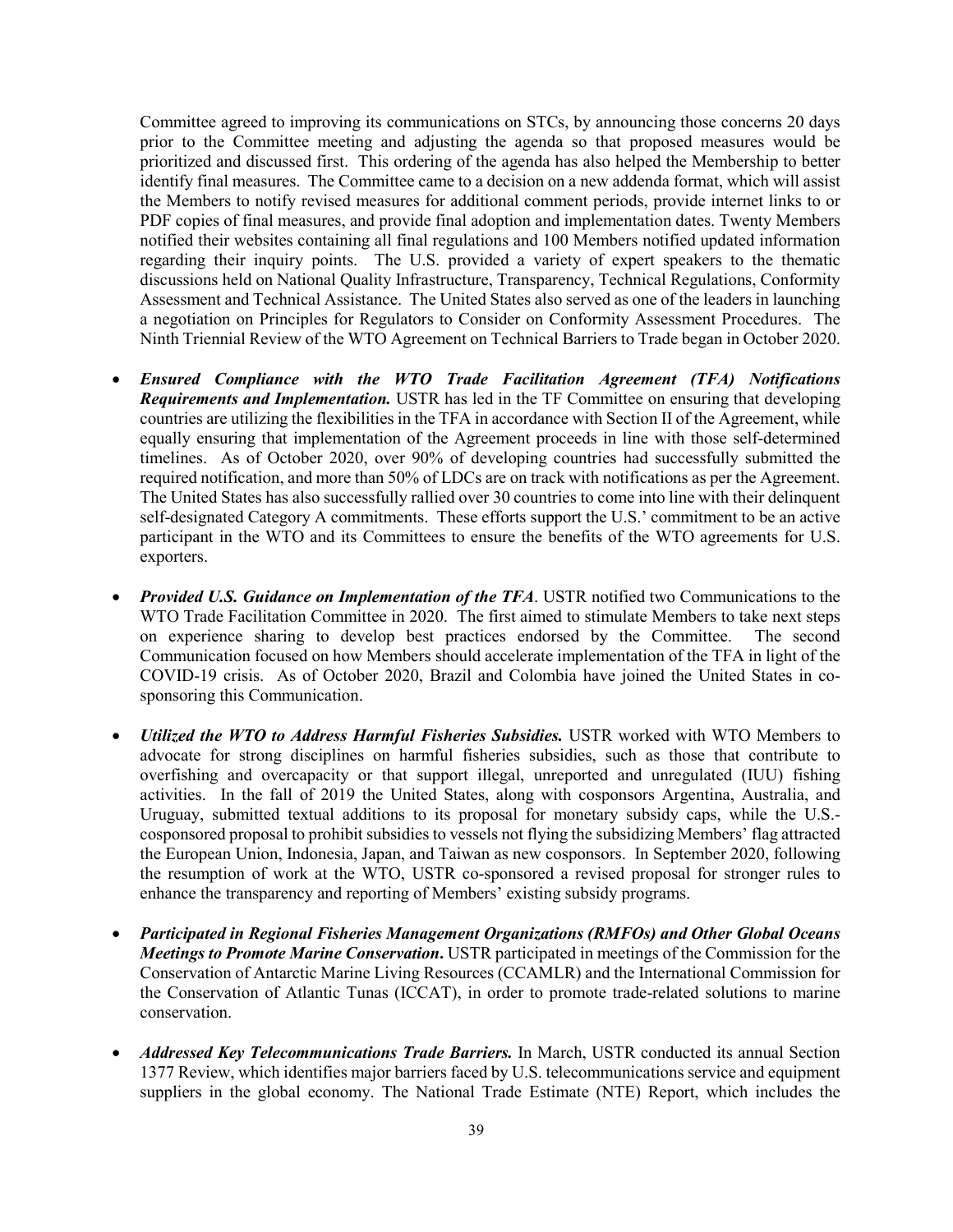Review's results, also illustrates the specific telecommunications-related issues on which USTR will allocate monitoring and enforcement efforts over the current and coming fiscal years to protect the high-quality jobs telecommunications trade supports. Since the 2020 NTE Report, USTR has achieved progress on issues affecting telecommunications trade, but continues to monitor new challenges that face American telecommunications exporters, including barriers in the Chinese market.

- *[Monitored Intellectual Property Protections and Obligations through the Special 301 Report.](https://ustr.gov/about-us/policy-offices/press-office/press-releases/2015/april/ustr-releases-annual-special-301)* In April, USTR released its annual "Special 301" Report on the adequacy and effectiveness of U.S. trading partners' protection and enforcement of intellectual property rights. USTR maintained China, India, and Russia's status on the Priority Watch List, noting continuing concerns about IP protection and enforcement. USTR announced that it would conduct Out-of-Cycle Reviews of Malaysia and Saudi Arabia.
- *KORUS Potatoes Fresh or Chilled Tariff Rate Quota (TRQ).* In April 2020, after engagement by USTR, Korea's Ministry of Agriculture, Food and Rural Affairs (MAFRA) agreed to announce auctions under the KORUS *Potatoes fresh and chilled* TRQ in the final months of the calendar year preceding administration and filling of the TRQ volume for the following calendar year. This change from Korea's previous practice of announcing auctions in the latter half of a calendar year to fill TRQ volumes in that same calendar year will more closely match the U.S. potato harvesting season, and substantially increase Korea's TRQ fill rate. The change in TRQ administration should address very low recent TRQ volume fill rates – averaging only 10 percent in the most recent three years. Full utilization of the TRQ volume will result in approximately \$2.3 million worth of additional potato exports.
- *Succeeded in Challenge to India's Prohibited Export Subsidies.* In 2018, USTR initiated a dispute against India regarding several prohibited export subsidy programs worth over \$7 billion annually. In October 2019, a panel found in favor of the United States, agreeing that India gives prohibited subsidies to producers of steel products, pharmaceuticals, chemicals, information technology products, textiles, and apparel, to the detriment of American workers and manufacturers.
- *South African Poultry TRQ Fills at Record Levels.* In the spring of 2020, U.S. exports of bone-in poultry meat to South Africa exceeded the quota levels of 68,000 metric tons for the 2019/2020 quota year by over 30 percent. These exports are a result of work by USTR and USDA with South Africa to clarify and improve its guidelines for the utilization of TRQ allocations for U.S. bone-in chicken imports. For the 2019/2020 period, total U.S. poultry exports to South Africa were valued at \$95 million.
- *Colombia Implements U.S.-Colombia Trade Promotion Agreement (CTPA) Express Delivery "de minimis" Provision.* In August 2020, Colombia published Decree 1090 which finally implemented Colombia's "de minimis" threshold commitment from the CTPA. Express shipments valued at equal to or less than USD 200, are now exempt from customs tariffs. U.S small- and medium-sized exporters will benefit from this new decree.
- *Colombia Ratifies the WTO Trade Facilitation Agreement (TFA).* After sustained U.S. engagement and a long domestic approval process, including a Constitutional Court review, Colombia ratified the WTO TFA on August 6, 2020.
- *Costa Rica Rolls Back Regulatory Barriers on Used Textiles.* Following sustained U.S. engagement, Costa Rica set aside a regulation that would have imposed barriers on U.S. exports of used textiles, preserving U.S. jobs supported by this market.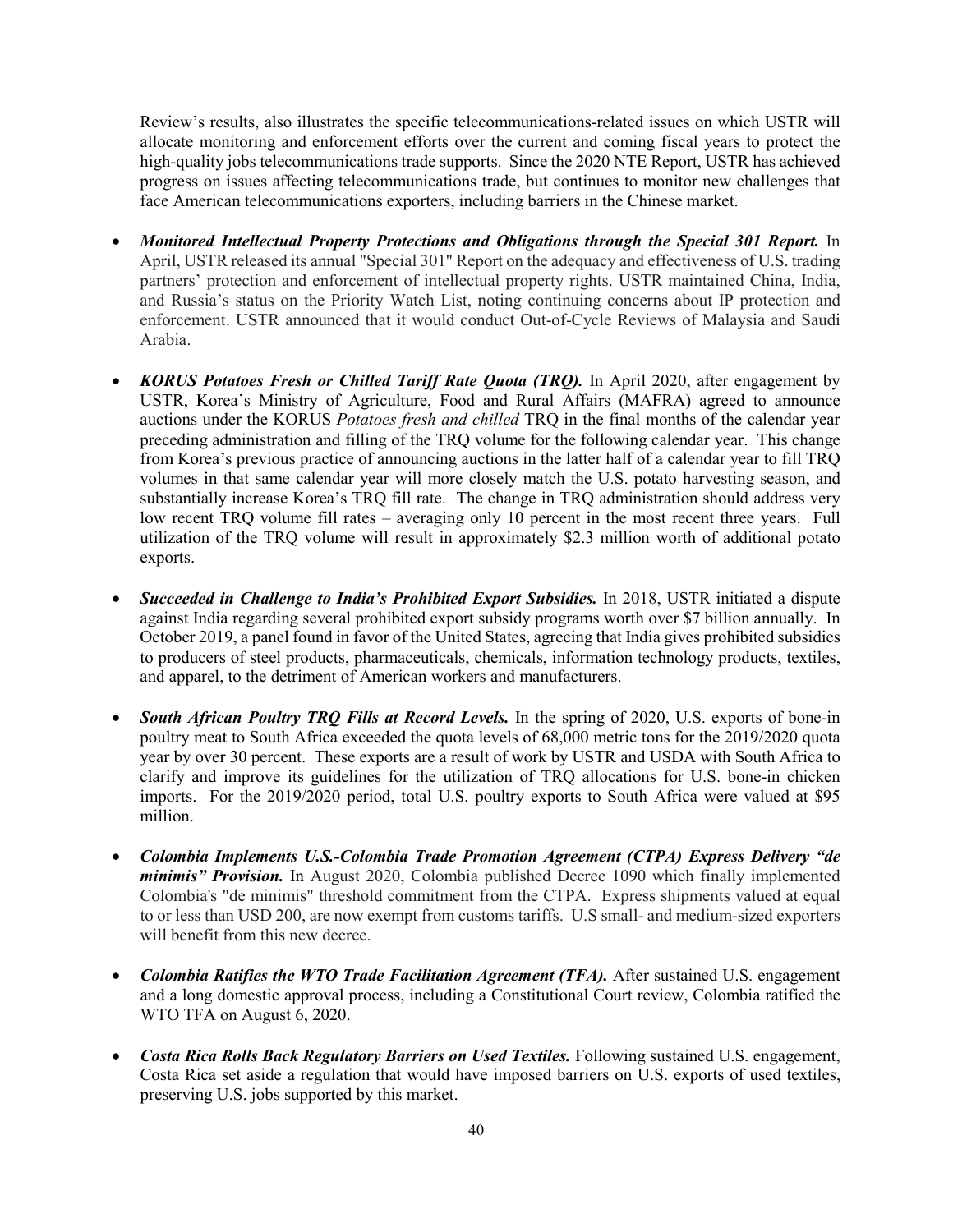- *Guatemala Implements Revised Customs Practice to Allow Corrections to Certification of Origin, as Provided in the CAFTA-DR.* Following significant engagement by USTR and other USG agencies, Guatemala agreed in mid-2019 to allow for corrections to the CAFTA-DR Certification of Origin. Implementation of this significant change in 2020 helped expedite Guatemalan customs clearance of U.S. exported products and ensure access to CAFTA-DR benefits, saving time and money for buyers of U.S. goods and making the import process more transparent.
- *Guatemala Opens Access for U.S. Exported Table Eggs.* In December 2019, after concerted efforts by USTR and USDA, Guatemala approved a new protocol authorizing access for U.S. table eggs exported to Guatemala.
- *Promoting Sound Policies for Maximum Residue Limits (MRLs).* Through technical cooperation designed to support U.S. approaches to MRL policy development and implementation, the five Central American countries signed a technical resolution aimed at harmonizing pesticide registration processes and MRLs, based on Codex and the U.S. model.
- *CAFTA-DR SPS and TBT Committees Agree to Address Priority Issues.* During November 2019 Committee meetings, the United States and other CAFTA-DR countries deepened discussions with priority attention on addressing food additives, sanitary import permits, fumigation and pests lists, product registration and sanitary registry requirements, certification requirements, apostille and certificate of free sale. In addition, the CAFTA-DR countries agreed to strengthen and facilitate trade under the Agreement by improving the efficiency and transparency of certification requirements and procedures for imports from the United States and other CAFTA-DR partners.
- *Promoted and Monitored Environmental Protection in Central America and the Dominican Republic***.** The United States and other Parties to the CAFTA-DR Agreement continued efforts to strengthen environmental protection, and implement the commitments of the CAFTA-DR Environment Chapter. The Points of Contact met virtually at regular intervals to continue engagement and discuss challenges and progress in implementing the Environment Chapter obligations.
- *Strengthened Jamaica's Intellectual Property System.* Engagement under the Caribbean Basin preference programs, and through the Special 301 process, encouraged Jamaica to pass of a new Patent and Designs Act to replace the country's outdated patent and industrial designs regime. For the first time, the Broadcast Commission of Jamaica commenced a copyright audit for all subscriber television operators and free-to-air TV licensees. As a result, Jamaica was removed from the Special 301 Watch List.
- *Enforced FTA Environment Provisions in Peru.* USTR continued robust monitoring and enforcement of the United States-Peru Trade Promotion Agreement (PTPA) and its unique Forest Annex. The United States continues to block timber imports from two Peruvian exporters, based on illegally harvested timber found in its supply chain pursuant to an earlier USTR verification request.
- *Promoted Labor Rights under FTAs with Colombia and Peru.* USTR monitored labor rights in Colombia and Peru under the United States-Colombia TPA and the United States-Peru TPA respectively. These efforts included close engagement with Colombia and Peru to address concerns related to public submissions filed under the Labor Chapters of trade agreements with those countries. In each case, the Department of Labor (DOL) has issued a public report that includes detailed recommendations to address labor rights concerns. USTR worked closely with DOL in 2020 to monitor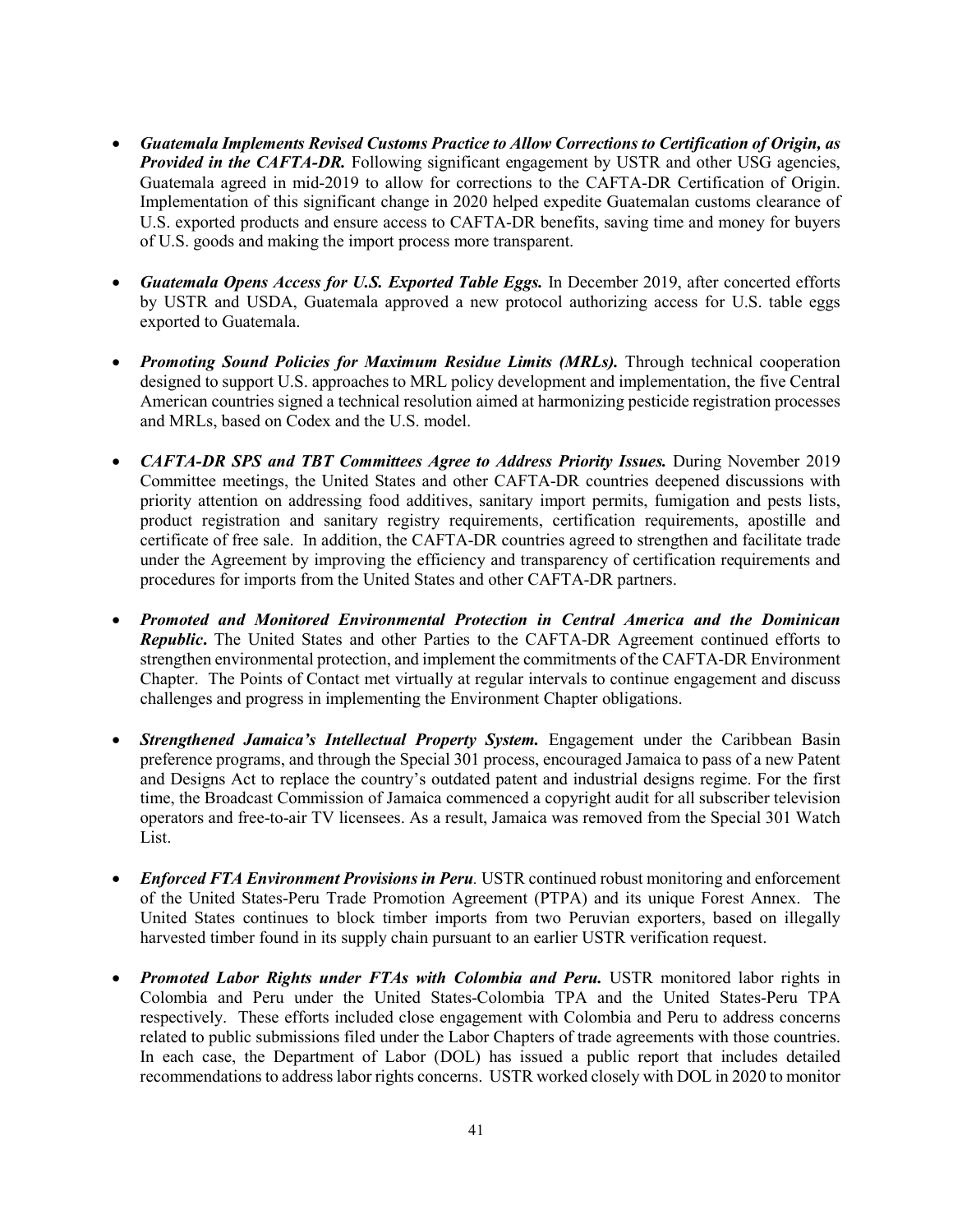and promote progress on these issues. Accomplishments in this area include new labor inspectors and resources for inspections in both Colombia and Peru.

- *[Promoted Labor Rights in Honduras.](https://ustr.gov/about-us/policy-offices/press-office/press-releases/2015/february/statement-us-trade-representative)* USTR and the Department of Labor continued to work closely with the Government of Honduras in 2020 to implement a detailed Monitoring and Action Plan signed in 2015, with specific commitments to improve protection of labor rights and enforcement of labor laws.
- *[Enforced Eligibility Criteria for the Generalized System of Preferences.](http://ustr.gov/about-us/policy-offices/press-office/press-releases/2015/april/statement-us-trade-representative-0)* Since 2017, USTR has led a new GSP Subcommittee monitoring effort to ensure beneficiary countries are meeting the GSP eligibility criteria. The process involves a triennial assessment of each GSP beneficiary country's compliance with the 15 statutory eligibility criteria. In FY2020, the GSP Subcommittee assessed the 25 GSP beneficiary countries of the Western Hemisphere and Europe, self-initiating a GSP worker rights review of Azerbaijan as a result. In addition to the triennial assessment, USTR used on-going GSP eligibility reviews to press GSP beneficiary country governments to make improvements related to a number of GSP eligibility criteria. As part of its efforts, USTR held a public hearing in January 2020 to solicit public comments and to invite updates from the governments for the on-going GSP reviews.
- *Restored GSP Benefits for Ukraine in Recognition of Progress on Protection and Enforcement of Intellectual Property Rights.* In October 2019, the President restored one-third (\$12 million estimated trade value) of the \$36 million (estimated trade value) GSP benefits originally removed for Ukraine, given continued significant concerns with Ukraine's protection and enforcement of IP rights. In 2018, Ukraine passed new legislation aimed at improving the governance of CMOs. Despite some shortcomings, the legislation provides a framework to address concerns covered by the GSP review.
- *Withdrew GSP Benefits from Thailand for Failure to Afford Worker Rights*. In April 2020, the President withdrew one-third of GSP benefits from Thailand, based on a failure to afford worker rights. Among the concerns raised in a 2013 petition to the USTR by the AFL-CIO is the failure to protect the fundamental labor rights of contract workers, foreign nationals, or labor leaders subject to employer retaliation. The decision to limit Thailand's benefits under GSP follows a six-year formal review process.
- *Successful Conclusion of Review of Bolivia on Child Labor Law Reform.* After sustained engagement with USTR, including through the GSP review on worker rights, Bolivia enacted legislation raising the minimum age of work to 14, in line with international standards. The Trump Administration selfinitiated this review in 2017, after passage of an earlier law lowering the national minimum working age below the internationally-recognized standard. These efforts enabled USTR to close the GSP country practice review.
- *Successful Conclusion of Review of Iraq on Worker Rights.* After sustained engagement with the government of Iraq on a GSP worker rights eligibility review, Iraq's passed legislation that expands collective bargaining rights, further limits child labor, provides improved protections against discrimination and sexual harassment at work, and dramatically expands coverage of labor protections to more workers. These reforms enabled USTR to close the GSP country practice review.
- *Successful Conclusion of Review of Uzbekistan on Protection and Enforcement of Intellectual Property Rights.* After sustained engagement with USTR, including through the GSP review on IP rights initiated in 1999, Uzbekistan passed legislation in 2018 acceding to the Geneva Phonograms Convention, World Intellectual Property Organization (WIPO) Copyright Treaty, and WIPO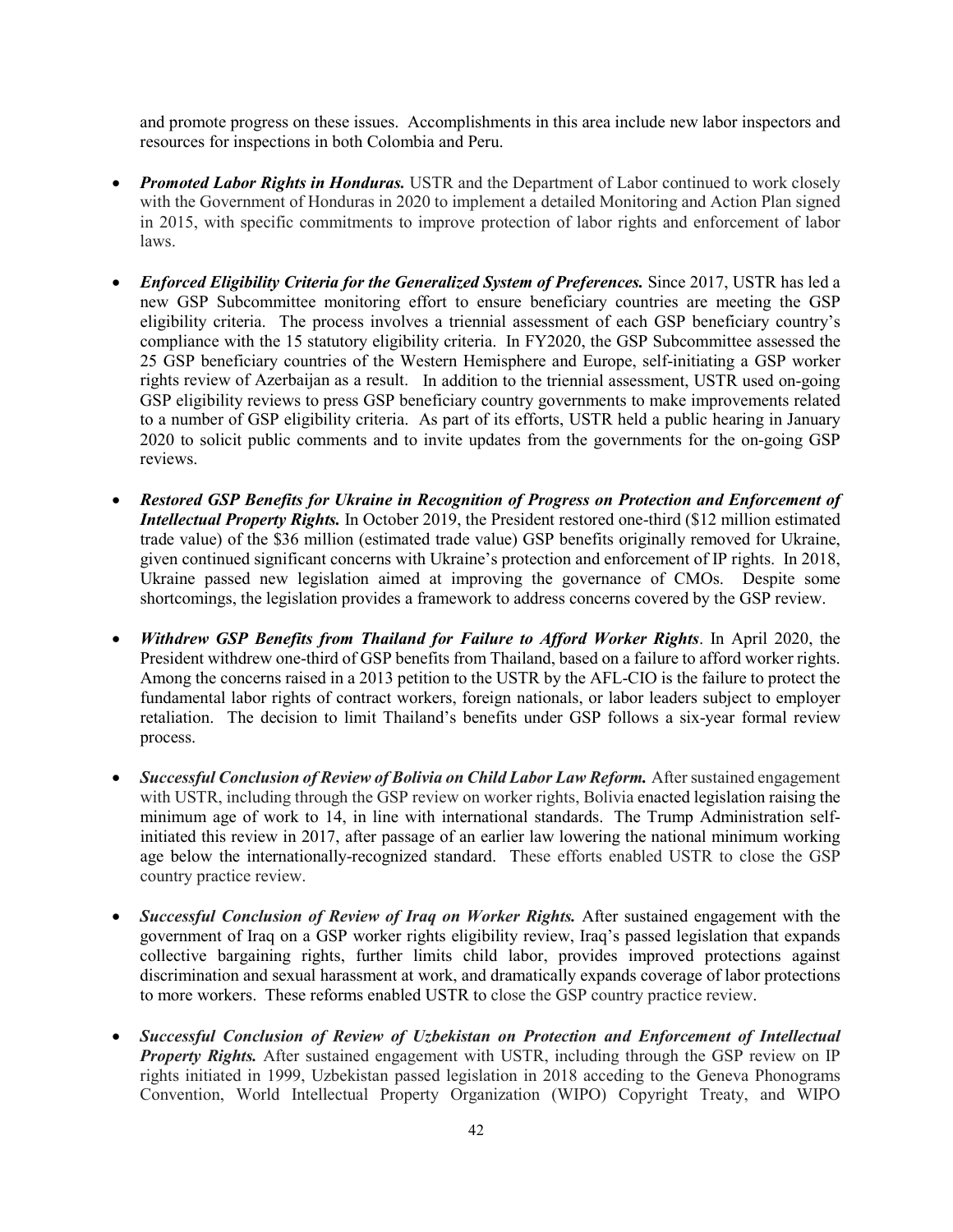Performances and Phonograms Treaty. Uzbekistan also developed an IP work plan in early 2018 to implement the above referenced treaties, and is working towards providing adequate protection for U.S. and other foreign sound recordings. These efforts enabled us close the GSP country practice review.

- *Progress with Uzbekistan on Worker Rights*. Under the 2008 GSP review on worker rights, USTR continued to press Uzbekistan to end its forced adult and forced child labor practices during its annual cotton harvest. In 2020, the Uzbekistan government continued to make progress ending forced child labor and significantly reducing forced adult labor during the harvest season. During 2020, the Government of Uzbekistan implemented additional measures to increase penalties in cases of forced labor and to end the national cotton quota, which is a root cause of forced labor in the annual harvest.
- *Progress with Georgia on Worker Rights*. In September 2020, Georgia passed legislation in that grants labor officials the authority to conduct unannounced inspections and enforce internationally recognized worker rights in all sectors of the economy. The new, expanded enforcement authority builds on other significant legal protections for workers enacted during the course of the review. USTR continues to engage with the Government of Georgia to promote effective implementation of the new authorities.
- *Progress with Indonesia on Market Access for U.S. Goods and Services.* Indonesia has taken positive steps to address a broad range of trade and investment issues. These positive steps address U.S. concerns related to market access for U.S. goods, services, and agricultural products, and include specific reforms to Indonesia's digital trade, insurance and reinsurance, and agricultural import policies. Indonesia has agreed to continue to work with the United States to ensure the successful implementation of these policies for the benefit of both countries.
- *Progress with South Africa on Protection and Enforcement of Intellectual Property Rights.* In October 2019, USTR opened a new review of intellectual property rights in South Africa, based on a stakeholder petition that asserts that South Africa is not providing adequate copyright protection and risks moving further from international norms through the passage of two pending copyright bills. After sustained engagement with USTR, the South African President returned the copyright bills to the legislature for further deliberation. USTR views this as a very encouraging development and will continue to engage with the South African government on these issues.
- *Progress with Kazakhstan on Worker Rights*. In 2018, USTR opened a review of Kazakhstan's GSP benefits, based on a petition filed by the AFL-CIO. In May 2020, Kazakhstan passed amendments to its trade union law, designed to restore the rights of independent trade unions to organize and bargain, by permitting the registration of independent unions, though observers note continuing concerns over the formation of higher-level organizations and whether government officials will administer the new registration procedures without interference or undue discretion. USTR will continue to engage with Kazakhstan to ensure the successful implementation of these amendments.
- *Advanced Policy Reforms in sub-Saharan Africa***.** USTR used the annual AGOA eligibility review process to advance needed policy reforms in sub-Saharan African countries, and to further open African markets to U.S. trade and investment. USTR led and coordinated a TPSC Subcommittee review of 49 sub-Saharan African countries to monitor progress on the AGOA eligibility criteria, including whether countries are making continual progress toward establishing, among other criteria, market-based economies, elimination of barriers to U.S. trade and investment, protection of intellectual property, efforts to combat corruption, policies to reduce poverty, and protection of human rights and worker rights. Based on that review, Ambassador Lighthizer made recommendations to the President on AGOA country eligibility for 2020. USTR also monitored bilateral commercial trade and investment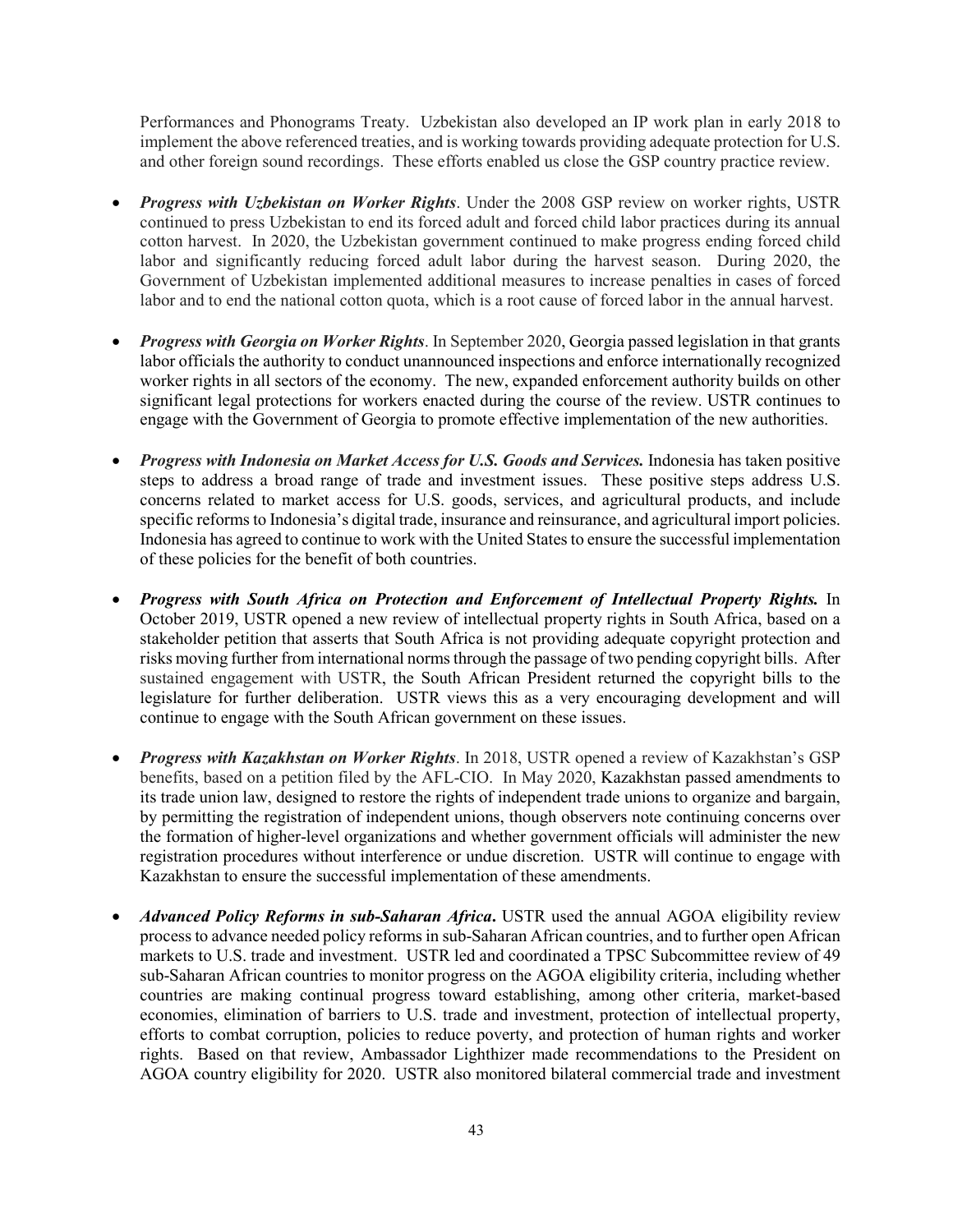disputes for a number of African countries and used the leverage of AGOA benchmarks and the eligibility review process to raise those issues.

- *Pushed for Resolution of Key Market Access Challenges in Sub-Saharan Africa.* USTR met with senior government counterparts from key trade partners on the continent, including South Africa, Kenya, Angola, and Rwanda, to discuss trade barriers and impediments to doing business. Barriers include adopted or proposed local content and data localization legislation, new import restrictions, obstacles to U.S. agricultural goods, bans on imports of used clothing, and problematic intellectual property protection policies and legislation.
- *Initiated a Dialogue on Geographical Indications with Morocco*. USTR and interagency colleagues began a focused series of discussions with Moroccan counterparts (building on earlier contacts between senior officials) aimed at ensuring market access for U.S. agricultural products once a 2015 EU-Morocco agreement on geographical indications (GIs) enters into force. Once restrictions on contacts with Moroccan officials arising from the COVID-19 pandemic are eased, the United States will renew the dialogue to seek concrete solutions that will preserve market access for these products, as provided for in the U.S.-Morocco FTA.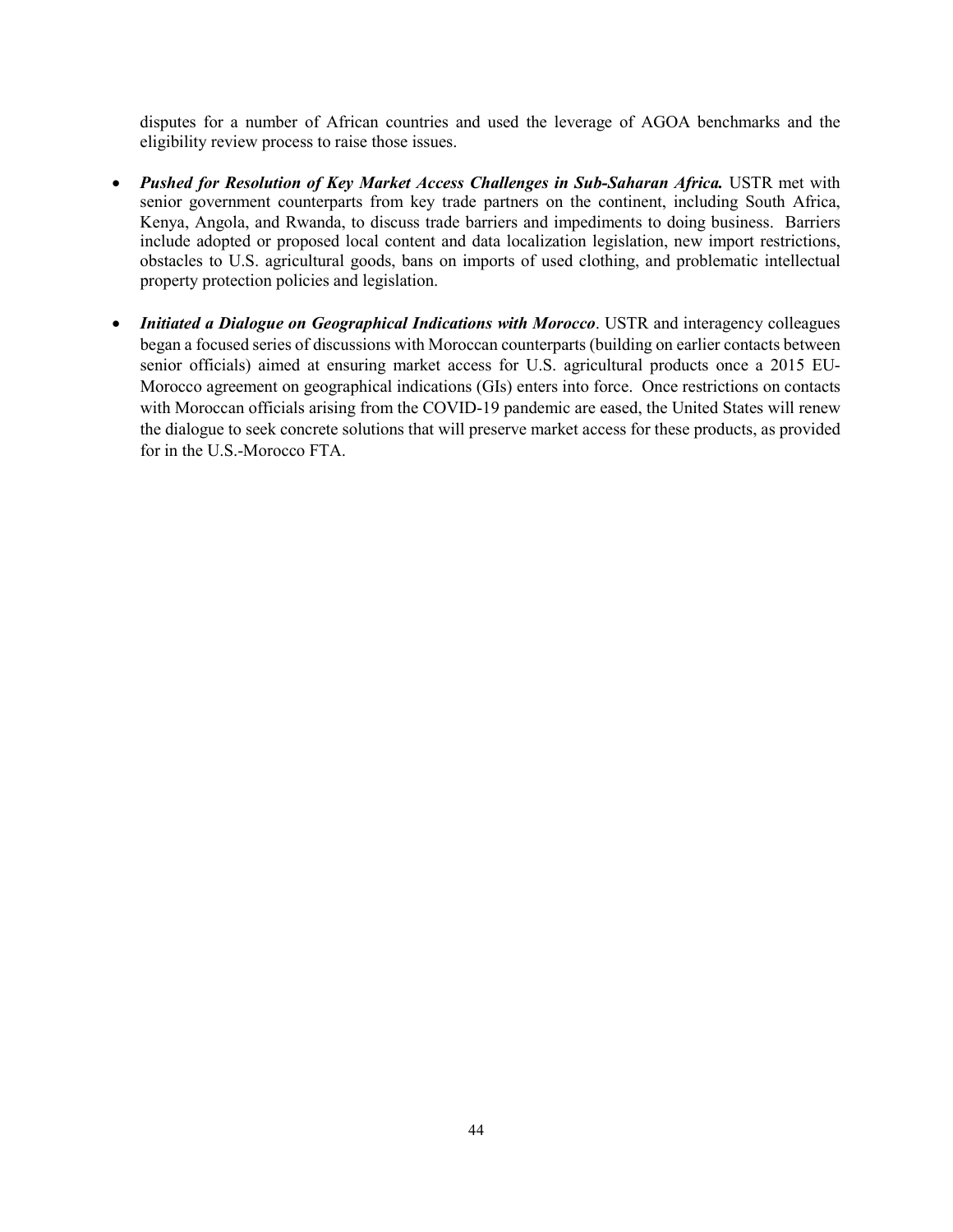### *Goal 3: Develop Sound Trade Policy*

Consistent with the President's trade policy agenda, USTR will develop the Administration's trade policy through extensive consultations with the Congress, stakeholders, and its trade advisory committees. USTR will also use digital means to ensure broad opportunities for the public to contribute to policy formulation, provide comments on policy, and access public hearings and documents. USTR will lead TPSC trade policy coordination to obtain broad-ranging input, provide accountability, and develop sound, strategic U.S. trade policies.

#### **Objectives:**

3.1: Work with Congress, interested stakeholders, state and local governments, and the public to inform and strengthen the U.S. trade agenda, develop Administration trade policies and initiatives, and advance key trade legislation.

3.2: Provide timely and appropriate information to the public on ongoing trade negotiations and trade policy issues of general interest, consistent with laws and regulations governing engagement with the public as well as the protection of confidential information.

3.3: Foster a robust Advisory Committee system by appointing, consulting and engaging with an active group of advisors.

3.4: Educate the public on the Advisory Committee system and its role in trade policy.

3.5: Coordinate trade policy effectively through the Trade Policy Staff Committee (TPSC) and the Trade Policy Review Group (TPRG).

#### **Accomplishments:**

- *Extensive Meetings and Briefings with Congress on Key USTR Initiatives.* Ambassador Lighthizer and USTR staff held numerous meetings and briefings with Members of Congress and their staffs on a range of trade issues, including USMCA negotiations and implementation, UK trade negotiations, Japan negotiations and agreements, Kenya trade negotiations, enforcement activities, and other initiatives. These discussions, which amounted to thousands of hours, kept the Congress constantly abreast of the content and progress of USTR activities, and ensured that Congress had continuous opportunities to shape U.S. negotiating efforts.
- *Coordinated Trade Policy Effectively Through the Trade Policy Staff Committee (TPSC)*. USTR efficiently and effectively coordinated trade policy with 21 federal agencies in support of the USTR's trade policy agenda with respect to trade negotiations, policy developments, and monitoring and enforcement activities, including Sections 337, 201 and 301 of U.S. trade law. Over FY2020, USTR as Chair of the TPSC regularly sought advice from the public on policy decisions and negotiations through *Federal Register* notices and public hearings. This included six TPSC public hearings: Generalized System of Preferences country practice reviews in January 2020; Special 301 Review in February 2020; the annual African Growth and Opportunity Act country eligibility review in June 2020; Generalized System of Preferences product reviews in September 2020; China's Compliance with its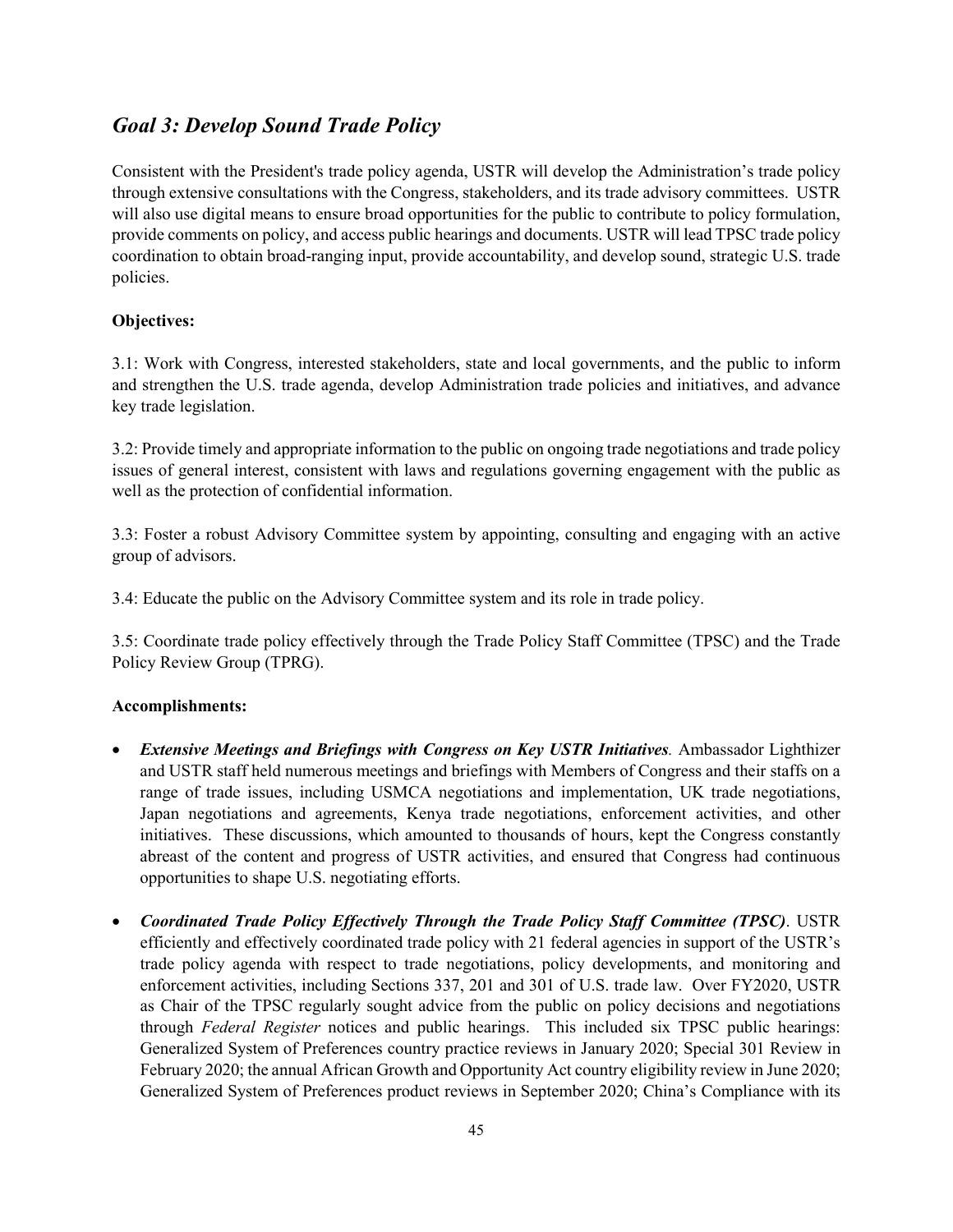+WTO Commitments in October 2020; and Russia's Implementation of its WTO Commitments in October 2020. Due to the COVID-19 pandemic, hearings after February 2020 were held in virtual or written form, with stakeholders afforded the opportunity to participate virtually or in written form and exchanges with TPSC agencies in electronic form. All testimony and questions are posted on regulations.gov to ensure transparency.

- *Consulted with an Inclusive and Rounded Group of Trade Advisory Experts.* USTR fostered a robust and balanced advisory committee system by appointing new advisors to and conducting briefings for the Advisory Committee on Trade Policy and Negotiations (ACTPN), Industry Trade Advisory Committees (ITACs), Agriculture Policy Advisory Committee, Agriculture Technical Advisory Committees, Intergovernmental Policy Advisory Committee on Trade (IGPAC), Labor Advisory Committee for Trade Policy and Trade Negotiations (LAC), Trade and Environment Policy Advisory Committee (TEPAC), and Trade Advisory Committee on Africa (TACA). USTR meets regularly with the advisors to brief and obtain input on a range of trade issues including USMCA, KORUS, Japan, UK, and Kenya negotiations, the WTO, OECD and G20.
- *Outreach to and Consultations with Food and Agriculture Stakeholders*. USTR engaged extensively with stakeholders interested in food and agricultural trade matters to build a robust trade agenda, including matters such as USMCA, KORUS, U.S.-UK and U.S.-Kenya negotiations, WTO agriculture and SPS initiatives, Codex Alimentarius Commission, trade related aspects of agriculture innovation, and a full range of matters impacting U.S. agricultural exports to Japan, China, and other countries around the world.
- *Outreach to and Consultations with Stakeholders on Trade and Environment Issues*. USTR engaged in considerable outreach on a range of trade and environment issues and policy areas with a broad range of stakeholders including Members of TEPAC, the broader environmental community, other government agencies, Congress, and the private sector.This included engagement and outreach related to USMCA, and outreach under existing FTAs with Central America and the Dominican Republic, Peru, Colombia, and Korea. USTR engaged with environmental NGOs on the sidelines of bilateral environmental meetings.
- *Outreach to and Consultations with U.S. Labor and Business Stakeholders.* Communication with stakeholders provided a wide range of positions considered in developing labor policy positions, and built cooperative relationships with key stakeholders in the labor and business communities on difficult and sensitive issues. USTR personnel at all levels participated in numerous stakeholder meetings to discuss and promote USTR trade-related labor policies, including with the International Labor Organization, International Finance Corporation, U.S. Council for International Business, American Apparel and Footwear Association, Responsible Business Alliance, and Fair Labor Association. USTR established relationships and engaged in regular meetings with key labor and human rights organizations, including the AFL-CIO, the International Brotherhood of Teamsters, the United Automobile Workers, the United Steelworkers, the Solidarity Center, Human Rights Watch, and U.S. and foreign employers, including the U.S. Chamber of Commerce, Primark, the Cocoa Supply chain Group, Nike, Levi Strauss, Gap, Walmart, VF Corporation, Li & Fung, and Target, resulting in strengthened relationships and consulting mechanisms on trade-related labor matters. USTR also engaged in regular meetings with key Hill staff, in particular Ways and Means, Finance, and the House Trade Working Group, resulting in broadening support for USTR trade policy, particularly with regard to the USMCA and worker rights implementation under GSP and FTAs. USTR worked with labor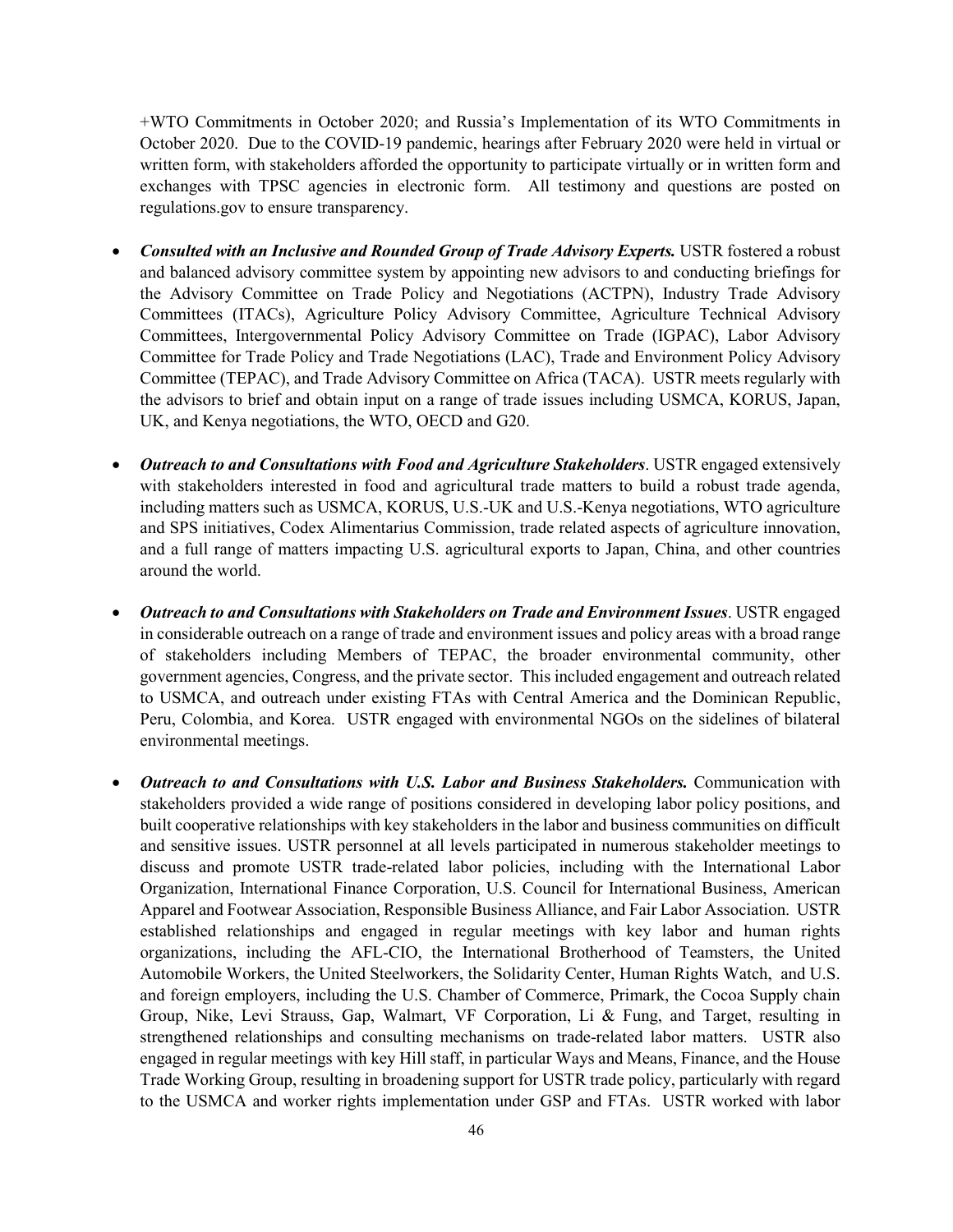advisors to strengthen the trade union advisory process, resulting in finding common ground on traderelated labor matters and leading to unprecedented collaboration.

- *Outreach to and Consultations with Congress, Industry, Civil Society, and Other Stakeholders on IP Issues.* Over FY2020, USTR developed, tabled, and successfully concluded significant intellectual property proposals in a range of negotiations and enforcement actions. Policy reviews in these areas involved careful deliberation, research, and consultation. USTR engaged stakeholders with often competing views on an almost daily basis to address concerns and build support for the U.S. IP trade agenda and maintained important relationships with stakeholder communities holding diverse views on trade and IP issues.
- *Extensive Consultations with Congress, Industry and Other Stakeholders on SME Issues*. On SME issues, USTR worked extensively with the TPSC agencies, Congress, industry, trade partners, and other stakeholders to identify issues of most concern to small business, and develop trade policies to address those concerns (*e.g*., leveraging existing FTAs and other policy initiatives). Ongoing efforts are yielding measurable outcomes including improved TPSC agency coordination, more frequent consultations with stakeholders to inform the U.S. agenda, and more effective use of USTR policy tools to address SME issues. For example, in 2020 USTR convened the first U.S.-Kenya SME Roundtable in Washington, D.C. with U.S. and Kenya officials bringing together over 90 SME stakeholders to discuss ways to enhance U.S.-Kenya SME trade. USTR also engaged ITAC-9 Small and Minority Business, National District Export Councils, America's Small Business Development Centers Association, and the National Association of Small Business International Trade Educators (NASBITE) National Small Business Exporter Summit.
- *Continued Outreach to Key Stakeholders on the TFA.* USTR staff frequently participated in outreach events and speaking engagements on ratification and implementation of the Trade Facilitation Agreement (TFA) focused on the potential to engage a broader set of stakeholders for TFA implementation. This included engagement with environmental and development NGOs on aspects of the TFA that could further their policy objectives, such as illegal wildlife trade, IUU fishing, development, disease control and prevention, and anti-corruption. USTR conducted extensive consultations with stakeholders, including the National Association of Manufacturers, the U.S. Chamber of Commerce, the U.S. Council for International Business, and the National Foreign Trade Council.
- *Extensive Consultations with Stakeholders on Mexico's Express Courier Procedures.* USTR developed a robust working group of industry stakeholders to address problematic express courier regulations in Mexico's General Rules on Foreign Trade. Working with an extensive interagency team, USTR met with the industry working group on a regular basis, providing updates and seeking input to coordinate strategy. The cooperation resulted in greater access to Mexican decision-makers and positive changes that give express delivery couriers more certainty in the Mexican market.
- <span id="page-49-0"></span>• *Supported USAID Program for Mongolia Cashmere Industry*. In 2020, in response to Congressional interest in supporting expansion and diversification of Mongolia exports, USTR helped launch a USAID-funded technical assistance project to advise the Mongolian government and industry on development of a sustainable cashmere value chain in Mongolia and a "branding" campaign to support expansion and market diversification of Mongolia cashmere exports.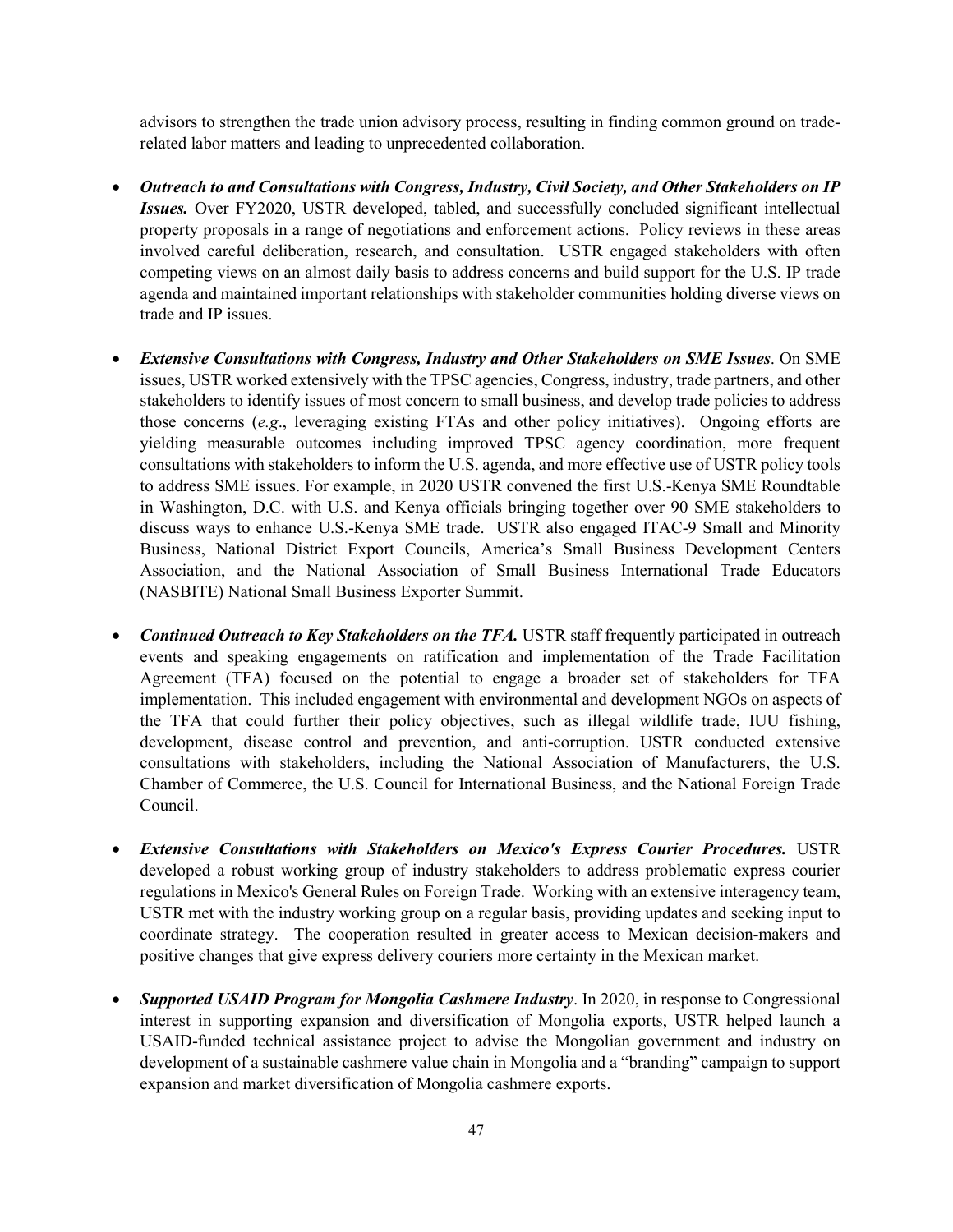### *Goal 4: Effectively Communicate the President's Trade Agenda*

To ensure the advancement of the President's trade policy agenda, USTR will communicate the benefits of this agenda to domestic and foreign audiences, thereby building public understanding of its positive impact on economic growth, and support for enforcing U.S. rights and opening markets around the world to U.S. goods, services, and agricultural products.

#### **Objectives:**

4.1: Create and implement a USTR-wide, proactive communications strategy to explain the job-supporting, economy-enhancing benefits of the President's trade policy agenda to domestic constituencies and stakeholders.

4.2: Enhance outreach to state and local governments on the benefits of the trade agenda.

4.3: Work with the White House and with agency partners to implement an Administration-wide message on trade policy.

4.4: Communicate, in consultation with other agencies, the Congress and interested stakeholders, the Administration's unified message to foreign countries and their citizens explaining the benefits of trade with the United States, in order to build support for U.S. trade policies and initiatives.

4.5: Inform private sector and non-profit stakeholders, media, and state and local elected officials of USTR's efforts to monitor and address unfair foreign trade barriers and practices and enforce U.S. rights, as well as compliance by trading partners with U.S. agreements.

4.6: Communicate success to various stakeholders, including state and local elected officials.

#### **Accomplishments:**

In 2020, USTR's ongoing and serious dialogue with the American people about trade and jobs produced real results across a wide range of issues and initiatives.

- *[Showcased the Benefits of Fair and Reciprocal Trade to the U.S. Economy.](https://ustr.gov/about-us/policy-offices/press-office/press-releases/2015/october/ustr-froman-sen-tom-carper-and-sen)* USTR developed talking points, press statements, and internet strategy to explain the Administration's trade policy goals and achievements to the public. USTR also coordinated press statements with interested agencies and the White House in order to present coherent and mutually reinforcing trade information to the public. USTR strategically selected organizations for trade speeches to demonstrate the importance of free and fair trade to the United States.
- *Enhanced Outreach to the Congress and Other Key Stakeholders.* USTR consulted with Congress and key stakeholders on new initiatives to promote trade policy reforms that place American interests first. USTR also worked with the House Committee on Ways and Means and the Senate Committee on Finance, Congressional leadership, and other Committees as appropriate, to coordinate messaging on aspects of the Administration's trade agenda.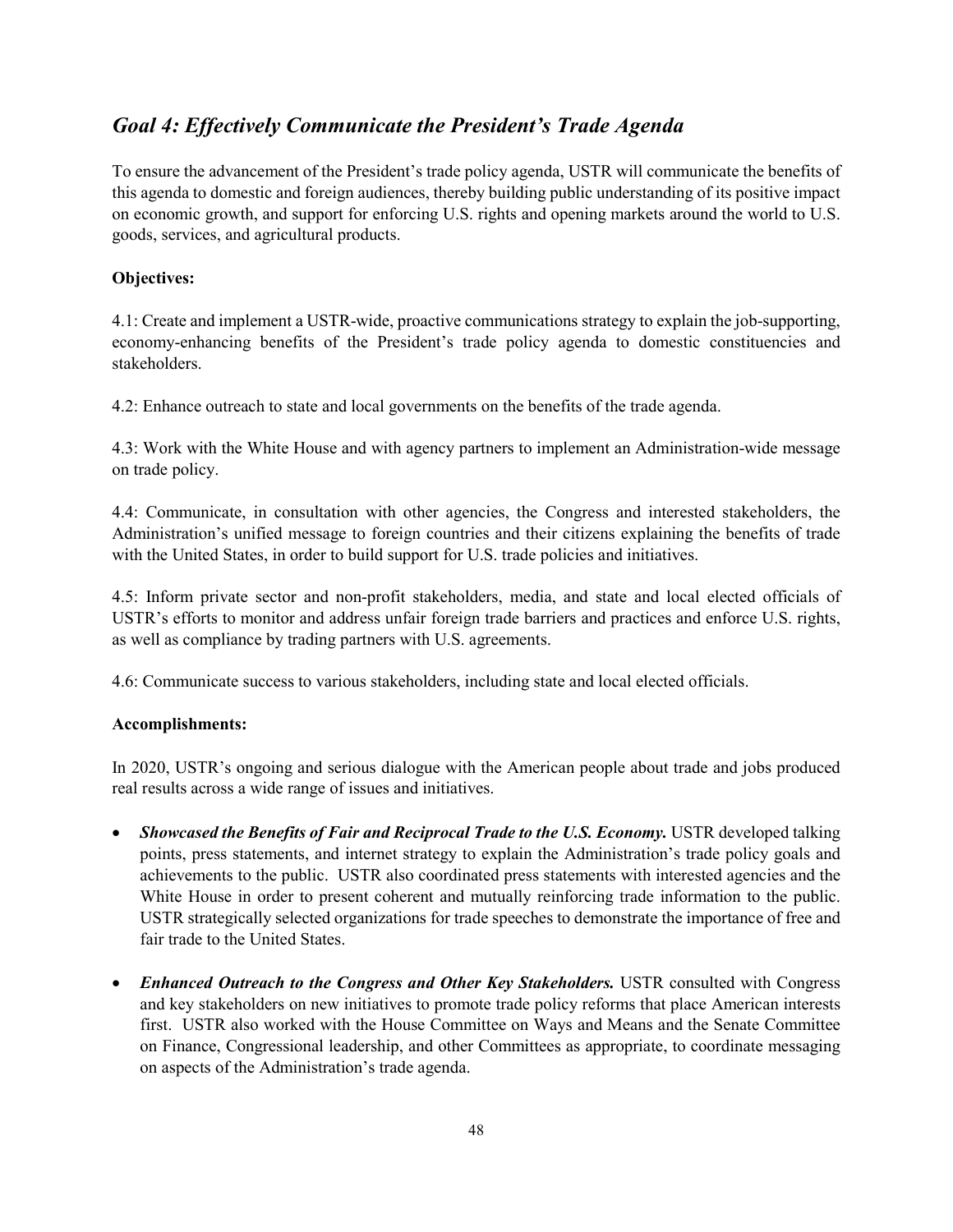- *[Conducted Outreach and Informed US Industry and State-Level Governments.](https://ustr.gov/about-us/policy-offices/press-office/press-releases/2015/april/ustr-froman-and-congressman-brad)* USTR conducted outreach to U.S. industry stakeholders, congressional delegations, and state-level governments planning official visits and trade missions. USTR established a stronger state-level network of interested stakeholders and worked with this network to offer opportunities for information exchange and trade education through USTR participation in conferences and external speaking engagements.
- *Communicated the Harm to U.S. Workers and Businesses of Appellate Body Overreaching.* In February 2020, USTR published a report detailing U.S. concerns with the Appellate Body and assessing the repeated failures of the Appellate Body to properly apply the rules agreed to by Members. The Report explains how the Appellate Body has altered Members' rights and obligations through erroneous interpretations of WTO agreements, several of which have directly harmed the ability of the United States to counteract economic distortions caused by non-market practices of countries like China that hurt our citizens, workers, and businesses. The Report explains how the conduct of the Appellate Body has converted the WTO from a forum for discussion and negotiation into a forum for litigation, undermining U.S. interests in the WTO. Through numerous formal WTO meetings and informal bilateral meetings, USTR has actively sought engagement with Members on issues that are fundamental to Appellate Body reform**.**
- *Communicated the Intellectual Property Rights Benefits of Trade Initiatives and Agreements.* USTR responded expeditiously to frequent and often in-depth inquiries from stakeholders and Members of Congress. USTR personnel participated in press calls to explain Administration positions with respect to the China Phase One Agreement and Special 301 matters.
- *Outreach and Consultations with the U.S. Textile Industry***.** USTR staff actively reached out to stakeholders across the spectrum of textile and apparel industry interests, visiting production, distribution, and research facilities in a dozen states as well as participating in conferences and meetings organized by the National Council of Textile Organizations, the American Apparel and Footwear Association, and the U.S. Fashion Industry Association.
- *Outreach and Consultations with the U.S. Agriculture Industry, Consumer Groups and Labor Unions.* Ambassador Lighthizer and staff at all levels of USTR met with U.S. agriculture stakeholders on the Administration's trade agenda, as well as participated in dozens of agriculture stakeholder meetings to enhance the understanding of the benefits of trade to U.S. food and agriculture farmers, ranchers, workers, and businesses. USTR also held numerous meetings with consumer groups, environmental groups, the fishing industry, labor unions, and animal rights organizations to promote and explain the Administration's agriculture and SPS trade agenda.
- *Communicated the Environmental Benefits of Administration Trade Initiatives*. Through joint statements, press releases, speeches and other public events, USTR continued to communicate how U.S. trade agreements and initiatives help to level the playing field for American workers and businesses and can address urgent trade-related environmental challenges.
- *Communicated the Benefits of Trade to Foreign Trade Partners.* In consultation with other agencies, the Congress, and key stakeholders, USTR communicated to foreign countries the benefits of fair and reciprocal trade with the United States. Through cooperation with U.S. regulatory and health agencies, ensured that the Administration-wide message on trade policy was reflected in U.S. positions and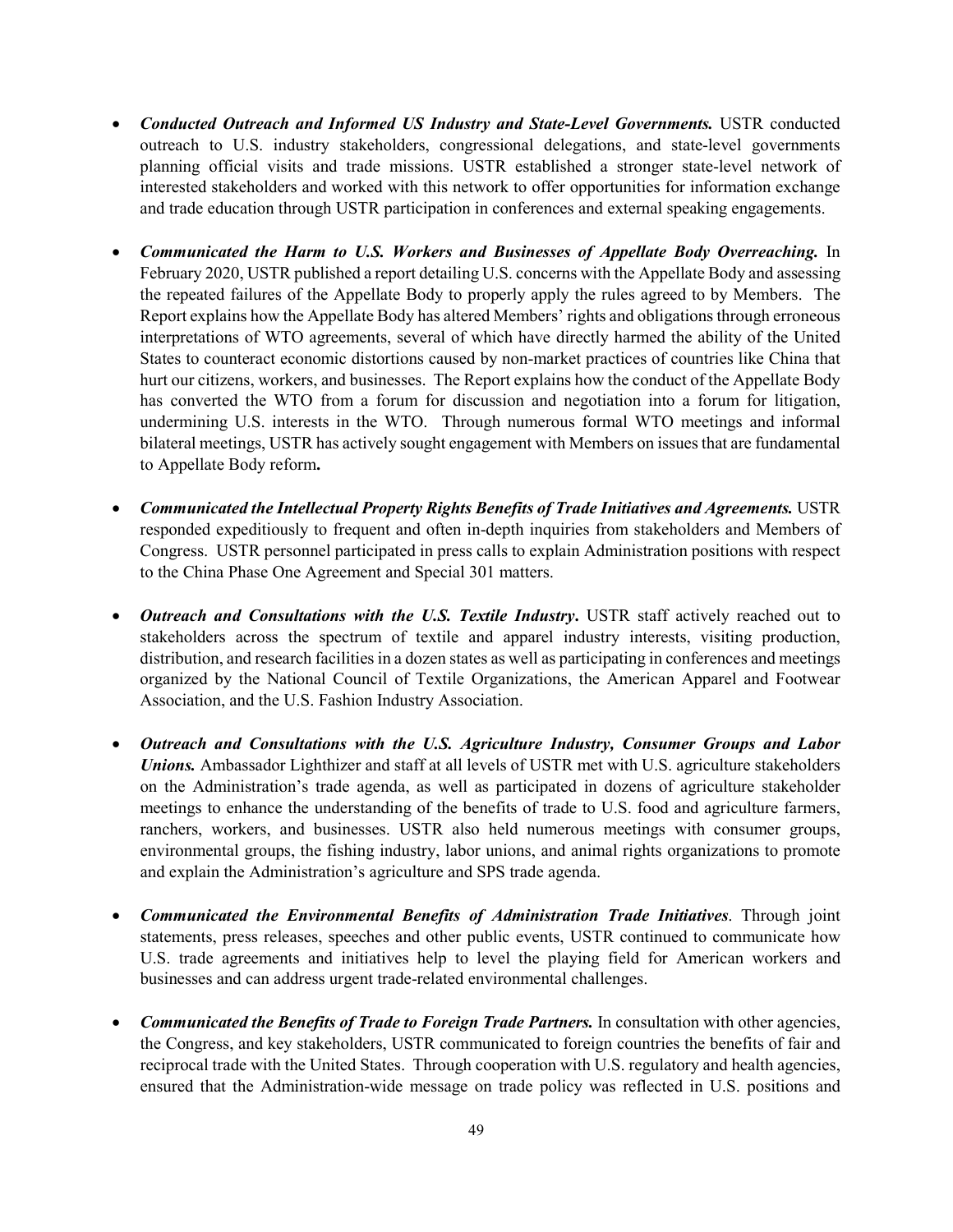delivered in meetings of international organizations where issues that affect trade are discussed (e.g. WIPO, WFP, UNCTAD, OECD, G7, G20, WHO, UN, HRC, PAHO, Codex).

- *Outreach and Consultation with Key Stakeholders on EU and MENA Trade Issues.* USTR staff presented and discussed evolving U.S. trade and investment policies in the EU and the MENA (Middle East and North Africa) region at business conferences and widely attended meetings of key private sector stakeholder organizations and relevant embassies.
- *Communicated with a Range of Stakeholders on the Administration's Africa Trade Agenda.* USTR continued outreach to African governments, the U.S. business community, and other stakeholders to advance the Administration's trade agenda with respect to sub-Saharan Africa. This outreach, including to the African Union and the United Nations Economic Commission for Africa (UNECA), increased understanding that the Administration's model FTA initiative with an African country is compatible with African efforts at increased regional integration. In February 2020, Deputy USTR Mahoney convened a meeting of the Trade Advisory Council on Africa (TACA) to discuss USTR's intent to negotiate a trade agreement with Kenya, and in September 2020 Ambassador Lighthizer met with the group to take stock after the first round of trade agreement negotiations. USTR staff addressed a high-level U.S.-Africa Business conference in Mozambique that was attended by more than 1,500 people, including numerous African Heads of State. USTR staff also took part in additional events held throughout the year, including those hosted by groups such as the Corporate Council on Africa and the U.S. Chamber of Commerce.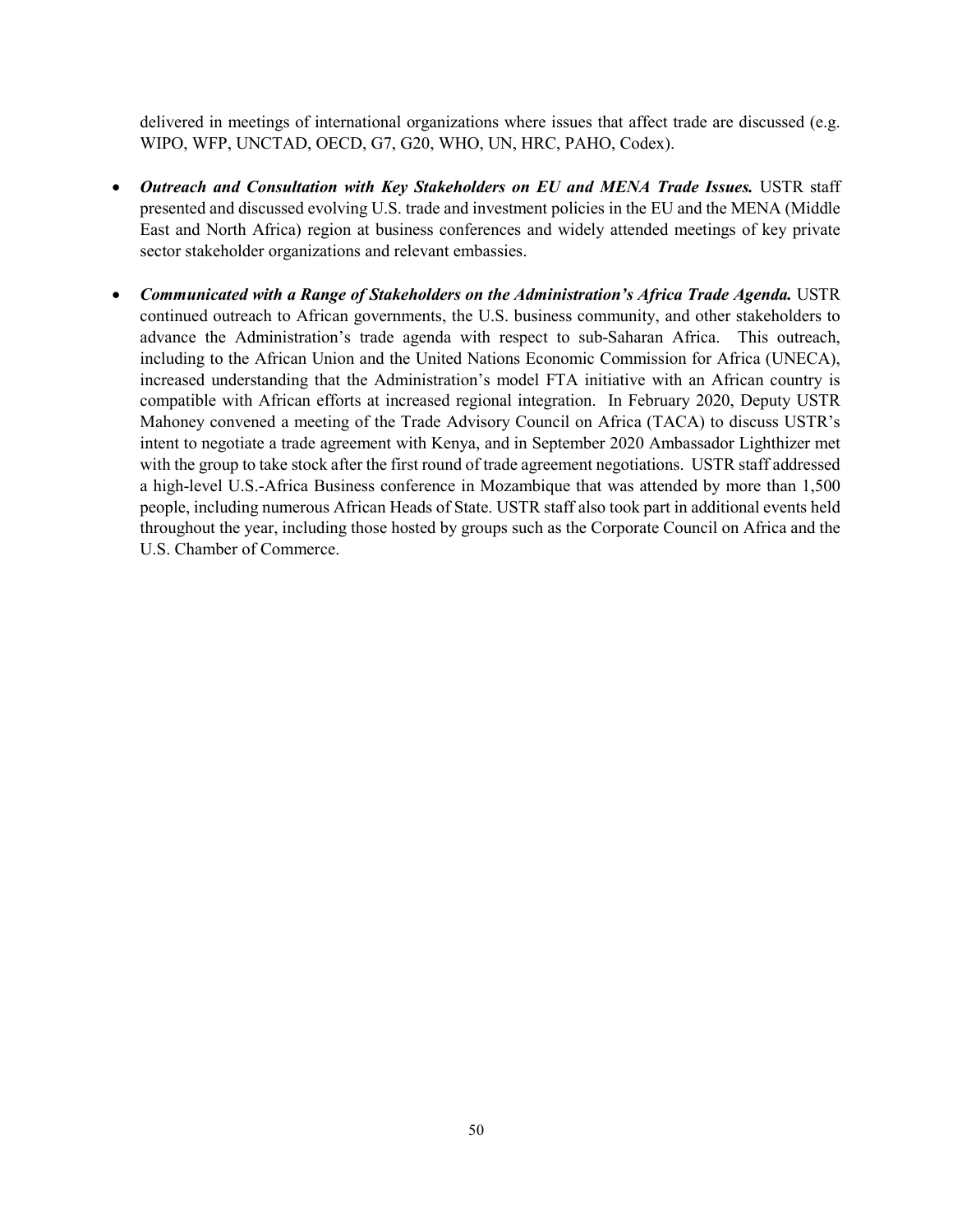### *Goal 5: Achieve Organizational Excellence*

Consistent with the President's goals, USTR will provide the administrative processes, physical and information security, and infrastructure that will strengthen its ability to perform core functions at the highest level of excellence. The agency will continue promoting a workplace that supports diversity, initiative, creativity and productivity through the enhancement of human capital through recruitment, promotion and retention initiatives, and professional development and training opportunities.

#### **Objectives:**

5.1: Manage a security program that provides appropriate of protection for USTR personnel, facilities and sensitive information.

5.2: Manage resources to maximize USTR future capabilities.

5.3: Manage USTR more efficiently and effectively.

5.4: Provide facilities that help USTR staff become more productive.

5.5: Install information technology and communications systems that increase USTR's productivity and communicate trade benefits.

5.6: Implement a human capital and services program that will maximize employee performance and engagement.

#### **Accomplishments:**

Effective communication and efficient implementation of the goals presented in the Strategic Plan require a workforce that is technically proficient and highly motivated. It also requires a supportive work environment for USTR's employees, its most valuable asset. USTR, through its annual performance goals, is implementing multi-year objectives in human capital planning, including succession planning, career and leadership development, space modernization and expansion, continuity of operations and establishing comprehensive security programs, training and information technology improvements. The Employee Viewpoint Survey informs USTR's efforts to focus on those areas of greatest need.

• *Security Management & Emergency Preparedness.* USTR planned for and fully implemented Physical Access Control System (PACS) upgrades to include new cabling, power distribution system, digital video cameras, and card readers for full compliance with HSPD-12; expanded and installed PACS for standup of newly acquired space at 1800 G. Street. We significantly upgraded SCIF by leveraging resources and equipment to prevent sound attenuation while accommodating USTR staff with hearing impairments. Completed FY 2020 information security annual self-inspection of over 100 safes and eliminated unnecessary classified material contained in unused or unassigned safes. Implemented a vigorous security training program for the Office of Security staff. We revamped Office of Security Intranet site to improve efficiencies by over 30%. We completed the annual on-line information security classification training USTR-wide on derivative classification, with a 98% completion rate. USTR participated in all EOP-led Continuity of Operations Planning (COOP) exercises, and partnered with the EOP for all campus-wide building emergency exercises; all USTR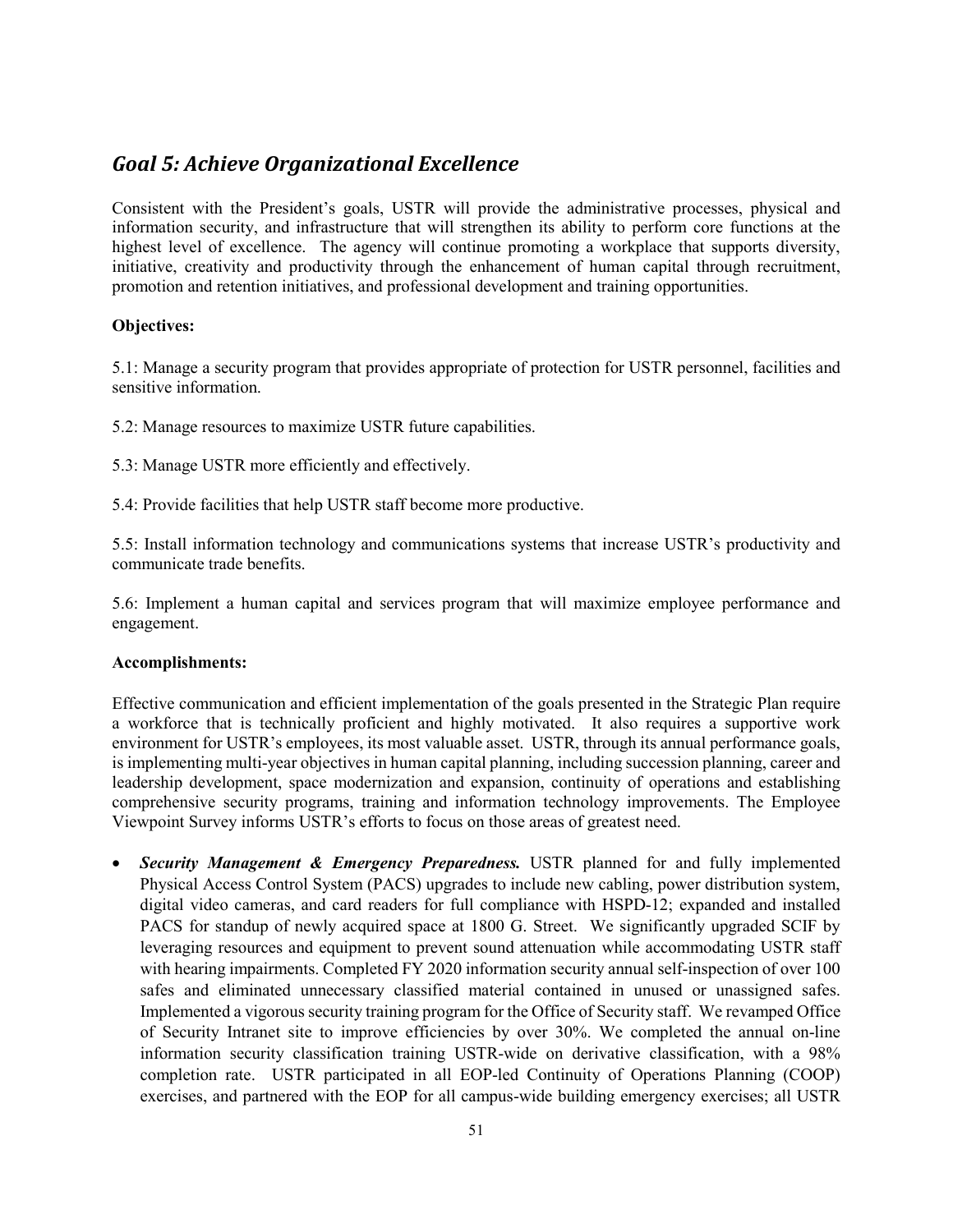drills in both Winder and 1724 F Street were successful. USTR worked with EOP on evaluating improved ADA-compliant evacuation stair chairs; acquired two new chairs and trained qualified staff on the use those chairs. We established and streamlined various processes to support domestic meetings and negotiations, most notably multiple high-level negotiations with China, UK, and Kenya; all activities went off smoothly with no deficiencies noted. We upgraded the general security program and staff capabilities; transferring management of personnel security functions to the Security staff; upgraded SCIF and Information Security training and standardized access; completed 1724 F Street and 600 17<sup>th</sup> Street Facility Security Assessments confirming 100% of security countermeasures implemented meet if not exceed federal standards; completely overhauled the security guard post orders providing guard force with detailed instructions to ensure the security and safety of USTR personnel, equipment, and resources.

- *Resource Management***.** USTR managed the FY 2020 spending plan to ensure the most effective and efficient use of USTR's spending authority and to best position USTR to minimize the impact of potential reductions and unexpected changes in priorities; included employment of the Trade Enforcement Trust Fund, planning and first use of the USMCA supplemental appropriations, and the expanded USTR space, outfit and staffing to support the 301 tariff exclusion process. FY 2020 fullyear spending plan and all quarterly expenditure reports were provided to appropriations staffs as required; managed FY 2020 year-end close-out; all established targets were met. USTR delivered FY 2021 Congressional Budget Submission and provided supporting briefs to all four committees that fully justified USTR resource needs. We established two staffing contracts, one with DoC Enterprise Management (Ardent Eagle Solutions (AES)) and the other via EOP/OA (North Wind), supported the 301 exclusions process with tariffs experts and two levels of business analysts; as a result, we brought on board critical expertise and capabilities to timely process thousands of requests.
- *General Administration and Management***.** USTR administrative staff worked closely with agency leadership and individual lead negotiating offices to address all special conferencing needs. We consistently provided conference planning support for all meetings as soon as they are determined and often at the last moment; special emphasis supporting China Phase One, USMCA, seasonality hearings, and current EU, UK and Kenya negotiations. We completed declassification review for records at the Washington National Records Center; completed the update of USTR's electronic records schedules to reflect current organizational needs; continued effort to implement e-records management reform at USTR. USTR participated in GAO's engagement on the FY 2019 Government Shutdown; provided all information efficiently and effectively; and subsequently drafted detailed plans and procedures in response to the GAO's recommendations. USTR is now more completely prepared should another lapse in appropriations occur. We kept workforce up-to-date on major issues that affect staff, e.g. shutdown, COVID-19 impact; inclement weather, and GSA projects; and mitigated the impact of any potential workforce disruptions, such as encouraging use of workplace flexibilities, e.g. max telework. Prepared facilities for pandemic response in accordance with CDC and GSA guidelines, including developing and implementing protocols, acquiring PPE, enabling video teleconferencing, max telework, and Beijing staff displacement support.
- *Facilities Management***.** For Winder and 1724 F Street buildings, USTR worked closely with GSA and contractors to complete major improvement projects. These included: Winder Building exterior with window pane replacements, fire pump replacement, emergency doors replacement, and elevator cab refinishing; 1724 F Street brick repointing, roof replacement, steam piping renewal, fire pump replacement, elevator cab refinishing. We commenced project with GSA contractor performing an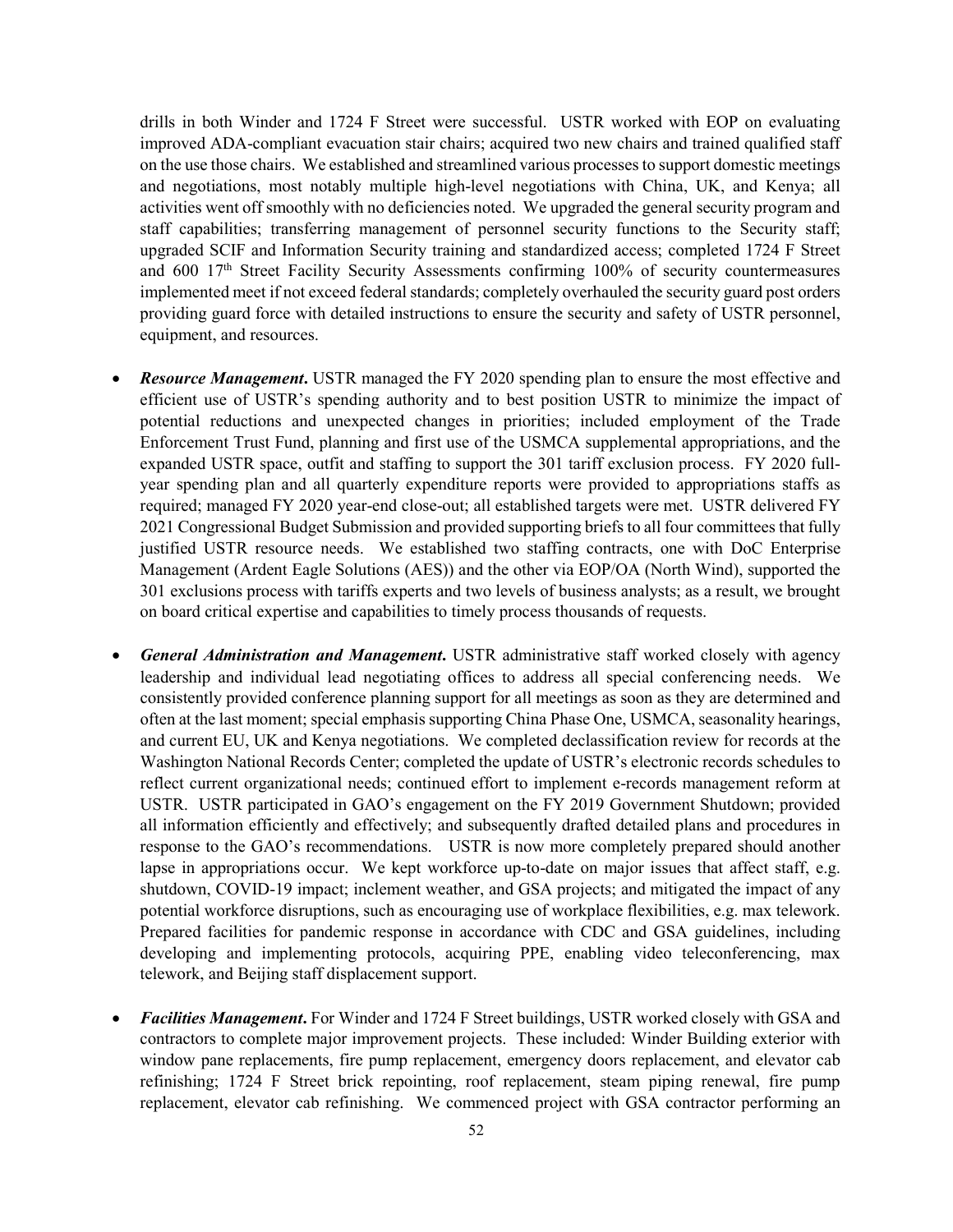ADA compliance study for 1724 F Street that will include the proper disability accommodations for this facility. We acquired, renovated and outfitted space at 1800 G Street for standup of the 301 Exclusion Process Team, included design of space, office outfit, IT network installation, and space renovations. We also rearranged space in Winder and 1724 F Street to accommodate staffing.

- *Information Technology and Communications Management***.** USTR IT staff provided virtually 24x7 support as agency went to max telework posture overnight in March, enabling the agency mission performance to continue uninterrupted. IT staff supported more than 2000 VTCs since the pandemic began. At the same time, we completed the upgrade of USTR's internet connectivity from 10 mb to 1 gig, which will provide substantial enhancements to video teleconferencing and physical access control system responsiveness. In addition, we reevaluated functions and duties of IT staff to better align staff with needs of offices and employees; coordinated with White House Information Technology to continue necessary technology upgrades for Geneva office; and upgraded the Winder conference room to the latest Polycom System capabilities that provides for integration with all other VTC technology, an essential functionality now critical due to the pandemic. We also developed and managed the Salesforce application to track and report requests from private sector companies on exclusions from 301 import tariffs; significantly improved process over the Regulations.gov application.
- *Human Capital Management***.** USTR Human Resources staff moved ahead at best speed under pandemic restrictions to implement the USMCA enforcement supplemental appropriations, including: hired environment/labor trade policy analysts and attorneys to support effort; brought on board three environmental detailees; developed and submitted spending plans to Congress; State Department request (NSDD-38) for MX Embassy staffing approved; worked with MX Embassy to house USTR staff; established staffing contract for potential supplemental use. We provided guidance and instructions on the performance management process; ensured SES Performance Plans were compliant with OPM's new government-wide SES Performance Management System, and that each plan was structured to assess SES members' achievements as related to USTR goals/objectives. We completed transition of non-SES to web-based USAPerformance system. For Non-SES, we achieved timely appraisals from all rating officials; for the third time, met completion goals and timely payout of performance awards. Human Resources staff made a significant number of training opportunities available to staff during the pandemic, i.e. supervisory skills; negotiations and international trade, and writing skills. We provided HR technical support and expertise to managers and employees in handling employee relations, performance, and conduct issues, including ensuring observation of laws and policies. We extensively revised work hours and telework policies to fit COVID-19 environment. We developed USTR's first attorney bar dues payment policy. We counseled managers regarding performance issues with employees, and employees regarding performance and attendance issues. We effectively handled a number of highly sensitive personnel matters. We provided guidance and information to managers and employees on such matters as: position classification and position management, pay administration, leave administration, and accessibility accommodations. We worked closely with employees and OA Accommodations to provide necessary office furniture and IT assets for three employees. We expedited numerous hiring/onboarding actions, including unprecedented number of rehired annuitant consultants, consultants, temporary detailees and contractors from three staffing contracts in support of the 301 Exclusion Process. We continued hiring efforts that began at the beginning of the Administration to build an effective workforce; and worked collaboratively with USTR offices and OA/HRD with innovative hiring strategies such as shared certificates and the new Trade Policy Research Coordinator position.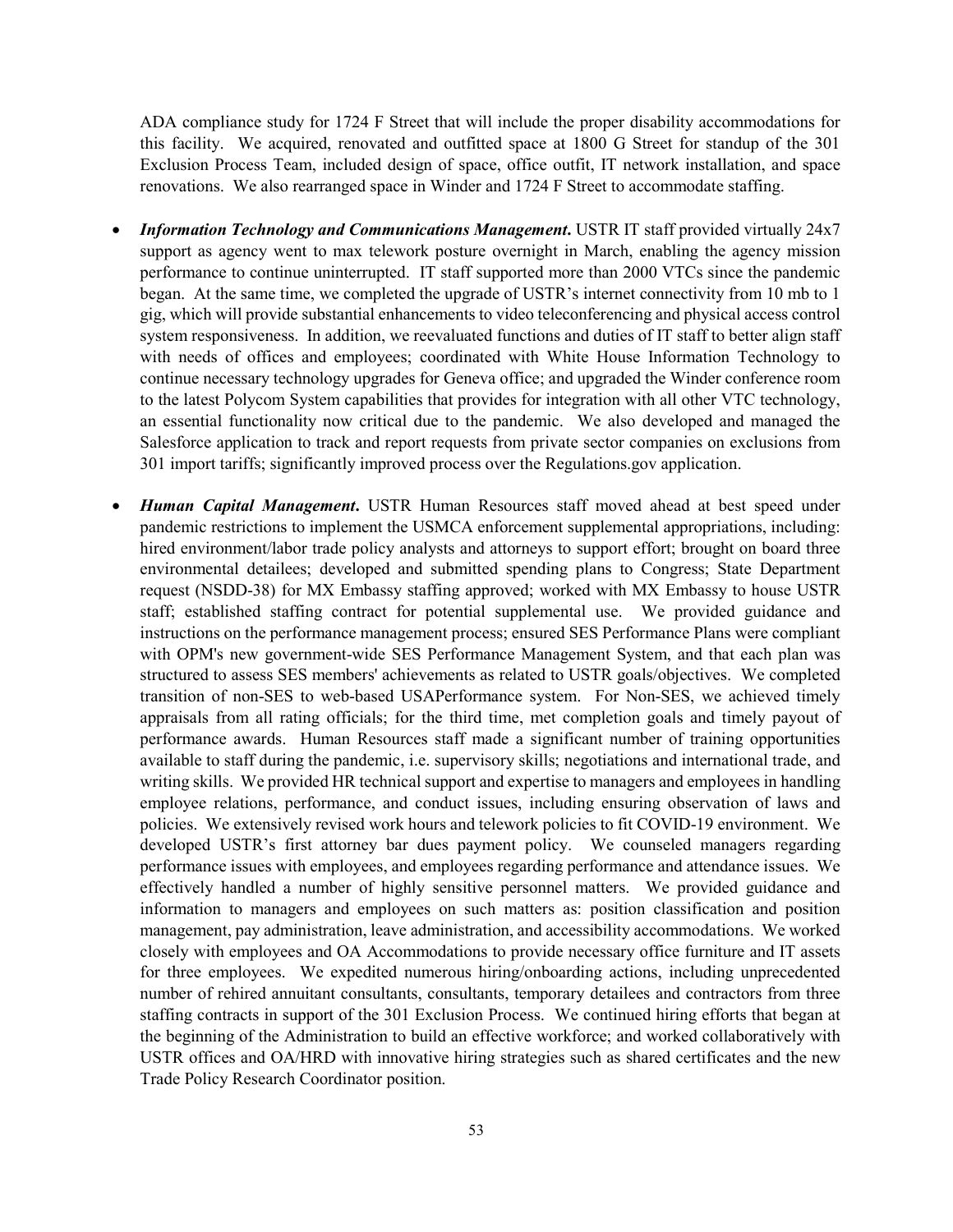# **GLOSSARY OF ACRONYMS**

<span id="page-56-0"></span>

| Antidumping                                             |
|---------------------------------------------------------|
| African Growth and Opportunity Act                      |
| Asia Pacific Economic Cooperation                       |
| Association of Southeast Asian Nations                  |
| Agreement on Textiles and Clothing                      |
| Andean Trade Preference Act                             |
| Andean Trade Promotion & Drug Eradication Act           |
| Built-in Agenda                                         |
| <b>Bilateral Investment Treaty</b>                      |
| <b>Balance of Payments</b>                              |
| Central American Common Market                          |
| Central American Free Trade Area                        |
| Dominican Republic-Central America Free Trade Agreement |
| Caribbean Common Market                                 |
| COOP Emergency Response Team                            |
| Caribbean Basin Economic Recovery Act                   |
| Caribbean Basin Initiative                              |
| Canada Free Trade Agreement                             |
| Committee on Foreign Investment in the United States    |
| Telecommunications division of the OAS                  |
| Common Market for Eastern & Southern Africa             |
| Capital Sharing Cost                                    |
| Continuity of Operations                                |
| Committee on Trade and Environment                      |
| Council for Trade in Goods                              |
| Countervailing Duty                                     |
| Doha Development Agenda                                 |
| Dispute Settlement Body                                 |
| Dispute Settlement Understanding                        |
| Expanded Economic Engagement Initiative                 |
| East African Community                                  |
| Enterprise for ASEAN Initiative                         |
| European Free Trade Association                         |
| Executive Office of the President                       |
| <b>Executive Resources Board</b>                        |
| European Union                                          |
| Foreign Investment Risk Review Modernization Act        |
| Freedom of Information Act                              |
|                                                         |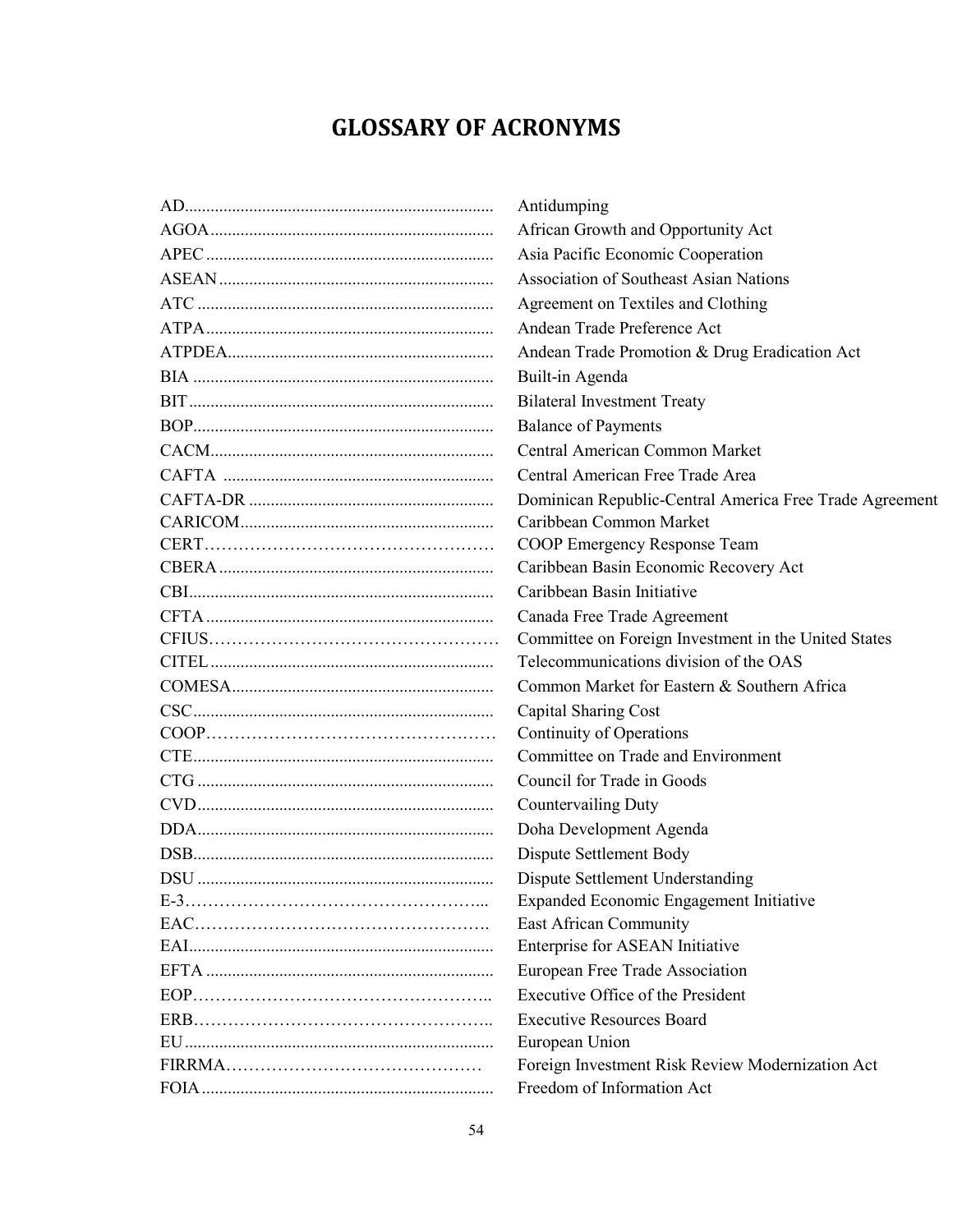| Free Trade Agreement                                         |
|--------------------------------------------------------------|
| Free Trade Area of the Americas                              |
| Full-Time Equivalent                                         |
| General Agreements on Trade in Services                      |
| General Agreement on Tariffs and Trade                       |
| <b>Gross Domestic Product</b>                                |
| Global Electronic Commerce                                   |
| Government Procurement Agreement                             |
| General Services Administration                              |
| Generalized System of Preferences                            |
| International Cooperative Administrative Support Services    |
| (cost allocations by State Department for services rendered) |
| U.S.-EU High Level Working Group on Jobs and Growth          |
| <b>International Financial Institutions</b>                  |
| International Labor Organization                             |
| Trade in Services Agreement                                  |
| Trade in Service Agreement                                   |
| Interagency Center on Trade Implementation,                  |
| Monitoring, and Enforcement                                  |
| <b>Information Technology Agreement</b>                      |
| Information and Communication Technology                     |
| <b>Interagency Trade Enforcement Center</b>                  |
| U.S.-China Joint Commission on Commerce and Trade            |
| Least Developed Beneficiary Developing Country               |
| Multilateral Agreement on Investment                         |
| Middle East and North Africa                                 |
| Southern Common Market                                       |
| Multifiber Arrangement                                       |
| <b>Most Favored Nation</b>                                   |
| Market-Oriented, Sector-Selective                            |
| Memorandum of Understanding                                  |
| Mutual Recognition Agreement                                 |
| North American Free Trade Agreement                          |
| National Economic Council                                    |
| National Export Initiative                                   |
| Non-Governmental Organization                                |
| Newly Independent States                                     |
| National Security Council                                    |
| <b>National Trade Estimates</b>                              |
| <b>Normal Trade Relations</b>                                |
|                                                              |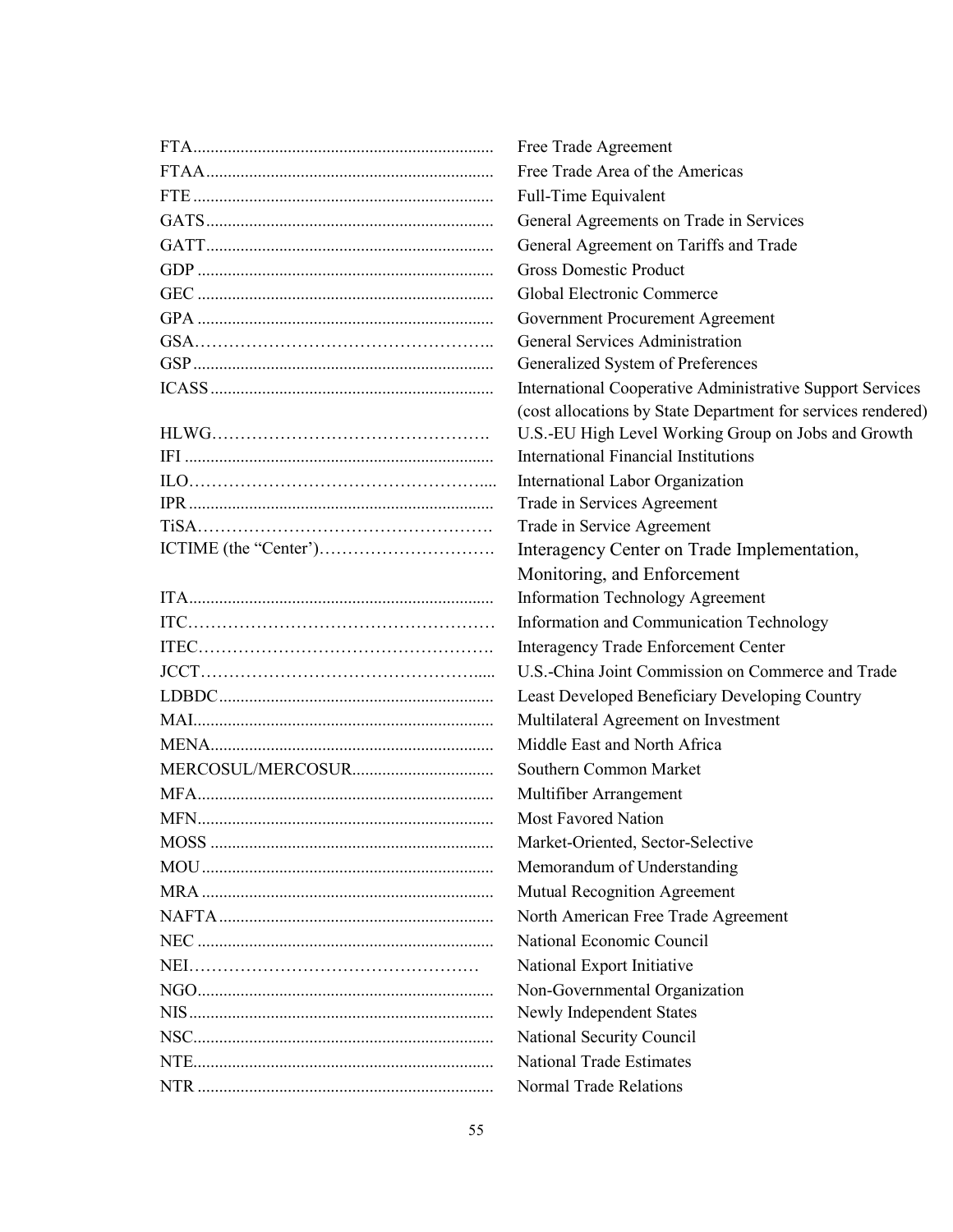| Office of Administration/Chief Information Officer    |
|-------------------------------------------------------|
| Office of Administration/Chief Financial Officer      |
| Organization of American States                       |
| Organization for Economic Cooperation and Development |
| Office of Management and Budget                       |
| Overseas Private Investment Corporation               |
| <b>Permanent Normal Trade Relations</b>               |
| Presidential Study Directive                          |
| Record of Understanding                               |
| U.S.-China Strategic and Economic Dialogue            |
| Southern African Customs Union                        |
| Southern African Development Community                |
| Senior Executive Service                              |
| Small and Medium Size Enterprise                      |
| Sanitary and Phytosanitary Measures                   |
| Specified Risk Material                               |
| Trade Adjustment Assistance                           |
| Trans-Atlantic Business Dialogue                      |
| Trans-Atlantic Consumer Dialogue                      |
| Trans-Atlantic Environment Dialogue                   |
| Trans-Atlantic Labor Dialogue                         |
| <b>Technical Barriers to Trade</b>                    |
| Transatlantic Economic Council                        |
| Transatlantic Economic Partnership                    |
| Trade and Investment Cooperation Forum Agreement      |
| Trade & Investment Framework Agreement                |
| Trade and Investment Partnership                      |
| Trade in Services Agreement                           |
| <b>Trade Promotion Authority</b>                      |
| <b>Trade Policy Committee</b>                         |
| Trans-Pacific Partnership                             |
| Trade Policy Review Group                             |
| <b>Trade Policy Staff Committee</b>                   |
| <b>Trade Related Investment Measures</b>              |
| Trade Related Intellectual Property Right             |
| Transatlantic Trade and Investment Partnership        |
| <b>United Arab Emirates</b>                           |
| United Nations Conference on Trade & Development      |
| United Nations Development Program                    |
| Uruguay Round Agreements Act                          |
| U.S. Department of Agriculture                        |